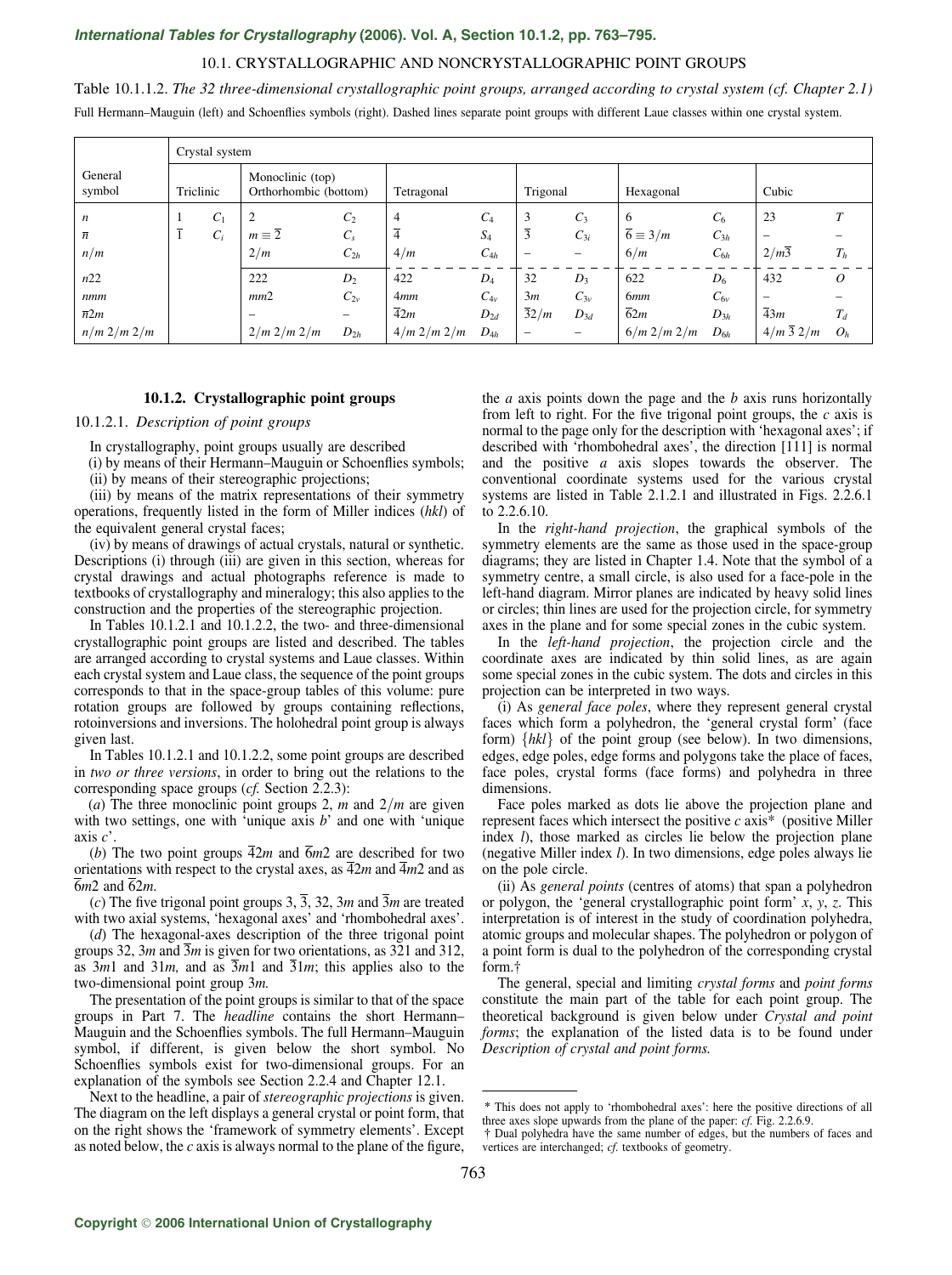The last entry for each point group contains the *Symmetry of special projections*, *i.e.* the plane point group that is obtained if the three-dimensional point group is projected along a symmetry direction. The special projection directions are the same as for the space groups; they are listed in Section 2.2.14. The relations between the axes of the three-dimensional point group and those of its two-dimensional projections can easily be derived with the help of the stereographic projection. No projection symmetries are listed for the two-dimensional point groups.

Note that the symmetry of a projection along a certain direction may be higher than the symmetry of the crystal face normal to that direction. For example, in point group  $\overline{1}$  all faces have face symmetry 1, whereas projections along any direction have symmetry 2; in point group 422, the faces  $(001)$  and  $(001)$  have face symmetry 4, whereas the projection along [001] has symmetry 4*mm.*

#### 10.1.2.2. *Crystal and point forms*

For a point group  $P$  a *crystal form* is a set of all symmetrically equivalent faces; a *point form* is a set of all symmetrically equivalent points. Crystal and point forms in point groups correspond to 'crystallographic orbits' in space groups; *cf.* Section 8.3.2.

Two kinds of crystal and point forms with respect to  $P$  can be distinguished. They are defined as follows:

(i) *General form*: A *face* is called 'general' if only the identity operation transforms the face onto itself. Each complete set of symmetrically equivalent 'general faces' is a *general crystal form.* The *multiplicity* of a general form, *i.e.* the number of its faces, is the order of  $P$ . In the stereographic projection, the poles of general faces do *not* lie on symmetry elements of  $P$ .

A *point* is called 'general' if its *site symmetry*, *i.e.* the group of symmetry operations that transforms this point onto itself, is 1. A *general point form* is a complete set of symmetrically equivalent 'general points'.

(ii) *Special form*: A *face* is called 'special' if it is transformed onto itself by at least one symmetry operation of  $P$ , in addition to the identity. Each complete set of symmetrically equivalent 'special faces' is called a *special crystal form.* The *face symmetry* of a special face is the group of symmetry operations that transforms this face onto itself; it is a subgroup of  $P$ . The multiplicity of a special crystal form is the multiplicity of the general form divided by the order of the face-symmetry group. In the stereographic projection, the poles of special faces lie on symmetry elements of  $P$ . The Miller indices of a special crystal form obey restrictions like  $\{hk0\}$ ,  $\{hhl\}, \{100\}.$ 

A *point* is called 'special' if its *site symmetry* is higher than 1. A special point form is a complete set of symmetrically equivalent 'special points'. The multiplicity of a special point form is the multiplicity of the general form divided by the order of the sitesymmetry group. It is thus the same as that of the corresponding special crystal form. The coordinates of the points of a special point form obey restrictions, like *x*, *y*, 0; *x*, *x*, *z*; *x*, 0, 0. The point 0, 0, 0 is not considered to be a point form.

In two dimensions, point groups 1, 2, 3, 4 and 6 and, in three dimensions, point groups 1 and  $\overline{1}$  have no special crystal and point forms.

General and special crystal and point forms can be represented by their sets of equivalent Miller indices  $\{hkl\}$  and point coordinates *x*, *y*, *z*. Each set of these 'triplets' stands for infinitely many crystal forms or point forms which are obtained by independent variation of the values and signs of the Miller indices *h*, *k*, *l* or the point coordinates *x*, *y*, *z*.

It should be noted that for crystal forms, owing to the well known 'law of rational indices', the indices *h*, *k*, *l* must be integers; no such restrictions apply to the coordinates *x*, *y*, *z*, which can be rational or irrational numbers.

#### *Example*

In point group 4, the general crystal form  $\{hkl\}$  stands for the set of all possible tetragonal pyramids, pointing either upwards or downwards, depending on the sign of *l*; similarly, the general point form *x*, *y*, *z* includes all possible squares, lying either above or below the origin, depending on the sign of *z.* For the limiting cases  $l = 0$  or  $z = 0$ , see below.

In order to survey the infinite number of possible forms of a point group, they are classified into *Wyckoff positions of crystal and point forms,* for short *Wyckoff positions*. This name has been chosen in analogy to the Wyckoff positions of space groups; *cf.* Sections 2.2.11 and 8.3.2. In point groups, the term 'position' can be visualized as the position of the face poles and points in the stereographic projection. Each 'Wyckoff position' is labelled by a *Wyckoff letter*.

#### *Definition*

A 'Wyckoff position of crystal and point forms' consists of all those crystal forms (point forms) of a point group  $\mathcal P$  for which the face poles (points) are positioned on the same set of conjugate symmetry elements of  $\mathcal{P}$ ; *i.e.* for each face (point) of one form there is one face (point) of every other form of the same 'Wyckoff position' that has exactly the same face (site) symmetry.

Each point group contains one 'general Wyckoff position' comprising all *general* crystal and point forms. In addition, up to two 'special Wyckoff positions' may occur in two dimensions and up to six in three dimensions. They are characterized by the different sets of conjugate face and site symmetries and correspond to the seven positions of a pole in the interior, on the three edges, and at the three vertices of the so-called 'characteristic triangle' of the stereographic projection.

#### *Examples*

- (1) All tetragonal pyramids  $\{hkl\}$  and tetragonal prisms  $\{hk0\}$  in point group 4 have face symmetry 1 and belong to the same general 'Wyckoff position' 4*b*, with Wyckoff letter *b.*
- (2) All tetragonal pyramids *and* tetragonal prisms in point group 4*mm* belong to two special 'Wyckoff positions', depending on the orientation of their face-symmetry groups *m* with respect to the crystal axes: For the 'oriented face symmetry' *.m.*, the forms  $\{h0l\}$  and  $\{100\}$  belong to Wyckoff position 4*c*; for the oriented face symmetry  $\ldots$ *m*, the forms  $\{hhl\}$  and  $\{110\}$  belong to Wyckoff position 4*b*. The face symmetries *.m.* and *..m* are not conjugate in point group 4*mm*. For the analogous 'oriented site symmetries' in space groups, see Section 2.2.12.

It is instructive to subdivide the crystal forms (point forms) of one Wyckoff position further, into *characteristic* and *noncharacteristic* forms. For this, one has to consider two symmetries that are connected with each crystal (point) form:

(i) the point group  $P$  by which a form is generated (*generating point group*), *i.e.* the point group in which it occurs;

(ii) the full symmetry (inherent symmetry) of a form (considered as a polyhedron by itself), here called *eigensymmetry*  $C$ . The *eigensymmetry point group*  $\mathcal C$  is either the generating point group itself or a supergroup of it.

#### *Examples*

(1) Each tetragonal pyramid  $\{hkl\}$  ( $l \neq 0$ ) of Wyckoff position 4*b* in point group 4 has generating symmetry 4 and *eigensymmetry*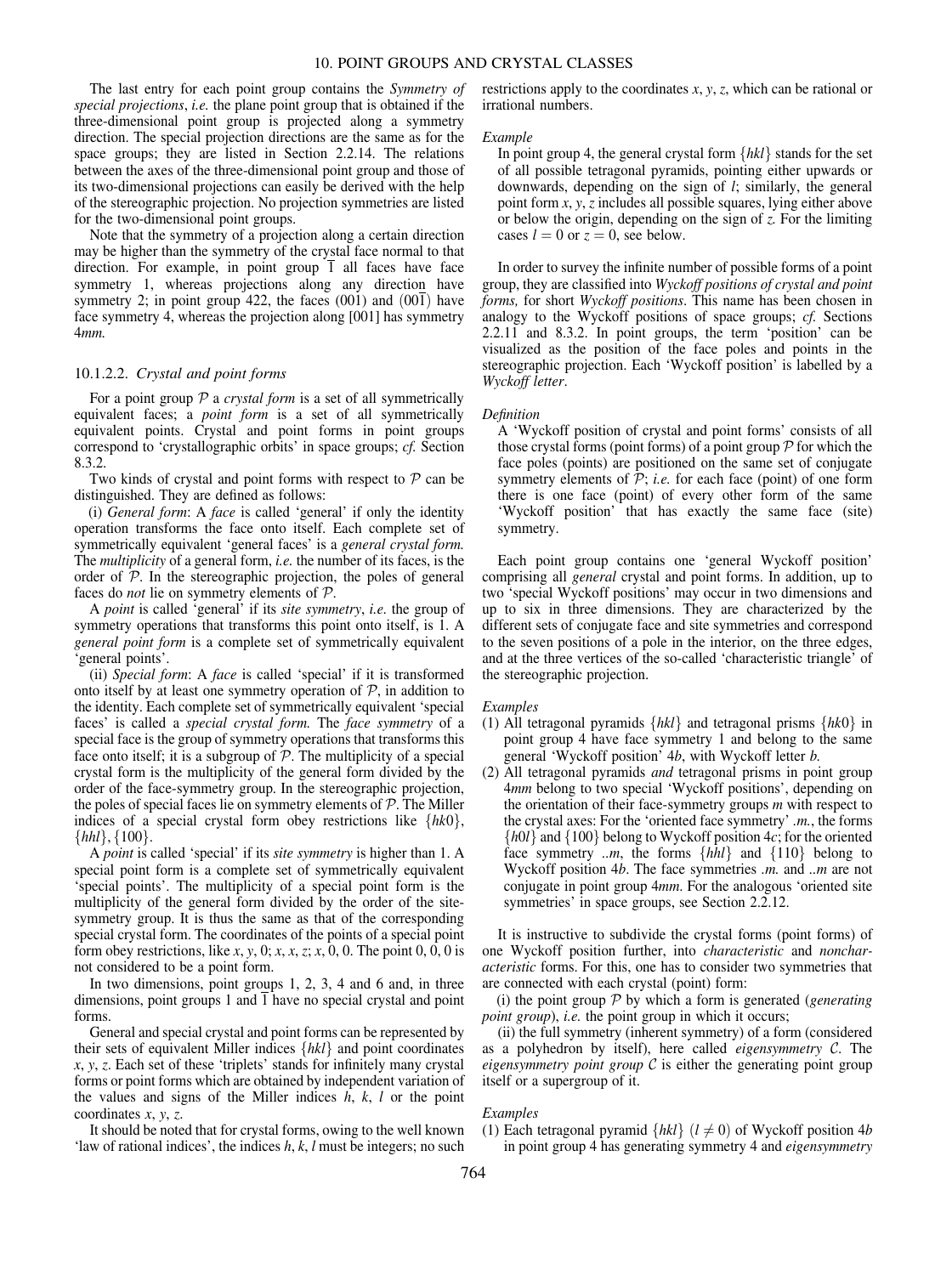4*mm*; each tetragonal prism  $\{hk0\}$  of the same Wyckoff position has generating symmetry 4 again, but *eigensymmetry* 4*mmm*.

(2) A cube  $\{100\}$  may have generating symmetry 23, m3, 432, 43m or *m*3*m*, but its *eigensymmetry* is always *m*3*m*.

The *eigensymmetries* and the generating symmetries of the 47 crystal forms (point forms) are listed in Table 10.1.2.3. With the help of this table, one can find the various point groups in which a given crystal form (point form) occurs, as well as the face (site) symmetries that it exhibits in these point groups; for experimental methods see Sections 10.2.2 and 10.2.3.

With the help of the two groups  $P$  and  $C$ , each crystal or point form occurring in a particular point group can be assigned to one of the following two categories:

(i) *characteristic* form, if *eigensymmetry*  $C$  and generating symmetry  $P$  are the same;

(ii) *noncharacteristic* form, if  $\mathcal C$  is a proper supergroup of  $\mathcal P$ .

The importance of this classification will be apparent from the following examples.

#### *Examples*

- (1) A pedion and a pinacoid are noncharacteristic forms in all crystallographic point groups in which they occur:
- (2) all other crystal or point forms occur as characteristic forms in their *eigensymmetry* group  $C$ ;
- (3) a tetragonal pyramid is noncharacteristic in point group 4 and characteristic in 4*mm*;
- (4) a hexagonal prism can occur in nine point groups (12 Wyckoff positions) as a noncharacteristic form; in  $6/mmm$ , it occurs in two Wyckoff positions as a characteristic form.

The general forms of the 13 point groups with no, or only one, symmetry direction ('monoaxial groups') 1, 2, 3, 4, 6,  $\overline{1}$ ,  $m, \overline{3}, \overline{4}, \overline{6}$  = 3*m*, 2*m*, 4*m*, 6*m* are always noncharacteristic, *i.e.* their *eigensymmetries* are enhanced in comparison with the generating point groups. The general positions of the other 19 point groups always contain characteristic crystal forms that may be used to determine the point group of a crystal uniquely (*cf.* Section 10.2.2).\*

So far, we have considered the occurrence of one crystal or point form in different point groups and different Wyckoff positions. We now turn to the occurrence of different kinds of crystal or point forms in one and the same Wyckoff position of a particular point group.

In a Wyckoff position, crystal forms (point forms) of different *eigensymmetries* may occur; the crystal forms (point forms) with the lowest *eigensymmetry* (which is always well defined) are called *basic forms* (German: *Grundformen*) of that Wyckoff position. The crystal and point forms of higher *eigensymmetry* are called *limiting forms* (German: *Grenzformen*) (*cf.* Table 10.1.2.3). These forms are always noncharacteristic.

Limiting forms† occur for certain restricted values of the Miller indices or point coordinates. They always have the same multiplicity and oriented face (site) symmetry as the corresponding basic forms because they belong to the same Wyckoff position. The enhanced *eigensymmetry* of a limiting form may or may not be accompanied by a change in the topology‡ of its polyhedra, compared with that of a basic form. In every case, however, the name of a limiting form is different from that of a basic form.

The face poles (or points) of a limiting form lie on symmetry elements of a supergroup of the point group that are not symmetry elements of the point group itself. There may be several such supergroups.

#### *Examples*

- (1) In point group 4, the (noncharacteristic) crystal forms  $\{hkl\}$  ( $l \neq 0$ ) (tetragonal pyramids) of *eigensymmetry* 4*mm* are basic forms of the general Wyckoff position 4*b*, whereas the forms  $\{hk0\}$  (tetragonal prisms) of higher *eigensymmetry* 4*mmm* are 'limiting general forms'. The face poles of forms  $\{hk0\}$  lie on the horizontal mirror plane of the supergroup  $4/m$ .
- (2) In point group 4*mm*, the (characteristic) special crystal forms *h*0*l*- with *eigensymmetry* 4*mm* are 'basic forms' of the special Wyckoff position 4*c*, whereas  $\{100\}$  with *eigensymmetry*  $4/mmm$  is a 'limiting special form'. The face poles of  $\{100\}$ are located on the intersections of the vertical mirror planes of the point group 4*mm* with the horizontal mirror plane of the supergroup 4*mmm*, *i.e.* on twofold axes of 4*mmm*.

Whereas basic and limiting forms belonging to one 'Wyckoff position' are always clearly distinguished, closer inspection shows that a Wyckoff position may contain different 'types' of limiting forms. We need, therefore, a further criterion to classify the limiting forms of one Wyckoff position into types: A *type of limiting form of a Wyckoff position* consists of all those limiting forms for which the face poles (points) are located on the same set of additional conjugate symmetry elements of the holohedral point group (for the trigonal point groups, the hexagonal holohedry 6/*mmm* has to be taken). Different types of limiting forms may have the same *eigensymmetry* and the same topology, as shown by the examples below. The occurrence of two topologically different polyhedra as two 'realizations' of one type of limiting form in point groups 23, *m*3 and 432 is explained below in Section 10.1.2.4, *Notes on crystal and point forms*, item (viii).

#### *Examples*

(1) In point group 32, the limiting general crystal forms are of four types:

(i) ditrigonal prisms, *eigensymmetry*  $\overline{6}2m$  (face poles on horizontal mirror plane of holohedry 6/*mmm*);

(ii) trigonal dipyramids, *eigensymmetry*  $\overline{62}m$  (face poles on one kind of vertical mirror plane);

(iii) rhombohedra, *eigensymmetry* 3*m* (face poles on second kind of vertical mirror plane);

(iv) hexagonal prisms, *eigensymmetry* 6/*mmm* (face poles on horizontal twofold axes).

Types (i) and (ii) have the same *eigensymmetry* but different topologies; types (i) and (iv) have the same topology but different *eigensymmetries*; type (iii) differs from the other three types in both *eigensymmetry* and topology.

(2) In point group 222, the face poles of the three types of general limiting forms, rhombic prisms, are located on the three (nonequivalent) symmetry planes of the holohedry *mmm.* Geometrically, the axes of the prisms are directed along the three nonequivalent orthorhombic symmetry directions. The three types

For a survey of these relations, as well as of the 'limiting forms', it is helpful to consider the (seven) *normalizers* of the crystallographic point groups in the group of all rotations and reflections (orthogonal group, sphere group); normalizers of the crystallographic and noncrystallographic point groups are listed in Tables 15.4.1.1 and 15.4.1.2.

The treatment of 'limiting forms' in the literature is quite ambiguous. In some textbooks, limiting forms are omitted or treated as special forms in their own right: other authors define only limiting *general* forms and consider limiting *special* forms as if they were new special forms. For additional reading, see P. Niggli (1941, pp. 80–98).

The topology of a polyhedron is determined by the numbers of its vertices, edges and faces, by the number of vertices of each face and by the number of faces meeting in each vertex.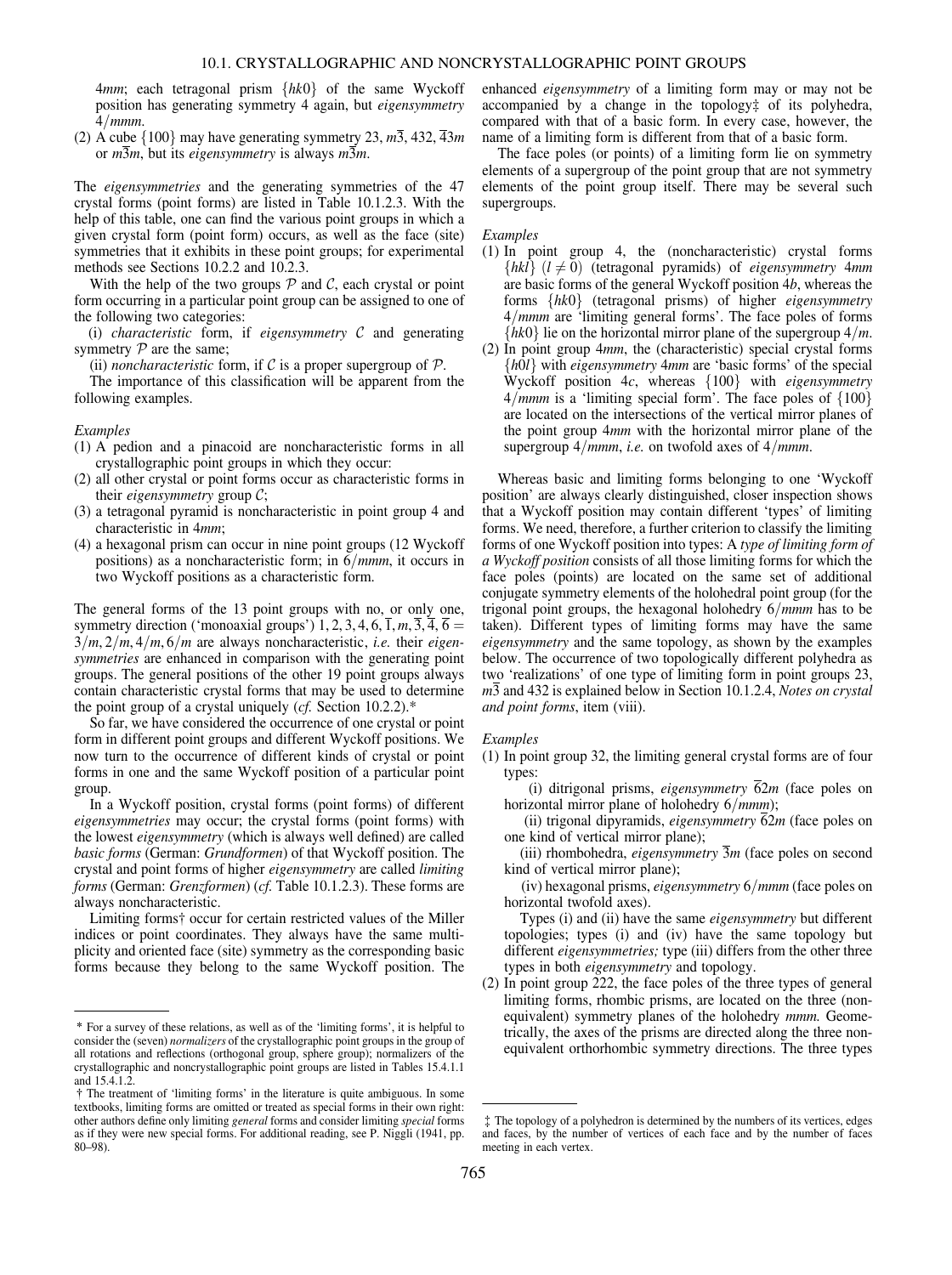of limiting forms have the same *eigensymmetry* and the same topology but different orientations.

Similar cases occur in point groups 422 and 622 (*cf.* Table 10.1.2.3, footnote \*).

Not considered in this volume are limiting forms of another kind, namely those that require either special metrical conditions for the axial ratios or irrational indices or coordinates (which always can be closely approximated by rational values). For instance, a rhombic disphenoid can, for special axial ratios, appear as a tetragonal or even as a cubic tetrahedron; similarly, a rhombohedron can degenerate to a cube. For special irrational indices, a ditetragonal prism changes to a (noncrystallographic) octagonal prism, a dihexagonal pyramid to a dodecagonal pyramid or a crystallographic pentagon-dodecahedron to a regular pentagon-dodecahedron. These kinds of limiting forms are listed by A. Niggli (1963).

In conclusion, each general or special Wyckoff position always contains one set of basic crystal (point) forms. In addition, it may contain one or more sets of limiting forms of different types. As a rule,† each type comprises polyhedra of the same *eigensymmetry* and topology and, hence, of the same name, for instance 'ditetragonal pyramid'. The name of the *basic general* forms is often used to designate the corresponding crystal class, for instance 'ditetragonal-pyramidal class'; some of these names are listed in Table 10.1.2.4.

#### 10.1.2.3. *Description of crystal and point forms*

The main part of each point-group table describes the general and special *crystal and point forms* of that point group, in a manner analogous to the *positions* in a space group. The general Wyckoff position is given at the top, followed downwards by the special Wyckoff positions with decreasing multiplicity. Within each Wyckoff position, the first block refers to the basic forms, the subsequent blocks list the various types of limiting form, if any.

The columns, from left to right, contain the following data (further details are to be found below in Section 10.1.2.4, *Notes on crystal and point forms*):

Column 1: *Multiplicity* of the 'Wyckoff position', *i.e.* the number of equivalent faces and points of a crystal or point form.

Column 2: *Wyckoff letter.* Each general or special 'Wyckoff position' is designated by a 'Wyckoff letter', analogous to the Wyckoff letter of a position in a space group (*cf.* Section 2.2.11).

Column 3: *Face symmetry* or *site symmetry*, given in the form of an 'oriented point-group symbol', analogous to the oriented sitesymmetry symbols of space groups (*cf.* Section 2.2.12). The face symmetry is also the symmetry of etch pits, striations and other face markings. For the two-dimensional point groups, this column contains the *edge symmetry*, which can be either 1 or *m.*

Column 4: *Name of crystal form.* If more than one name is in common use, several are listed. The names of the limiting forms are also given. The crystal forms, their names, *eigensymmetries* and occurrence in the point groups are summarized in Table 10.1.2.3, which may be useful for determinative purposes, as explained in Sections 10.2.2 and 10.2.3. There are 47 different types of crystal form. Frequently, 48 are quoted because 'sphenoid' and 'dome' are considered as two different forms. It is customary, however, to regard them as the same form, with the name 'dihedron'.

*Name of point form* (printed in italics). There exists no general convention on the names of the point forms. Here, only one name is given, which does not always agree with that of other authors. The names of the point forms are also contained in Table 10.1.2.3. Note that the same point form, 'line segment', corresponds to both sphenoid and dome. The letter in parentheses after each name of a point form is explained below.

Column 5: *Miller indices* (*hkl*) for the symmetrically equivalent faces (edges) of a crystal form. In the trigonal and hexagonal crystal systems, when referring to hexagonal axes, Bravais–Miller indices *(hkil)* are used, with  $h + k + i = 0$ .

*Coordinates x*, *y*, *z* for the symmetrically equivalent points of a point form are not listed explicitly because they can be obtained from data in this volume as follows: after the name of the point form, a letter is given in parentheses. This is the Wyckoff letter of the corresponding position in the symmorphic *P* space group that belongs to the point group under consideration. The coordinate triplets of this (general or special) position apply to the point form of the point group.

The triplets of Miller indices (*hkl*) and point coordinates *x*, *y*, *z* are arranged in such a way as to show analogous sequences; they are both based on the same set of generators, as described in Sections 2.2.10 and 8.3.5. For all point groups, except those referred to a hexagonal coordinate system, the correspondence between the (*hkl*) and the *x*, *y*, *z* triplets is immediately obvious.‡

The sets of symmetrically equivalent crystal faces also represent the sets of equivalent reciprocal-lattice points, as well as the sets of equivalent X-ray (neutron) reflections.

#### *Examples*

- (1) In point group  $\overline{4}$ , the general crystal form  $4b$  is listed as *(hkl)*  $(\overline{h}\overline{k}l)$   $(k\overline{h}\overline{l})$   $(\overline{k}h\overline{l})$ : the corresponding general position 4*h* of the symmorphic space group  $P\overline{4}$  reads *x*, *y*, *z*;  $\overline{x}$ ,  $\overline{y}$ , *z*;  $\overline{y}$ ,  $\overline{z}$ ; *y*, *x*,*z*.
- (2) In point group 3, the general crystal form 3*b* is listed as (*hkil*) (*ihkl*) (*kihl*) with  $i = -(h+k)$ ; the corresponding general position 3*d* of the symmorphic space group *P*3 reads *x*, *y*,*z*;  $\overline{y}$ ,  $\overline{x}$  –  $\overline{y}$ ,  $\overline{z}$ ;  $\overline{y}$ ,  $\overline{z}$ ;  $\overline{z}$ ,  $\overline{z}$ ,  $\overline{z}$ ,  $\overline{z}$
- (3) The Miller indices of the *cubic point groups* are arranged in one, two or four blocks of  $(3 \times 4)$  entries. The first block (upper left) belongs to point group 23. The second block (upper right) belongs to the diagonal twofold axes in 432 and  $m\overline{3}m$  or to the diagonal mirror plane in  $\overline{4}3m$ . In point groups  $m\overline{3}$  and  $m\overline{3}m$ , the lower one or two blocks are derived from the upper blocks by application of the inversion.

#### 10.1.2.4. *Notes on crystal and point forms*

(i) As mentioned in Section 10.1.2.2, each set of Miller indices of a given point group represents infinitely many face forms with the same name. Exceptions occur for the following cases.

Some special crystal forms occur with only *one* representative. Examples are the pinacoid  $\{001\}$ , the hexagonal prism  $\{1010\}$  and the cube  $\{100\}$ . The Miller indices of these forms consist of fixed numbers and signs and contain no variables.

In a few noncentrosymmetric point groups, a special crystal form is realized by *two* representatives: they are related by a centre of symmetry that is not part of the point-group symmetry. These cases are

(*a*) the two pedions (001) and (001);

For the exceptions in the cubic crystal system *cf.* Section 10.1.2.4, *Notes on crystal and point forms*, item (viii)

The matrices of corresponding triplets *hkl* and *x*, *y*,*z*, *i.e.* of triplets generated by the same symmetry operation from (*hkl*) and *x*, *y*, *z*, are inverse to each other, provided the *x*, *y*, *z* and  $\tilde{x}$ ,  $\tilde{y}$ ,  $\tilde{z}$  are regarded as columns and the (*hkl*) and ( $\tilde{h}\tilde{k}\tilde{l}$ ) as rows: this is due to the contravariant and covariant nature of the point coordinates and Miller indices, respectively. Note that for orthogonal matrices the inverse matrix equals the transposed matrix; in crystallography, this applies to all coordinate systems (including the rhombohedral one), except for the hexagonal system. The matrices for the symmetry operations occurring in the crystallographic point groups are listed in Tables 11.2.2.1 and 11.2.2.2.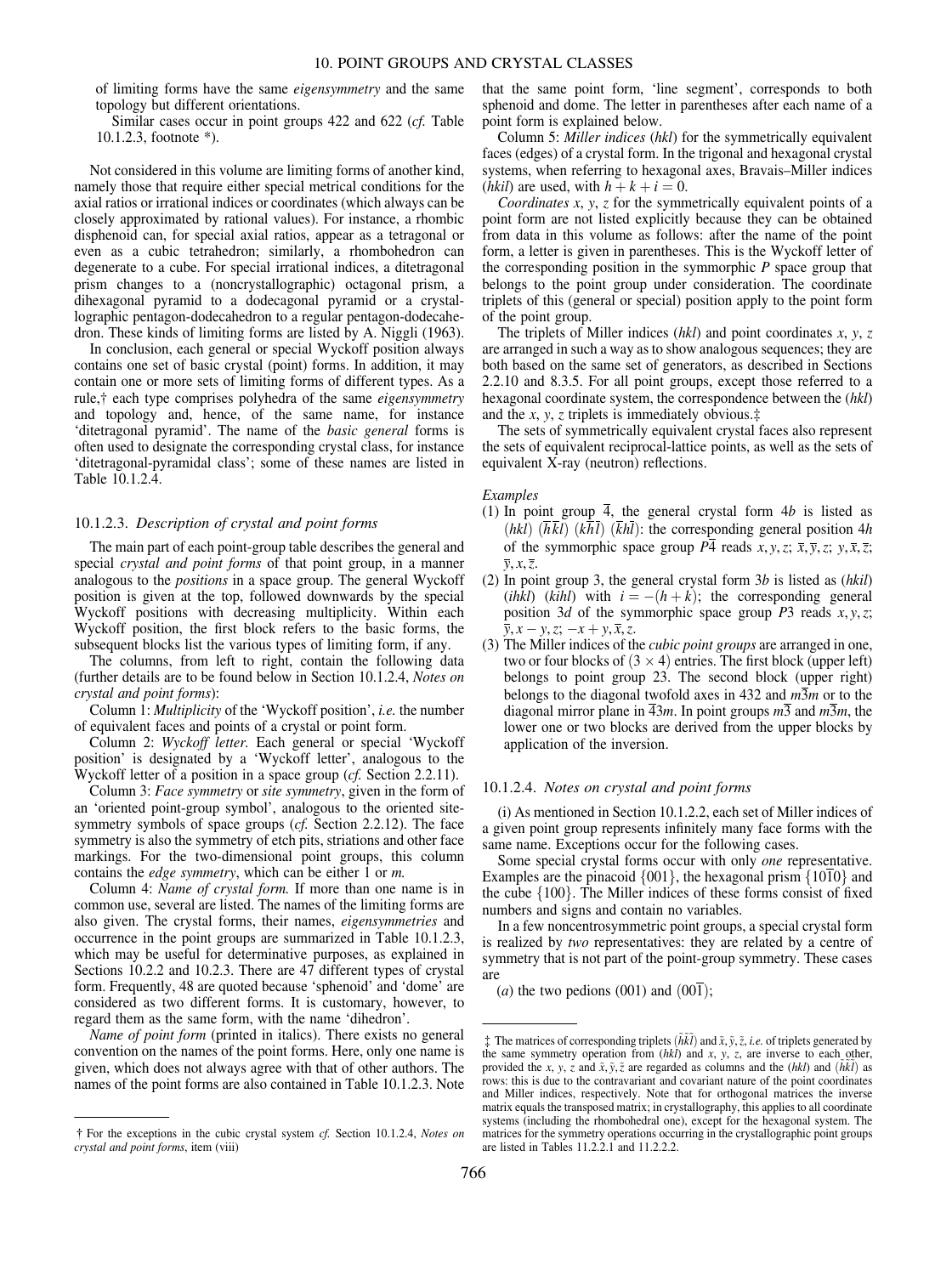(*b*) the two trigonal prisms  $\{1010\}$  and  $\{1010\}$ ; similarly for two dimensions;

(*c*) the two trigonal prisms  $\{1120\}$  and  $\{1120\}$ ; similarly for two dimensions;

(*d*) the positive and negative tetrahedra  $\{111\}$  and  $\{111\}$ .

In the point-group tables, both representatives of these forms are listed, separated by 'or', for instance '(001) or  $(00\bar{1})$ '.

(ii) In crystallography, the terms tetragonal, trigonal, hexagonal, as well as tetragon, trigon and hexagon, imply that the cross sections of the corresponding polyhedra, or the polygons, are *regular* tetragons (squares), trigons or hexagons. Similarly, ditetragonal, ditrigonal, dihexagonal, as well as ditetragon, ditrigon and dihexagon, refer to *semi-regular* cross sections or polygons.

(iii) Crystal forms can be 'open' or 'closed'. A crystal form is 'closed' if its faces form a closed polyhedron; the minimum number of faces for a closed form is 4. Closed forms are disphenoids, dipyramids, rhombohedra, trapezohedra, scalenohedra and all cubic forms; open forms are pedions, pinacoids, sphenoids (domes), pyramids and prisms.

A point form is always closed. It should be noted, however, that a point form dual to a *closed* face form is a *three*-dimensional polyhedron, whereas the dual of an *open* face form is a *two*- or *one*dimensional polygon, which, in general, is located 'off the origin' but may be centred at the origin (here called 'through the origin').

(iv) Crystal forms are well known; they are described and illustrated in many textbooks. Crystal forms are 'isohedral' polyhedra that have all faces equivalent but may have more than one kind of vertex; they include regular polyhedra. The in-sphere of the polyhedron touches all the faces.

Crystallographic point forms are less known; they are described in a few places only, notably by A. Niggli (1963), by Fischer *et al.* (1973), and by Burzlaff & Zimmermann (1977). The latter publication contains drawings of the polyhedra of all point forms. Point forms are 'isogonal' polyhedra (polygons) that have all vertices equivalent but may have more than one kind of face;\* again, they include regular polyhedra. The circumsphere of the polyhedron passes through all the vertices.

In most cases, the names of the point-form polyhedra can easily be derived from the corresponding crystal forms: the duals of *n*-gonal pyramids are regular *n*-gons off the origin, those of *n*-gonal prisms are regular *n*-gons through the origin. The duals of di-*n*-gonal pyramids and prisms are truncated (regular) *n*-gons, whereas the duals of *n*-gonal dipyramids are *n*-gonal prisms.

In a few cases, however, the relations are not so evident. This applies mainly to some cubic point forms [see item (v) below]. A further example is the rhombohedron, whose dual is a trigonal antiprism (in general, the duals of *n*-gonal streptohedra are *n*-gonal antiprisms).† The duals of *n*-gonal trapezohedra are polyhedra intermediate between *n*-gonal prisms and *n*-gonal antiprisms; they are called here 'twisted *n*-gonal antiprisms'. Finally, the duals of di*n*-gonal scalenohedra are *n*-gonal antiprisms 'sliced off' perpendicular to the prism axis by the pinacoid  $\{001\}$ .

(v) Some cubic point forms have to be described by 'combinations' of 'isohedral' polyhedra because no common names exist for 'isogonal' polyhedra. The maximal number of polyhedra required is three. The *shape* of the combination that describes the point form depends on the relative sizes of the polyhedra involved, *i.e.* on the relative values of their central distances. Moreover, in some cases even the *topology* of the point form may change.

#### *Example*

'Cube truncated by octahedron' and 'octahedron truncated by cube'. Both forms have 24 vertices, 14 faces and 36 edges but the faces of the first combination are octagons and trigons, those of the second are hexagons and tetragons. These combinations represent different special point forms *x*, *x*, *z* and 0, *y*, *z*. One form can change into the other only *via* the (semi-regular) cuboctahedron 0, *y*, *y*, which has 12 vertices, 14 faces and 24 edges.

The unambiguous description of the cubic point forms by combinations of 'isohedral' polyhedra requires restrictions on the relative sizes of the polyhedra of a combination. The permissible range of the size ratios is limited on the one hand by vanishing, on the other hand by splitting of vertices of the combination. Three cases have to be distinguished:

(*a*) The relative sizes of the polyhedra of the combination can vary *independently.* This occurs whenever three edges meet in one vertex. In Table 10.1.2.2, the names of these point forms contain the term 'truncated'.

#### *Examples*

- (1) 'Octahedron truncated by cube' (24 vertices, dual to tetrahexahedron).
- (2) 'Cube truncated by two tetrahedra' (24 vertices, dual to hexatetrahedron), implying independent variation of the relative sizes of the two truncating tetrahedra.

(*b*) The relative sizes of the polyhedra are *interdependent.* This occurs for combinations of three polyhedra whenever four edges meet in one vertex. The names of these point forms contain the symbol '&'.

#### *Example*

'Cube & two tetrahedra' (12 vertices, dual to tetragon-tritetrahedron); here the interdependence results from the requirement that in the combination a cube edge is reduced to a vertex in which faces of the two tetrahedra meet. The location of this vertex on the cube edge is free. A higher symmetrical 'limiting' case of this combination is the 'cuboctahedron', where the two tetrahedra have the same sizes and thus form an octahedron.

(*c*) The relative sizes of the polyhedra are *fixed.* This occurs for combinations of three polyhedra if five edges meet in one vertex. These point forms are designated by special names (snub tetrahedron, snub cube, irregular icosahedron), or their names contain the symbol '+'.

The cuboctahedron appears here too, as a limiting form of the snub tetrahedron (dual to pentagon-tritetrahedron) and of the irregular icosahedron (dual to pentagon-dodecahedron) for the special coordinates 0, *y*, *y*.

(vi) Limiting crystal forms result from general or special crystal forms for special values of certain geometrical parameters of the form.

#### *Examples*

(1) A pyramid degenerates into a prism if its apex angle becomes 0, *i.e.* if the apex moves towards infinity.

Thus, the name 'prism' for a *point form* implies combination of the prism with a pinacoid.

A tetragonal tetrahedron is a digonal streptohedron; hence, its dual is a 'digonal antiprism', which is again a tetragonal tetrahedron.

 $\ddagger$  The dual of a tetragonal (= di-digonal) scalenohedron is a 'digonal antiprism', which is 'cut off' by the pinacoid  $\{001\}$ .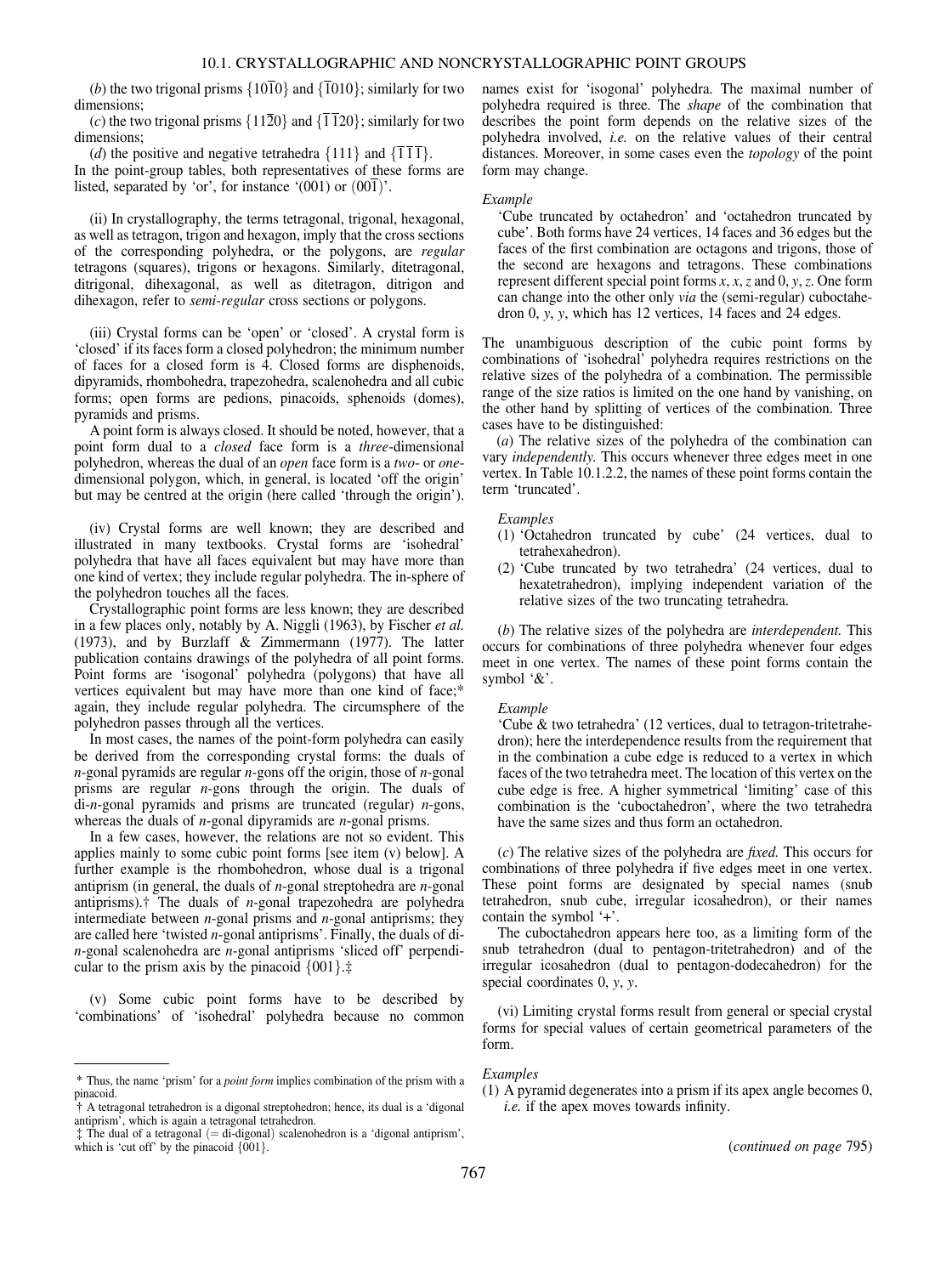#### Table 10.1.2.1. *The ten two-dimensional crystallographic point groups*

General, special and limiting edge forms and *point forms* (italics), oriented edge and site symmetries, and Miller indices (*hk*) of equivalent edges [for hexagonal groups Bravais–Miller indices (*hki*) are used if referred to hexagonal axes]; for point coordinates see text.

|                          | <b>OBLIQUE SYSTEM</b> |                    |                                                             |                                                                                                                  |
|--------------------------|-----------------------|--------------------|-------------------------------------------------------------|------------------------------------------------------------------------------------------------------------------|
| $\mathbf{1}$             |                       |                    |                                                             |                                                                                                                  |
| $\mathbf{1}$             | $\boldsymbol{a}$      | $\mathbf{1}$       | Single edge<br>Single point (a)                             | (hk)                                                                                                             |
| $\overline{2}$           |                       |                    |                                                             |                                                                                                                  |
| $\boldsymbol{2}$         | $\boldsymbol{a}$      | $\mathbf{1}$       | Pair of parallel edges<br>Line segment through origin (e)   | $(\bar{h}\bar{k})$<br>(hk)                                                                                       |
|                          |                       | RECTANGULAR SYSTEM |                                                             |                                                                                                                  |
| m                        |                       |                    |                                                             |                                                                                                                  |
| $\boldsymbol{2}$         | $\boldsymbol{b}$      | $\mathbf{1}$       | Pair of edges<br>Line segment $(c)$                         | (hk)<br>$(\bar{h}k)$                                                                                             |
|                          |                       |                    | Pair of parallel edges<br>Line segment through origin       | $(\bar{1}0)$<br>(10)                                                                                             |
| $\mathbf{1}$             | $\boldsymbol{a}$      | .m.                | Single edge<br>Single point (a)                             | $(01)$ or $(01)$                                                                                                 |
|                          |                       |                    |                                                             |                                                                                                                  |
| 2mm                      |                       |                    |                                                             |                                                                                                                  |
| 4                        | $\boldsymbol{c}$      | $\mathbf{1}$       | Rhomb<br>Rectangle (i)                                      | $(\bar{h}\bar{k})$<br>$(\bar{h}k)$<br>$(h\bar{k})$<br>(hk)                                                       |
| $\overline{c}$           | b                     | .m.                | Pair of parallel edges<br>Line segment through origin (g)   | $(0\bar{1})$<br>(01)                                                                                             |
| $\boldsymbol{2}$         | $\boldsymbol{a}$      | $\ldots$ m         | Pair of parallel edges<br>Line segment through origin $(e)$ | $(\bar{1}0)$<br>(10)                                                                                             |
|                          | <b>SQUARE SYSTEM</b>  |                    |                                                             |                                                                                                                  |
| $\overline{4}$           |                       |                    |                                                             |                                                                                                                  |
| $\overline{4}$           | $\boldsymbol{a}$      | $\mathbf{1}$       | Square<br>Square(d)                                         | $(\bar{h}\bar{k})$<br>$(\bar{k}h)$<br>(kh)<br>(hk)                                                               |
|                          |                       |                    |                                                             |                                                                                                                  |
| 4mm                      |                       |                    |                                                             |                                                                                                                  |
| 8                        | $\boldsymbol{c}$      | $\mathbf{1}$       | Ditetragon<br>Truncated square (g)                          | $(\bar{h}\bar{k})$<br>(kh)<br>(hk)<br>$(\bar{k}h)$<br>$(\bar{h}k)$<br>$(h\bar{k})$<br>$(\bar{k}\bar{h})$<br>(kh) |
| $\overline{\mathcal{A}}$ | $\boldsymbol{b}$      | $m$                | Square<br>Square $(f)$                                      | $(\overline{11})$<br>$(\overline{1}1)$<br>$(1\bar{1})$<br>(11)                                                   |
| $\overline{\mathcal{A}}$ | $\boldsymbol{a}$      | .m.                | Square<br>Square(d)                                         | $(\overline{1}0)$<br>$(0\bar{1})$<br>(10)<br>(01)                                                                |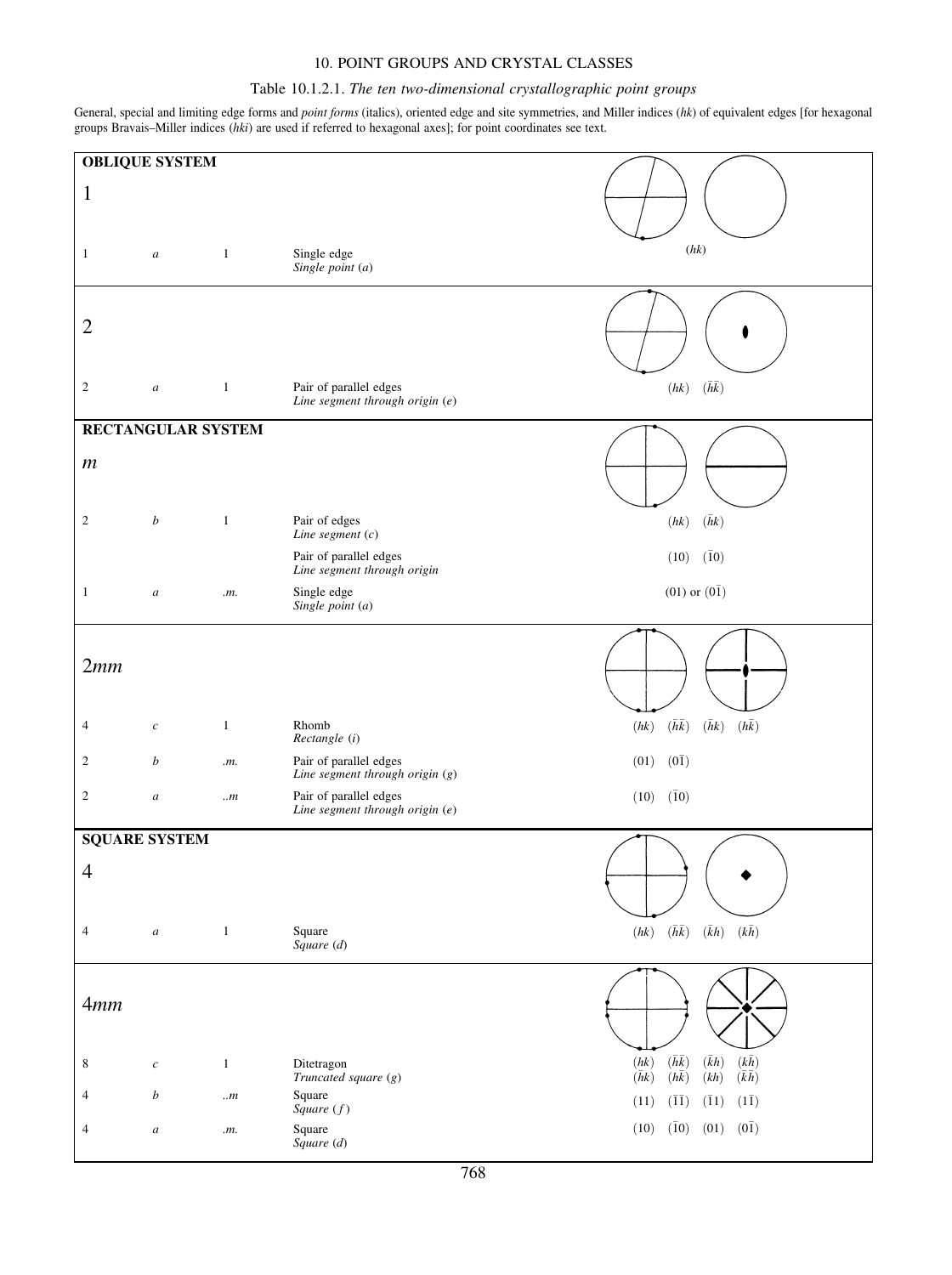|                             |                  | <b>HEXAGONAL SYSTEM</b> |                                                        |                                                                                                                                                                                                                                                                 |
|-----------------------------|------------------|-------------------------|--------------------------------------------------------|-----------------------------------------------------------------------------------------------------------------------------------------------------------------------------------------------------------------------------------------------------------------|
| 3                           |                  |                         |                                                        |                                                                                                                                                                                                                                                                 |
| $\mathfrak{Z}$              | $\boldsymbol{a}$ | $\mathbf{1}$            | Trigon<br>Trigon(d)                                    | (hki)<br>(ihk)<br>(kih)                                                                                                                                                                                                                                         |
| 3m1                         |                  |                         |                                                        |                                                                                                                                                                                                                                                                 |
| 6                           | $\boldsymbol{b}$ | $\mathbf{1}$            | Ditrigon<br>Truncated trigon (e)<br>Hexagon<br>Hexagon | $\frac{(kih)}{(\bar{h}ik)}$<br>(ihk)<br>$\frac{(hki)}{(\bar{k}\bar{h}i)}$<br>$\widetilde{(\overrightarrow{ikh})}$<br>$(11\bar{2})$<br>(211)<br>$(1\bar{2}1)$<br>$\overline{(1\overline{1}2)}$<br>$\overline{(2\overline{1}\overline{1})}$<br>$\overline{(121)}$ |
| $\ensuremath{\mathfrak{Z}}$ | $\boldsymbol{a}$ | .т.                     | Trigon<br>Trigon (d)                                   | $(0\overline{1}1)$<br>$(10\overline{1})$<br>$\begin{pmatrix} \bar{1}10\\ 1\bar{1}0 \end{pmatrix}$<br>or $(101)$<br>$(01\bar{1})$                                                                                                                                |
| 31m                         |                  |                         |                                                        |                                                                                                                                                                                                                                                                 |
| 6                           | $\boldsymbol{b}$ | $\mathbf{1}$            | Ditrigon<br>Truncated trigon (d)                       | (hki)<br>(kih)<br>(ihk)<br>(khi)<br>(ikh)<br>(hik)                                                                                                                                                                                                              |
|                             |                  |                         | Hexagon<br>Hexagon                                     | (011)<br>$(10\bar{1})$<br>$(\overline{1}10)$<br>$(01\bar{1})$<br>(101)<br>$(1\bar{1}0)$                                                                                                                                                                         |
| $\ensuremath{\mathfrak{Z}}$ | $\boldsymbol{a}$ | $\ldots$ m              | Trigon<br>$Tr\check{g}$ on $(c)$                       | (211)<br>$(1\bar{2}1)$<br>$(11\bar{2})$<br>or $(1\overline{1}2)$<br>$(2\overline{1}\overline{1})$<br>$(\overline{1}2\overline{1})$                                                                                                                              |
| 6                           |                  |                         |                                                        |                                                                                                                                                                                                                                                                 |
| 6                           | $\boldsymbol{a}$ | $\mathbf{1}$            | Hexagon<br>Hexagon(d)                                  | (hki)<br>(kih)<br>(ihk)<br>$\left(\overline{i}\overline{h}\overline{k}\right)$<br>$(\overline{k}\overline{i}\overline{h})$<br>$(\bar{h}\bar{k}\bar{i})$                                                                                                         |
| 6mm                         |                  |                         |                                                        |                                                                                                                                                                                                                                                                 |
| $12\,$                      | $\boldsymbol{c}$ | $\,1\,$                 | Dihexagon<br>Truncated hexagon $(f)$                   | (hki)<br>(ihk)<br>(kih)<br>$(\bar{h}\bar{k}\bar{i})$<br>$(\overline{i}\overline{h}\overline{k})$<br>$(\overline{k}\overline{i}\overline{h})$<br>$(\overline{ikh})$<br>$(\bar{h} \bar{i} \bar{k})$<br>$(\bar{k}\bar{h}\bar{i})$<br>(ikh)<br>(hik)<br>(khi)       |
| 6                           | $\boldsymbol{b}$ | .m.                     | Hexagon<br>Hexagon (e)                                 | (011)<br>$(10\bar{1})$<br>(110)<br>$(1\overline{1}0)$<br>(101)<br>$(01\bar{1})$                                                                                                                                                                                 |
| 6                           | $\boldsymbol{a}$ | $m$                     | Hexagon<br>Hexagon (d)                                 | (211)<br>$(11\bar{2})$<br>$(1\bar{2}1)$<br>$(\overline{1}\overline{1}2)$<br>$(2\overline{1}\overline{1})$<br>$(\overline{1}2\overline{1})$                                                                                                                      |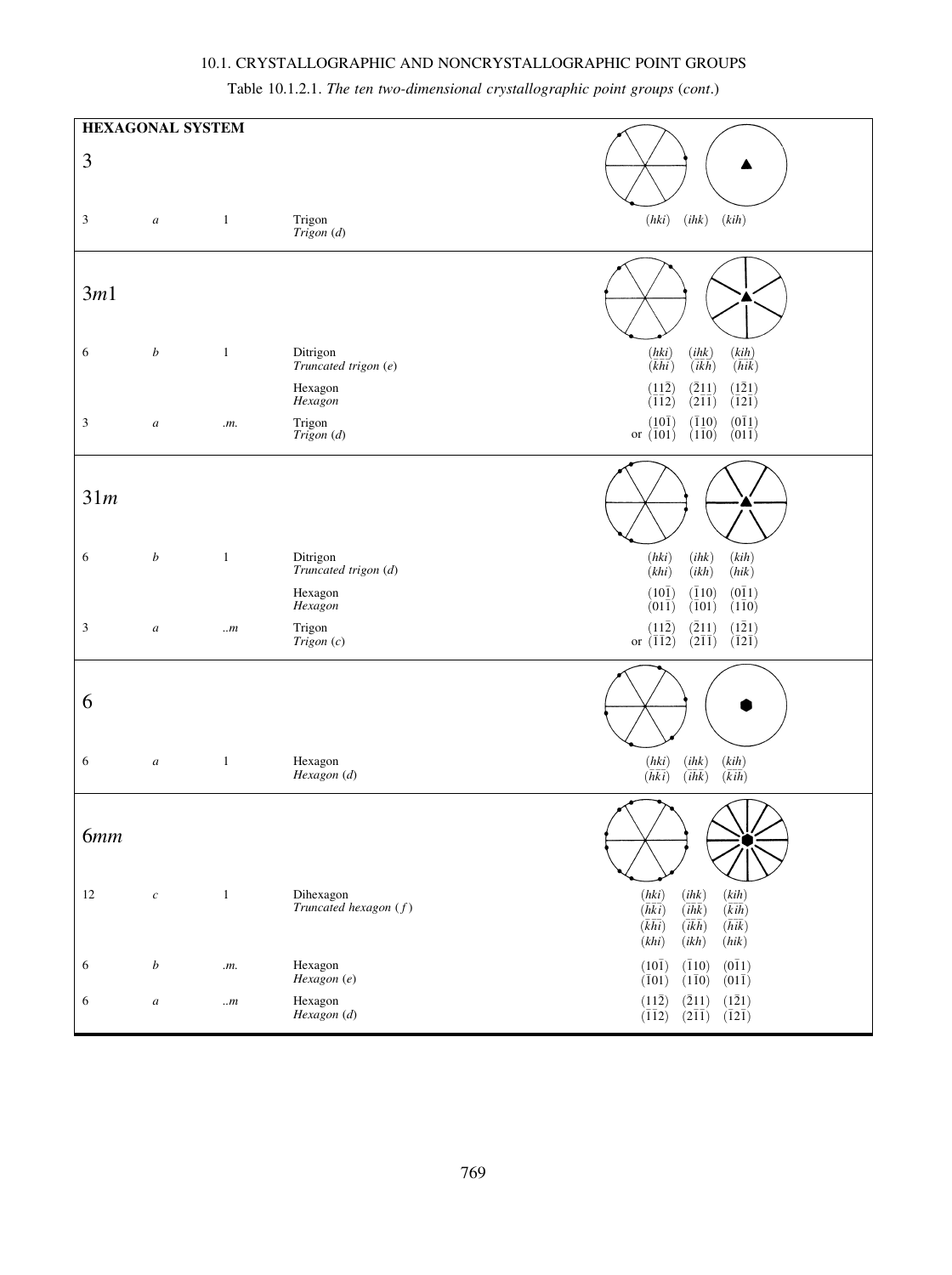#### Table 10.1.2.2. *The 32 three-dimensional crystallographic point groups*

General, special and limiting face forms and *point forms* (italics), oriented face and site symmetries, and Miller indices (*hkl*) of equivalent faces [for trigonal and hexagonal groups Bravais–Miller indices (*hkil*) are used if referred to hexagonal axes]; for point coordinates see text.

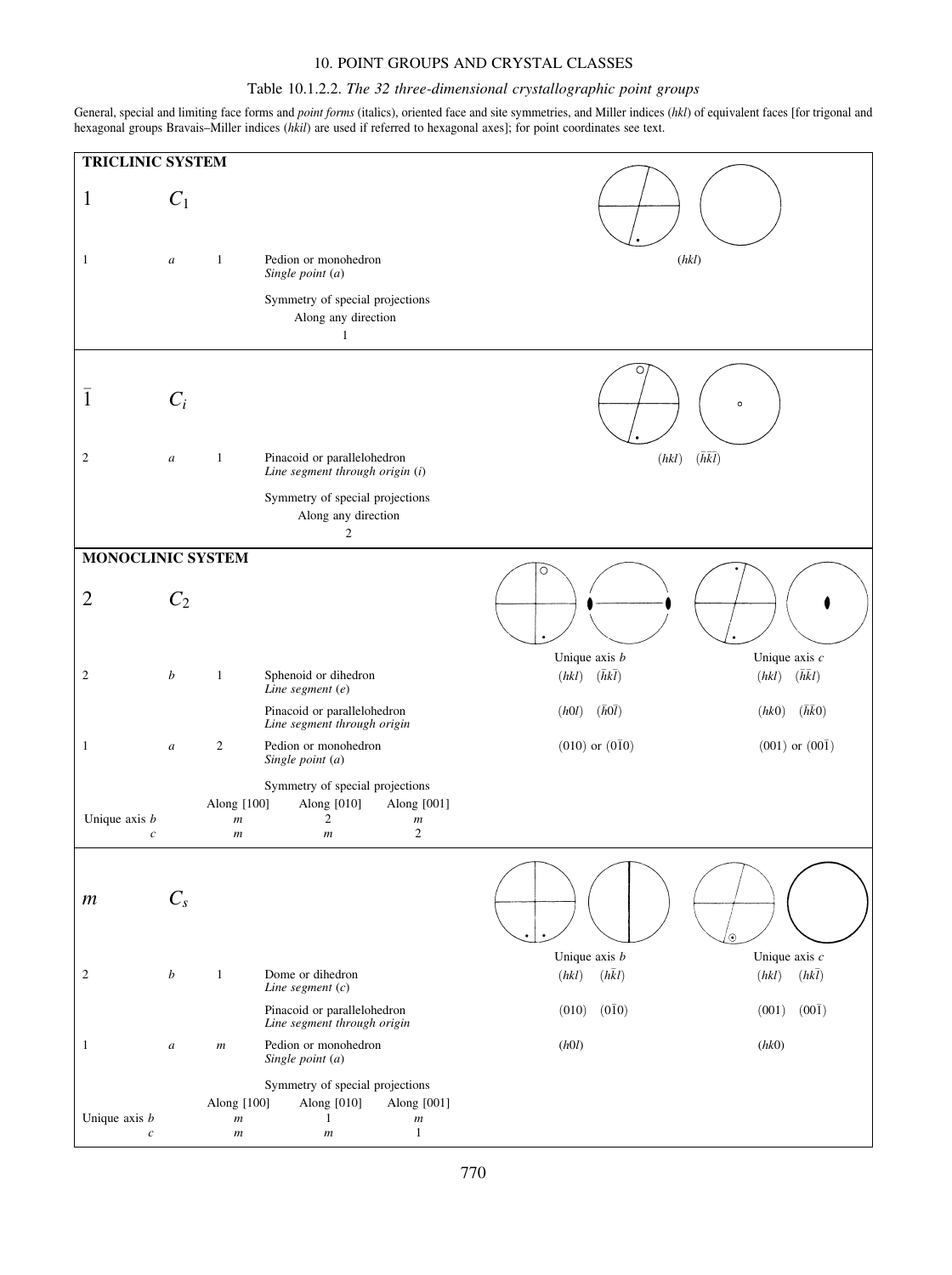| MONOCLINIC SYSTEM (cont.)           |                  |                           |                                                                                                                   | Ō<br>σ                                                                 |                                                                              |
|-------------------------------------|------------------|---------------------------|-------------------------------------------------------------------------------------------------------------------|------------------------------------------------------------------------|------------------------------------------------------------------------------|
| 2/m                                 | $C_{2h}$         |                           |                                                                                                                   |                                                                        | ◉                                                                            |
|                                     |                  |                           |                                                                                                                   | Unique axis b                                                          | Unique axis $c$                                                              |
| $\overline{4}$                      | $\boldsymbol{c}$ | $\mathbf{1}$              | Rhombic prism<br>Rectangle through origin (o)                                                                     | $(\bar{h}k\bar{l})$ $(\bar{h}\bar{k}\bar{l})$<br>$(h\bar kl)$<br>(hkl) | $(\bar{h}\bar{k}l)$ $(\bar{h}\bar{k}\bar{l})$<br>$(hk\overline{l})$<br>(hkl) |
| $\overline{c}$                      | b                | $\boldsymbol{m}$          | Pinacoid or parallelohedron<br>Line segment through origin $(m)$                                                  | $(\bar{h}0\bar{l})$<br>(h0l)                                           | $(\bar{h}\bar{k}0)$<br>(hk0)                                                 |
| $\mathfrak{2}$                      | $\boldsymbol{a}$ | $\overline{c}$            | Pinacoid or parallelohedron<br>Line segment through origin (i)                                                    | $(010)$ $(010)$                                                        | $(001)$ $(00\bar{1})$                                                        |
| Unique axis $b$<br>$\boldsymbol{c}$ |                  | Along [100]<br>2mm<br>2mm | Symmetry of special projections<br>Along [010]<br>Along $[001]$<br>$\overline{2}$<br>2mm<br>$\overline{c}$<br>2mm |                                                                        |                                                                              |
| <b>ORTHORHOMBIC SYSTEM</b>          |                  |                           |                                                                                                                   | O                                                                      |                                                                              |
| 222                                 | $D_2$            |                           |                                                                                                                   | C                                                                      |                                                                              |
| $\overline{4}$                      | $\boldsymbol{d}$ | $\mathbf{1}$              | Rhombic disphenoid or rhombic tetrahedron<br>$Rhombic$ tetrahedron $(u)$                                          | (hkl)                                                                  | $(\bar{h}\bar{k}l)$<br>$(\bar{h}k\bar{l})$<br>$(h\overline{k}\overline{l})$  |
|                                     |                  |                           | Rhombic prism<br>Rectangle through origin                                                                         | (hk0)                                                                  | $(\bar{h}\bar{k}0)$<br>$(\bar{h}k0)$<br>$(h\bar{k}0)$                        |
|                                     |                  |                           | Rhombic prism<br>Rectangle through origin                                                                         | (h0l)                                                                  | $(\bar{h}0l)$<br>$(\bar{h}0\bar{l})$<br>$(h0\bar{l})$                        |
|                                     |                  |                           | Rhombic prism<br>Rectangle through origin                                                                         | (0kl)                                                                  | $(0k\overline{l})$<br>$(0\overline{k}\overline{l})$<br>$(0\bar{k}l)$         |
| $\sqrt{2}$                          | $\boldsymbol{c}$ | $\cdot$ .2                | Pinacoid or parallelohedron<br>Line segment through origin $(q)$                                                  | (001)                                                                  | $(00\bar{1})$                                                                |
| $\overline{c}$                      | $\boldsymbol{b}$ | .2.                       | Pinacoid or parallelohedron<br>Line segment through origin (m)                                                    | (010)                                                                  | (010)                                                                        |
| $\sqrt{2}$                          | $\boldsymbol{a}$ | 2                         | Pinacoid or parallelohedron<br>Line segment through origin (i)                                                    | $(100)$ $(\bar{1}00)$                                                  |                                                                              |
|                                     |                  |                           | Symmetry of special projections<br>Along [100]<br>Along [010] Along [001]<br>2mm<br>2mm<br>2mm                    |                                                                        |                                                                              |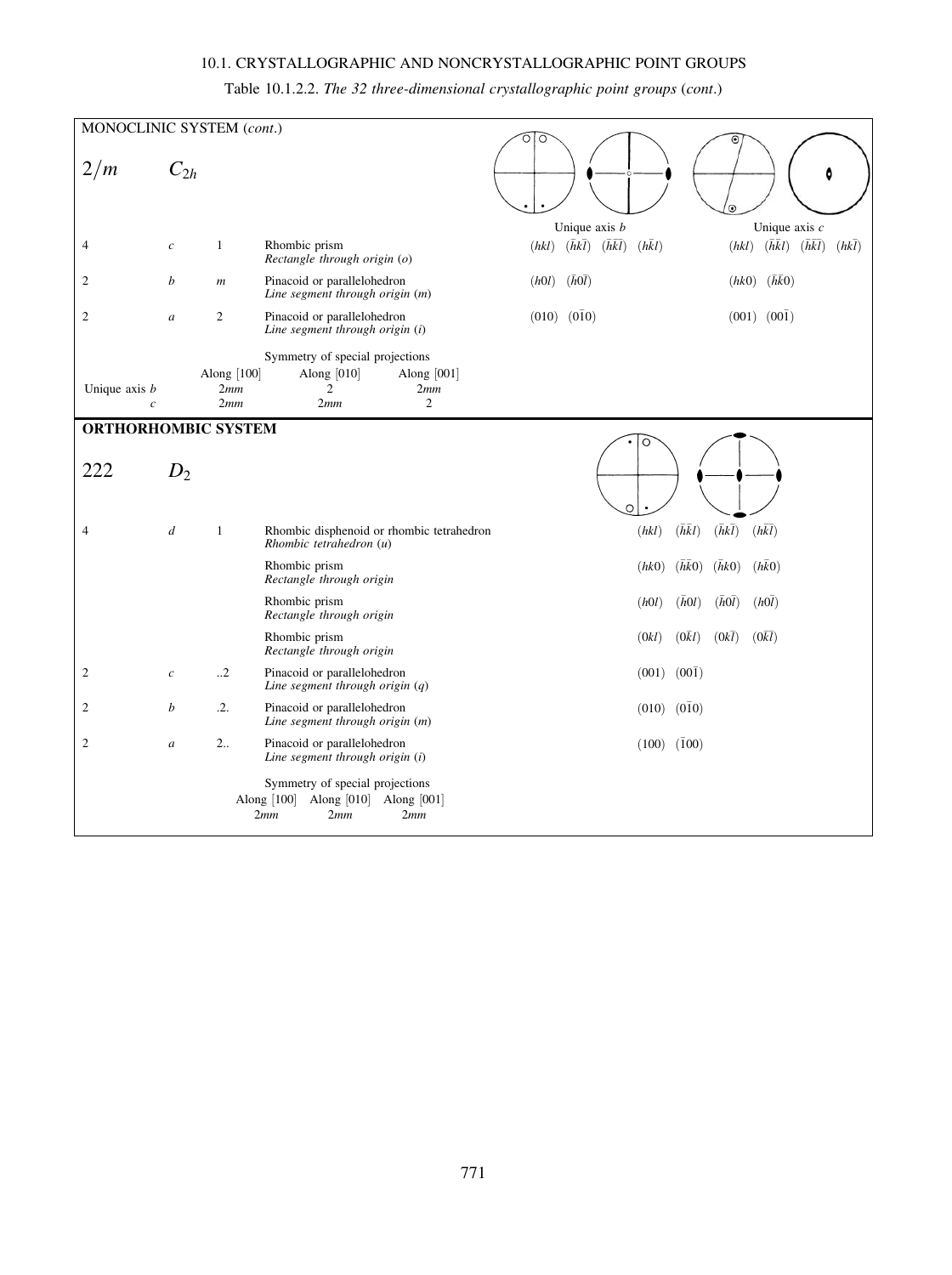| ORTHORHOMBIC SYSTEM (cont.)            |                  |                                 |                                                                                              |                                                                                                                                                                          |
|----------------------------------------|------------------|---------------------------------|----------------------------------------------------------------------------------------------|--------------------------------------------------------------------------------------------------------------------------------------------------------------------------|
| mm2                                    | $C_{2v}$         |                                 |                                                                                              |                                                                                                                                                                          |
| 4                                      | $\boldsymbol{d}$ | 1                               | Rhombic pyramid<br>Rectangle (i)                                                             | $(\bar{h}\bar{k}l)$<br>$(h\bar kl)$<br>$(\bar{h}kl)$<br>(hkl)                                                                                                            |
|                                        |                  |                                 | Rhombic prism<br>Rectangle through origin                                                    | $(\bar{h}\bar{k}0)$<br>$(h\bar{k}0)$ $(\bar{h}k0)$<br>(hk0)                                                                                                              |
| $\overline{c}$                         | $\boldsymbol{c}$ | $m$                             | Dome or dihedron<br>Line segment $(g)$                                                       | $(0\bar{k}l)$<br>(0kl)                                                                                                                                                   |
|                                        |                  |                                 | Pinacoid or parallelohedron<br>Line segment through origin                                   | (010)<br>(010)                                                                                                                                                           |
| $\overline{c}$                         | $\boldsymbol{b}$ | .m.                             | Dome or dihedron<br>Line segment $(e)$                                                       | (h0l)<br>$(\bar{h}0l)$                                                                                                                                                   |
|                                        |                  |                                 | Pinacoid or parallelohedron<br>Line segment through origin                                   | $(\bar{1}00)$<br>(100)                                                                                                                                                   |
| $\mathbf{1}$                           | $\boldsymbol{a}$ | mm2                             | Pedion or monohedron<br>Single point $(a)$                                                   | $(001)$ or $(00\bar{1})$                                                                                                                                                 |
|                                        |                  | Along [100]<br>$\boldsymbol{m}$ | Symmetry of special projections<br>Along $[010]$<br>Along $[001]$<br>2mm<br>$\boldsymbol{m}$ |                                                                                                                                                                          |
| $m \, m \, m$<br>2<br>2<br>$m$ $m$ $m$ | $D_{2h}$         |                                 |                                                                                              | $\odot$<br>$\odot$<br>$\odot$<br>$\odot$                                                                                                                                 |
| 8                                      | $\boldsymbol{g}$ | 1                               | Rhombic dipyramid<br>Quad $(\alpha)$                                                         | $(\bar{h}\bar{k}l)$<br>$(\bar{h}k\bar{l})$<br>$(h\overline{k}\overline{l})$<br>(hkl)<br>$(\bar{h}\bar{k}\bar{l})$<br>$(hk\overline{l})$<br>$(h\bar kl)$<br>$(\bar{h}kl)$ |
| $\overline{4}$                         | $\boldsymbol{f}$ | $\ldots$ m                      | Rhombic prism<br>Rectangle through origin (y)                                                | $(\bar{h}k0)$<br>$(\bar{h}\bar{k}0)$<br>$(h\bar{k}0)$<br>(hk0)                                                                                                           |
| 4                                      | $\boldsymbol{e}$ | .m.                             | Rhombic prism<br>Rectangle through origin (w)                                                | $(\bar{h}0\bar{l})$<br>$(\bar{h}0l)$<br>$(h0\bar{l})$<br>(h0l)                                                                                                           |
| $\overline{4}$                         | $\boldsymbol{d}$ | m                               | Rhombic prism<br>Rectangle through origin (u)                                                | $(0k\overline{l})$<br>(0kl)<br>$(0\bar{k}l)$<br>$(0\overline{kl})$                                                                                                       |
| $\overline{\mathbf{c}}$                | с                | $mm2$                           | Pinacoid or parallelohedron<br>Line segment through origin $(q)$                             | $(001)$ $(00\bar{1})$                                                                                                                                                    |
| $\overline{c}$                         | $\boldsymbol{b}$ | m2m                             | Pinacoid or parallelohedron<br>Line segment through origin $(m)$                             | $(010)$ $(010)$                                                                                                                                                          |
| $\boldsymbol{2}$                       | $\boldsymbol{a}$ | 2mm                             | Pinacoid or parallelohedron<br>Line segment through origin (i)                               | $(100)$ $(\bar{1}00)$                                                                                                                                                    |
|                                        |                  | Along [100]<br>2mm              | Symmetry of special projections<br>Along $[010]$<br>Along [001]<br>2mm<br>2mm                |                                                                                                                                                                          |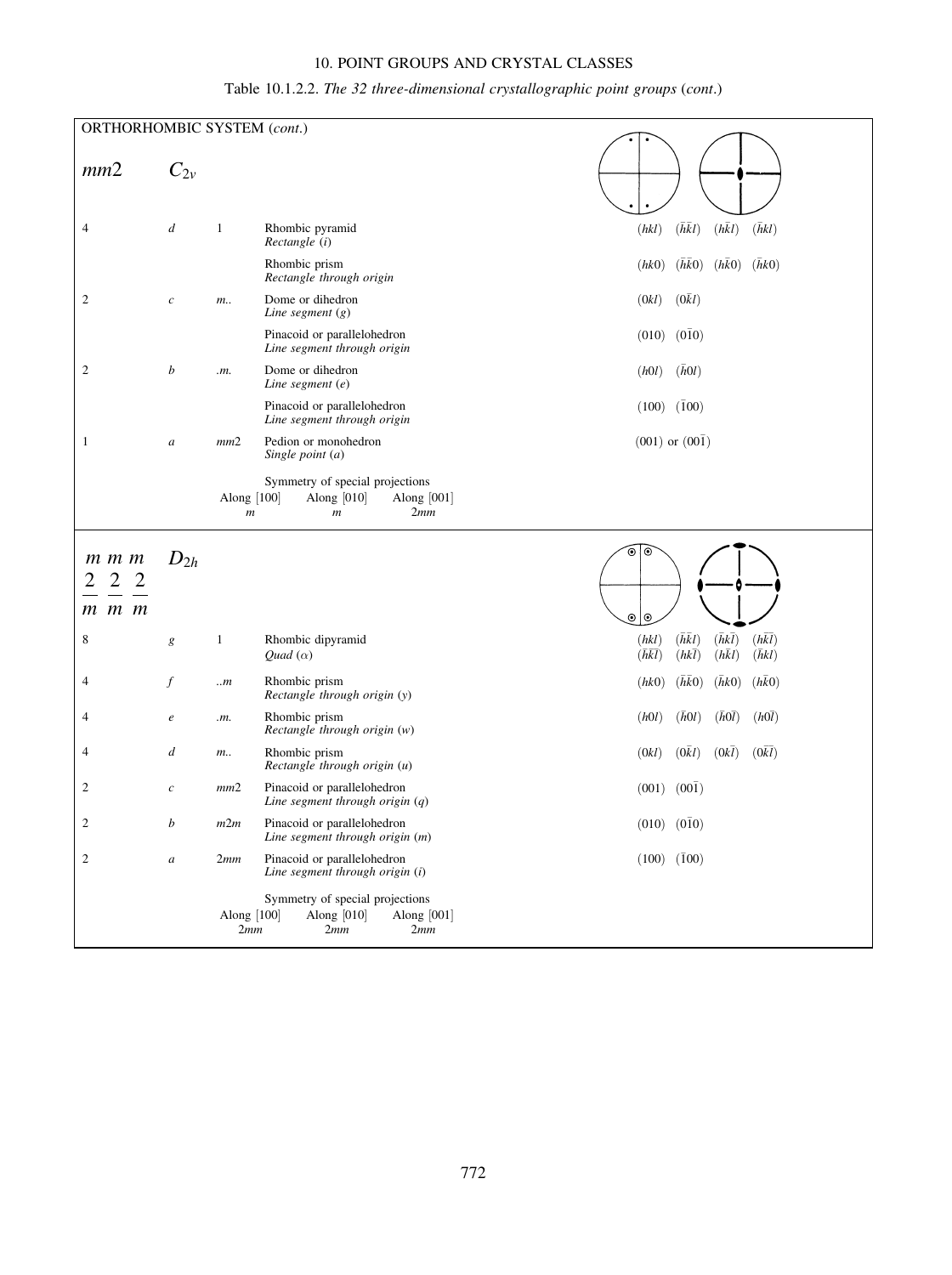| <b>TETRAGONAL SYSTEM</b> |                  |                               |                                                                                                 |                                                                                                                                                                 |
|--------------------------|------------------|-------------------------------|-------------------------------------------------------------------------------------------------|-----------------------------------------------------------------------------------------------------------------------------------------------------------------|
| $\overline{4}$           | $C_4$            |                               |                                                                                                 |                                                                                                                                                                 |
| $\overline{4}$           | $\boldsymbol{b}$ | $\mathbf{1}$                  | Tetragonal pyramid<br>Square $(d)$                                                              | (hkl)<br>$(\bar{h}\bar{k}l)$<br>$(\bar{k}hl)$<br>$(k\bar{h}l)$                                                                                                  |
|                          |                  |                               | Tetragonal prism<br>Square through origin                                                       | $(\bar{h}\bar{k}0)$ $(\bar{k}h0)$ $(k\bar{h}0)$<br>(hk0)                                                                                                        |
| $\mathbf{1}$             | $\boldsymbol{a}$ | 4.1                           | Pedion or monohedron<br>Single point (a)                                                        | $(001)$ or $(00\bar{1})$                                                                                                                                        |
|                          |                  | Along [001]<br>$\overline{4}$ | Symmetry of special projections<br>Along [100]<br>Along [110]<br>$\,m$<br>$\boldsymbol{m}$      |                                                                                                                                                                 |
| $\overline{4}$           | $S_4$            |                               |                                                                                                 | O<br>♦<br>O                                                                                                                                                     |
| $\overline{4}$           | $\boldsymbol{b}$ | $\mathbf{1}$                  | Tetragonal disphenoid or tetragonal tetrahedron<br>Tetragonal tetrahedron (h)                   | $(k\overline{hl})$<br>$(\bar{k}h\bar{l})$<br>(hkl)<br>$(\bar{h}\bar{k}l)$                                                                                       |
|                          |                  |                               | Tetragonal prism<br>Square through origin                                                       | $(\bar{h}\bar{k}0)$ $(k\bar{h}0)$ $(\bar{k}h0)$<br>(hk0)                                                                                                        |
| $\mathbf{2}$             | $\boldsymbol{a}$ | 2                             | Pinacoid or parallelohedron<br>Line segment through origin (e)                                  | $(001)$ $(00\bar{1})$                                                                                                                                           |
|                          |                  | Along [001]                   | Symmetry of special projections<br>Along [100]<br>Along [110]<br>4<br>$\,m$<br>$\boldsymbol{m}$ |                                                                                                                                                                 |
| 4/m                      | $C_{4h}$         |                               |                                                                                                 | $\odot$<br>$\odot$<br>$\odot$                                                                                                                                   |
| 8                        | $\boldsymbol{c}$ | $\mathbf{1}$                  | Tetragonal dipyramid<br>Tetragonal prism (l)                                                    | $(\bar{k}hl)$<br>$(\bar{h}\bar{k}l)$<br>$(k\bar{h}l)$<br>(hkl)<br>$(\bar{h}\bar{k}\bar{l})$<br>$(hk\overline{l})$<br>$(k\bar{h}\bar{l})$<br>$(\bar{k}h\bar{l})$ |
| 4                        | $\boldsymbol{b}$ | m                             | Tetragonal prism<br>Square through origin (j)                                                   | $(hk0)$ $(\bar{h}\bar{k}0)$ $(\bar{k}h0)$ $(k\bar{h}0)$                                                                                                         |
| $\overline{c}$           | $\boldsymbol{a}$ | 4                             | Pinacoid or parallelohedron<br>Line segment through origin (g)                                  | $(001)$ $(00\bar{1})$                                                                                                                                           |
|                          |                  | Along [001]<br>4              | Symmetry of special projections<br>Along [100]<br>Along [110]<br>2mm<br>2mm                     |                                                                                                                                                                 |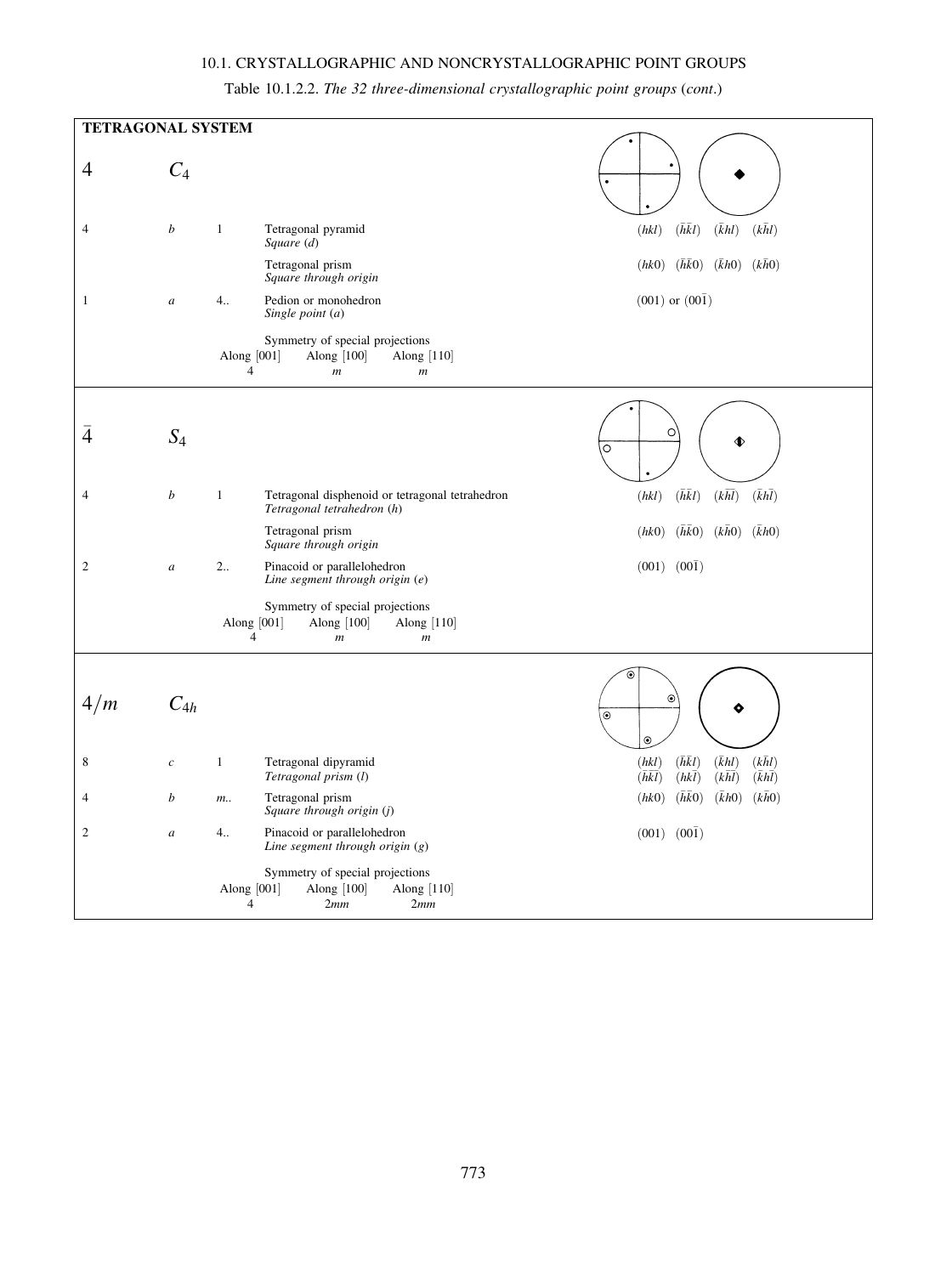|                | TETRAGONAL SYSTEM (cont.) |                      |                                                                                            | Ο                                                                                                                                                                    |
|----------------|---------------------------|----------------------|--------------------------------------------------------------------------------------------|----------------------------------------------------------------------------------------------------------------------------------------------------------------------|
| 422            | $D_4$                     |                      |                                                                                            | O<br>$\circ$<br>О                                                                                                                                                    |
| 8              | $\boldsymbol{d}$          | $\mathbf{1}$         | Tetragonal trapezohedron<br>Twisted tetragonal antiprism (p)                               | $(\bar{h}\bar{k}l)$<br>$(\bar{k}hl)$<br>$(k\bar{h}l)$<br>(hkl)<br>$(h\overline{k}\overline{l})$<br>$(\bar{h}k\bar{l})$<br>$(kh\bar{l})$<br>$(\bar{k}\bar{h}\bar{l})$ |
|                |                           |                      | Ditetragonal prism<br>Truncated square through origin                                      | $(\bar{h}\bar{k}0)$<br>$(\bar{k}h0)$<br>$(k\bar{h}0)$<br>(hk0)<br>$(h\bar{k}0)$<br>$(\bar{h}k0)$<br>(kh0)<br>$(\bar{k}h0)$                                           |
|                |                           |                      | Tetragonal dipyramid<br>Tetragonal prism                                                   | $(\bar{h}0l)$<br>$(0\bar{h}l)$<br>(h0l)<br>(0hl)<br>$(\bar{h}0\bar{l})$<br>$(h0\bar{l})$<br>$(0h\overline{l})$<br>$(0h\bar{l})$                                      |
|                |                           |                      | Tetragonal dipyramid<br>Tetragonal prism                                                   | $(\bar{h}\bar{h}l)$<br>$(\bar{h}hl)$<br>$(h\bar{h}l)$<br>(hhl)<br>$(h\overline{hl})$<br>$(\bar{h}h\bar{l})$<br>$(hh\bar{l})$<br>$(\bar{h}\bar{h}\bar{l})$            |
| 4              | $\boldsymbol{c}$          | .2.                  | Tetragonal prism<br>Square through origin (l)                                              | (100)<br>(010)<br>(100)<br>(010)                                                                                                                                     |
| $\overline{4}$ | b                         | $\cdot$ .2           | Tetragonal prism<br>Square through origin $(j)$                                            | $(\overline{1}\overline{1}0)$ $(\overline{1}10)$ $(1\overline{1}0)$<br>(110)                                                                                         |
| $\mathbf{2}$   | $\boldsymbol{a}$          | 4                    | Pinacoid or parallelohedron<br>Line segment through origin (g)                             | $(001)$ $(00\bar{1})$                                                                                                                                                |
|                |                           | Along [001]<br>4mm   | Symmetry of special projections<br>Along [100]<br>Along [110]<br>2mm<br>2mm                |                                                                                                                                                                      |
| 4mm            | $C_{4v}$                  |                      |                                                                                            |                                                                                                                                                                      |
| 8              | $\boldsymbol{d}$          | 1                    | Ditetragonal pyramid<br>Truncated square (g)                                               | $(\bar{h}\bar{k}l)$<br>$(\bar{k}hl)$<br>$(k\bar{h}l)$<br>(hkl)<br>$(h\bar kl)$<br>$(\bar{h}kl)$<br>$(\bar{k}\bar{h}l)$<br>(khl)                                      |
|                |                           |                      | Ditetragonal prism<br>Truncated square through origin                                      | $(\bar{h}\bar{k}0)$<br>$(\bar{k}h0)$<br>$(k\bar{h}0)$<br>(hk0)<br>$(\bar{h}k0)$<br>$(h\bar{k}0)$<br>$(\bar{k}h0)$<br>(kh0)                                           |
| $\overline{4}$ | $\boldsymbol{c}$          | .m.                  | Tetragonal pyramid<br>Square (e)                                                           | $(0\bar{h}l)$<br>$(\bar{h}0l)$<br>(0hl)<br>(h0l)                                                                                                                     |
|                |                           |                      | Tetragonal prism<br>Square through origin                                                  | $(\bar{1}00)$ $(010)$ $(0\bar{1}0)$<br>(100)                                                                                                                         |
| $\overline{4}$ | b                         | $\ldots$ m           | Tetragonal pyramid<br>Square $(d)$                                                         | $(\bar{h}hl)$<br>$(h\bar{h}l)$<br>$(\bar{h}\bar{h}l)$<br>(hhl)                                                                                                       |
|                |                           |                      | Tetragonal prism<br>Square through origin                                                  | $(110)$ $(\overline{1}\overline{1}0)$ $(\overline{1}10)$ $(1\overline{1}0)$                                                                                          |
| $\mathbf{1}$   | a                         | 4mm                  | Pedion or monohedron<br>Single point (a)                                                   | $(001)$ or $(001)$                                                                                                                                                   |
|                |                           | Along $[001]$<br>4mm | Symmetry of special projections<br>Along [100]<br>Along [110]<br>$\,m$<br>$\boldsymbol{m}$ |                                                                                                                                                                      |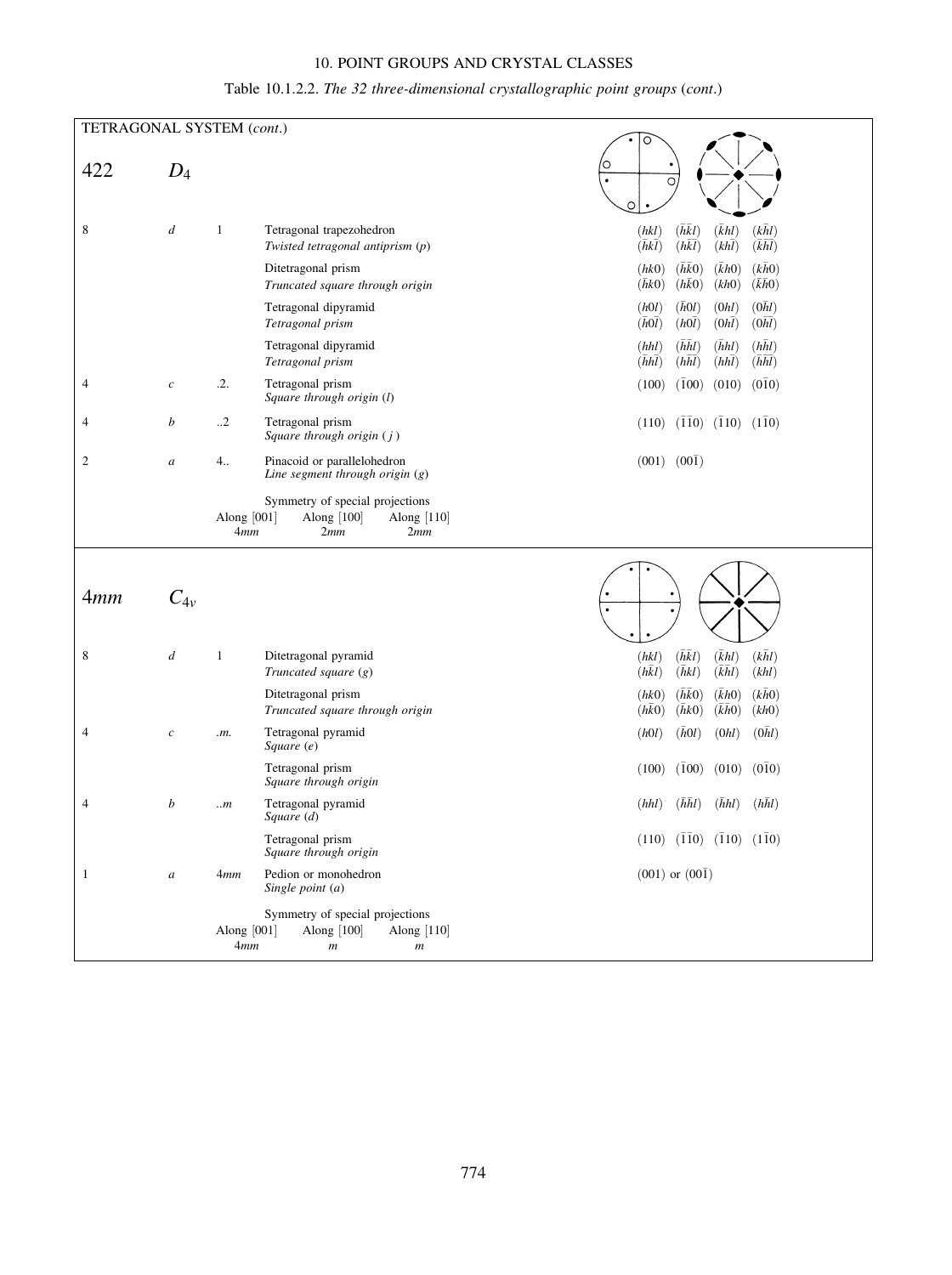| TETRAGONAL SYSTEM (cont.) |                  |            |                                                                                                                  | $\circ$                                                                                                                                                           |
|---------------------------|------------------|------------|------------------------------------------------------------------------------------------------------------------|-------------------------------------------------------------------------------------------------------------------------------------------------------------------|
| $\overline{4}2m$          | $D_{2d}$         |            |                                                                                                                  | O<br>$\circ$<br>O                                                                                                                                                 |
| 8                         | $\boldsymbol{d}$ | 1          | Tetragonal scalenohedron<br>Tetragonal tetrahedron cut off by pinacoid (o)                                       | $(k\overline{hl})$<br>$(\bar{h}\bar{k}l)$<br>$(\bar{k}h\bar{l})$<br>(hkl)<br>$(h\overline{k}\overline{l})$<br>$(\bar{k}\bar{h}l)$<br>$(\bar{h}k\bar{l})$<br>(khl) |
|                           |                  |            | Ditetragonal prism<br>Truncated square through origin                                                            | $(\bar{h}\bar{k}0)$<br>$(k\bar{h}0)$<br>$(\bar{k}h0)$<br>(hk0)<br>$(h\bar{k}0)$<br>$(\bar{k}\bar{h}0)$<br>(hk0)<br>(kh0)                                          |
|                           |                  |            | Tetragonal dipyramid<br>Tetragonal prism                                                                         | $(0h\bar{l})$<br>$(0h\bar{l})$<br>$(\bar{h}0l)$<br>(h0l)<br>$(\bar{h}0\bar{l})$<br>$(h0\bar{l})$<br>$(0\bar{h}l)$<br>(0hl)                                        |
| 4                         | $\boldsymbol{c}$ | $\ldots$ m | Tetragonal disphenoid or tetragonal tetrahedron<br>Tetragonal tetrahedron (n)                                    | $(h\overline{hl})$<br>$(\bar{h}h\bar{l})$<br>$(\bar{h}\bar{h}l)$<br>(hhl)                                                                                         |
|                           |                  |            | Tetragonal prism<br>Square through origin                                                                        | $(\bar{1}\bar{1}0)$ $(1\bar{1}0)$<br>$(\bar{1}10)$<br>(110)                                                                                                       |
| 4                         | b                | .2.        | Tetragonal prism<br>Square through origin (i)                                                                    | (100)<br>$(\bar{1}00)$ $(0\bar{1}0)$ $(010)$                                                                                                                      |
| 2                         | $\boldsymbol{a}$ | 2.mm       | Pinacoid or parallelohedron<br>Line segment through origin (g)                                                   | $(00\bar{1})$<br>(001)                                                                                                                                            |
|                           |                  |            | Symmetry of special projections<br>Along [001]<br>Along $[100]$<br>Along [110]<br>4mm<br>2mm<br>$\boldsymbol{m}$ |                                                                                                                                                                   |
| $\overline{4}m2$          | $D_{2d}$         |            |                                                                                                                  | 0<br>$\overline{O}$<br>O                                                                                                                                          |
| 8                         | $\boldsymbol{d}$ | 1          | Tetragonal scalenohedron<br>Tetragonal tetrahedron cut off by pinacoid (l)                                       | (hkl)<br>$(\bar{h}\bar{k}l)$<br>$(k\overline{hl})$<br>$(\bar{k}h\bar{l})$<br>$(h\bar kl)$<br>$(\bar{h}kl)$<br>$(kh\bar{l})$<br>$(\bar{k}\bar{h}\bar{l})$          |
|                           |                  |            | Ditetragonal prism<br>Truncated square through origin                                                            | $(\bar{h}\bar{k}0)$<br>(kh0)<br>$(\bar{k}h0)$<br>(hk0)<br>$(\bar{h}k0)$<br>$(h\bar{k}0)$<br>(kh0)<br>$(\bar{k}h0)$                                                |
|                           |                  |            | Tetragonal dipyramid<br>Tetragonal prism                                                                         | $(\bar{h}\bar{h}l)$<br>$(h\overline{hl})$<br>$(\bar{h}h\bar{l})$<br>(hhl)<br>$(\bar{h}hl)$<br>(hhl)<br>(hhl)<br>(hhl)                                             |
| 4                         | $\boldsymbol{c}$ | .m.        | Tetragonal disphenoid or tetragonal tetrahedron<br>Tetragonal tetrahedron $(j)$                                  | $(0h\bar{l})$<br>$(\bar{h}0l)$<br>$(0h\overline{l})$<br>(h0l)                                                                                                     |
|                           |                  |            | Tetragonal prism<br>Square through origin                                                                        | $(\bar{1}00)$ $(0\bar{1}0)$ $(010)$<br>(100)                                                                                                                      |
| 4                         | b                | $\cdot$ .2 | Tetragonal prism<br>Square through origin (h)                                                                    | $(110)$ $(\overline{1}\overline{1}0)$ $(1\overline{1}0)$ $(\overline{1}10)$                                                                                       |
| 2                         | $\boldsymbol{a}$ | 2mm.       | Pinacoid or parallelohedron<br>Line segment through origin (e)                                                   | $(001)$ $(00\bar{1})$                                                                                                                                             |
|                           |                  |            | Symmetry of special projections<br>Along $[100]$<br>Along $[001]$<br>Along [110]<br>4mm<br>2mm<br>$\,m$          |                                                                                                                                                                   |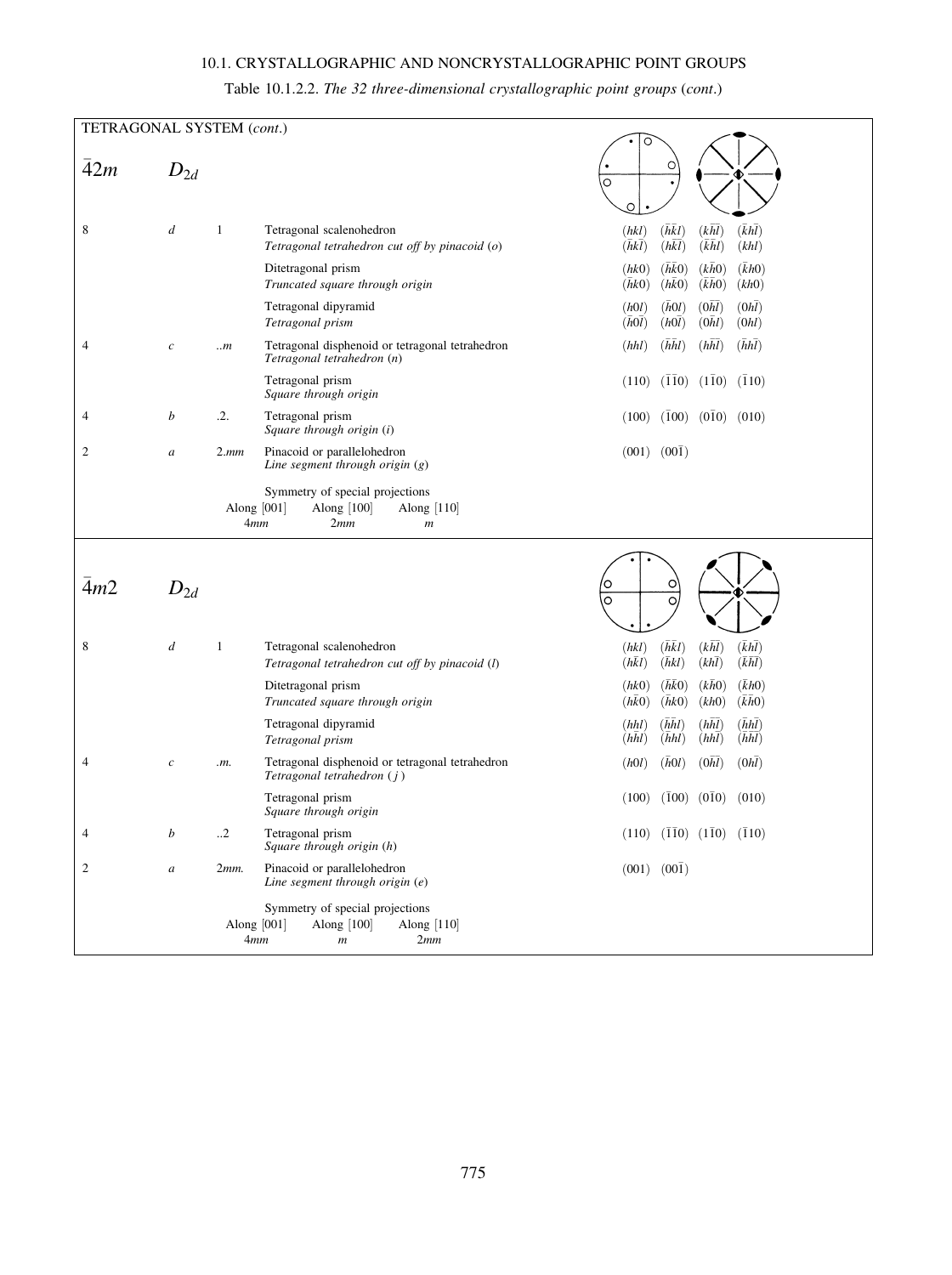| TETRAGONAL SYSTEM (cont.)  |                  |                    |                                                                                                                              |                                                                                                                                                                                                                                                                                                                                       |
|----------------------------|------------------|--------------------|------------------------------------------------------------------------------------------------------------------------------|---------------------------------------------------------------------------------------------------------------------------------------------------------------------------------------------------------------------------------------------------------------------------------------------------------------------------------------|
| 4/mmm<br>4 2 2             |                  | $D_{4h}$           |                                                                                                                              | ٥<br>$\bullet$<br>◉<br>◉<br>$\bullet$<br>$\odot$                                                                                                                                                                                                                                                                                      |
| m m                        |                  |                    |                                                                                                                              | $\odot$<br>$\bullet$                                                                                                                                                                                                                                                                                                                  |
| 16                         | $\boldsymbol{g}$ | $\mathbf{1}$       | Ditetragonal dipyramid<br>$Edge$ -truncated tetragonal prism $(u)$                                                           | $(\bar{h}\bar{k}l)$<br>$(\bar{k}hl)$<br>$(k\bar{h}l)$<br>(hkl)<br>$(h\overline{k}\overline{l})$<br>$(\bar{h}k\bar{l})$<br>$(kh\bar{l})$<br>$(\bar{k}\bar{h}\bar{l})$<br>$(k\overline{hl})$<br>$(\bar{h}\bar{k}\bar{l})$<br>$(hk\overline{l})$<br>$(\bar{k}h\bar{l})$<br>$(\bar{h}kl)$<br>$(h\bar kl)$<br>$(\bar{k}\bar{h}l)$<br>(khl) |
| 8                          | $\boldsymbol{f}$ | .т.                | Tetragonal dipyramid<br>Tetragonal prism (s)                                                                                 | $(\bar{h}0l)$<br>$(0\bar{h}l)$<br>(h0l)<br>(0hl)<br>$(\bar{h}0\bar{l})$<br>$(h0\bar{l})$<br>$(0h\bar{l})$<br>$(0h\bar{l})$                                                                                                                                                                                                            |
| 8                          | $\boldsymbol{e}$ | $\ldots$ m         | Tetragonal dipyramid<br>Tetragonal prism (r)                                                                                 | $(\bar{h}\bar{h}l)$<br>$(\bar{h}hl)$<br>$(h\bar{h}l)$<br>(hhl)<br>$(h\overline{h}\overline{l})$<br>$(hh\bar{l})$<br>$(\bar{h}h\bar{l})$<br>$(\bar{h}\bar{h}\bar{l})$                                                                                                                                                                  |
| 8                          | $\boldsymbol{d}$ | m                  | Ditetragonal prism<br>Truncated square through origin (p)                                                                    | $(\bar{k}h0)$<br>$(\bar{h}\bar{k}0)$<br>$(k\bar{h}0)$<br>(hk0)<br>$(h\bar{k}0)$<br>$(\bar{h}k0)$<br>(kh0)<br>$(\bar{k}h0)$                                                                                                                                                                                                            |
| 4                          | $\boldsymbol{c}$ | $m2m$ .            | Tetragonal prism<br>Square through origin (l)                                                                                | $(\bar{1}00)$<br>(010)<br>(010)<br>(100)                                                                                                                                                                                                                                                                                              |
| 4                          | b                | m.m2               | Tetragonal prism<br>Square through origin $(j)$                                                                              | $(\bar{1}\bar{1}0)$<br>$(\bar{1}10)$ $(1\bar{1}0)$<br>(110)                                                                                                                                                                                                                                                                           |
| $\overline{c}$             | $\boldsymbol{a}$ | 4mm                | Pinacoid or parallelohedron<br>Line segment through origin $(g)$                                                             | (001)<br>(001)                                                                                                                                                                                                                                                                                                                        |
|                            |                  | Along [001]<br>4mm | Symmetry of special projections<br>Along [100]<br>Along [110]<br>2mm<br>2mm                                                  |                                                                                                                                                                                                                                                                                                                                       |
| <b>TRIGONAL SYSTEM</b>     |                  |                    |                                                                                                                              |                                                                                                                                                                                                                                                                                                                                       |
| 3<br><b>HEXAGONAL AXES</b> | $C_3$            |                    |                                                                                                                              |                                                                                                                                                                                                                                                                                                                                       |
| 3                          | b                | $\mathbf{1}$       | Trigonal pyramid<br>Trigon(d)                                                                                                | (hkil)<br>(ihkl)<br>(kihl)                                                                                                                                                                                                                                                                                                            |
|                            |                  |                    | Trigonal prism<br>Trigon through origin                                                                                      | (ihk0)<br>(hki0)<br>(kih0)                                                                                                                                                                                                                                                                                                            |
| 1                          | $\boldsymbol{a}$ | 3.5                | Pedion or monohedron<br>Single point (a)                                                                                     | $(0001)$ or $(000\bar{1})$                                                                                                                                                                                                                                                                                                            |
|                            |                  |                    | Symmetry of special projections<br>Along [001]<br>Along [100]<br>Along [210]<br>3<br>$\mathbf{1}$<br>1                       |                                                                                                                                                                                                                                                                                                                                       |
| 3<br>RHOMBOHEDRAL AXES     | $C_3$            |                    |                                                                                                                              |                                                                                                                                                                                                                                                                                                                                       |
| 3                          | $\boldsymbol{b}$ | 1                  | Trigonal pyramid<br>Trigon(b)                                                                                                | (hkl)<br>(lhk)<br>(klh)                                                                                                                                                                                                                                                                                                               |
|                            |                  |                    | Trigonal prism<br>Trigon through origin                                                                                      | $(hk(\overline{h+k}))$<br>$((\overline{h+k})hk)$<br>$(k(\overline{h+k})h)$                                                                                                                                                                                                                                                            |
| 1                          | $\boldsymbol{a}$ | 3.                 | Pedion or monohedron<br>Single point $(a)$                                                                                   | $(111)$ or $(\bar{1}\bar{1}\bar{1})$                                                                                                                                                                                                                                                                                                  |
|                            |                  |                    | Symmetry of special projections<br>Along $[1\bar{1}0]$<br>Along $[2\overline{1}\overline{1}]$<br>Along [111]<br>3<br>-1<br>1 |                                                                                                                                                                                                                                                                                                                                       |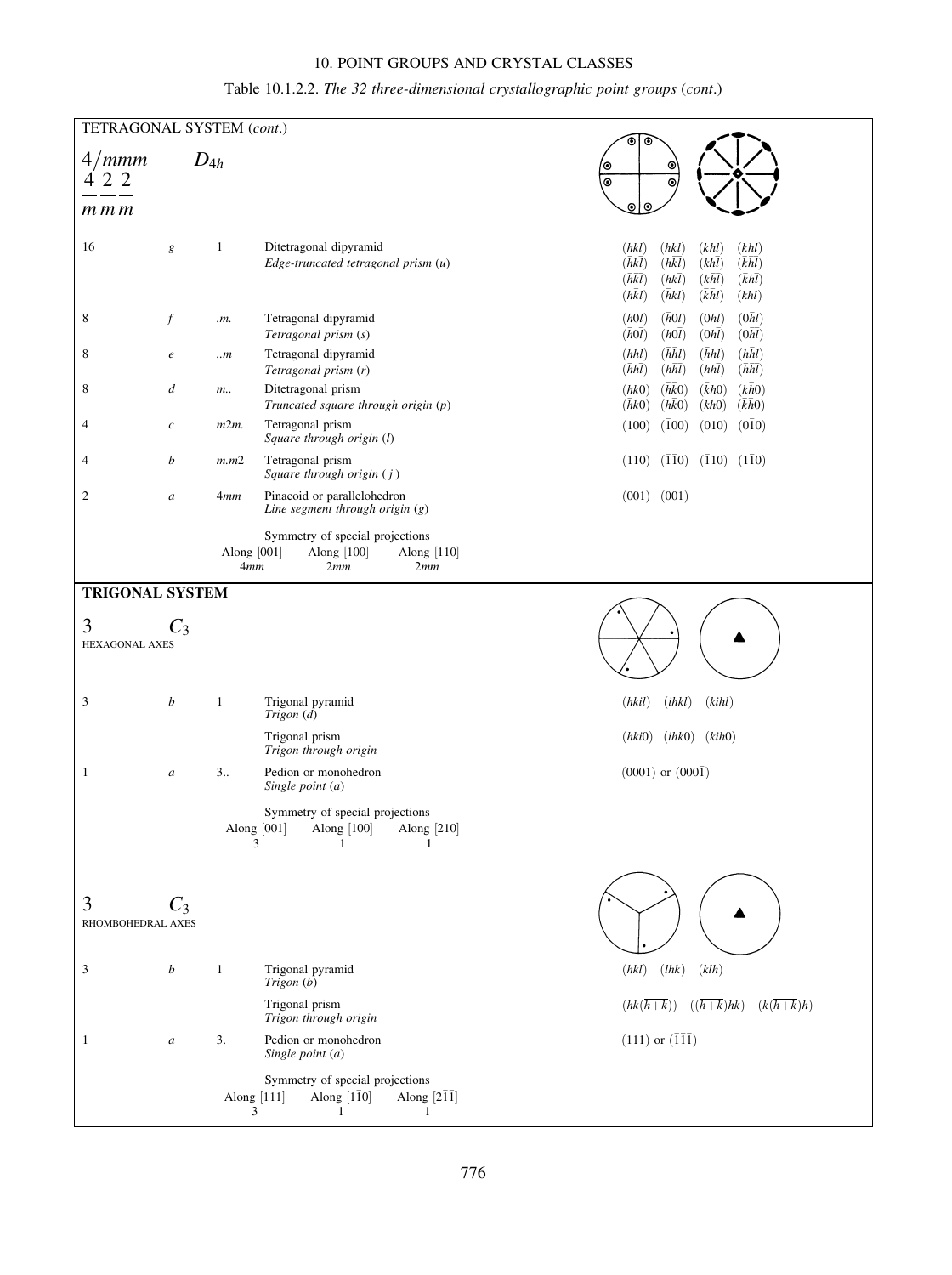| TRIGONAL SYSTEM (cont.)                 |                  |                          |                                                                                                                                                                                                                                            |                                                                                                                                                                                                                                                                                                                                                                                                                                                                                                                                                                         |
|-----------------------------------------|------------------|--------------------------|--------------------------------------------------------------------------------------------------------------------------------------------------------------------------------------------------------------------------------------------|-------------------------------------------------------------------------------------------------------------------------------------------------------------------------------------------------------------------------------------------------------------------------------------------------------------------------------------------------------------------------------------------------------------------------------------------------------------------------------------------------------------------------------------------------------------------------|
| $\overline{3}$<br><b>HEXAGONAL AXES</b> | $C_{3i}$         |                          |                                                                                                                                                                                                                                            | Δ<br>$\circ$                                                                                                                                                                                                                                                                                                                                                                                                                                                                                                                                                            |
| 6                                       | $\boldsymbol{b}$ | 1                        | Rhombohedron<br>Trigonal antiprism (g)<br>Hexagonal prism<br>Hexagon through origin                                                                                                                                                        | (hkil)<br>(ihkl)<br>(kihl)<br>$(\overline{i}\overline{h}\overline{k}\overline{l})$<br>$(\bar{h}\bar{k}\bar{i}\bar{l})$<br>$(\overline{kihl})$<br>(hki0)<br>(ihk0)<br>(kih0)<br>$(\overline{i}\overline{h}\overline{k}0)$<br>$(\bar{k}i\bar{h}0)$<br>$(\bar{h}\bar{k}i0)$                                                                                                                                                                                                                                                                                                |
| $\overline{c}$                          | $\boldsymbol{a}$ | 3.5                      | Pinacoid or parallelohedron<br>Line segment through origin $(c)$<br>Symmetry of special projections                                                                                                                                        | $(0001)$ $(000\bar{1})$                                                                                                                                                                                                                                                                                                                                                                                                                                                                                                                                                 |
|                                         |                  | Along [001]<br>6         | Along [100]<br>Along [210]<br>2<br>$\mathfrak{2}$                                                                                                                                                                                          |                                                                                                                                                                                                                                                                                                                                                                                                                                                                                                                                                                         |
| $\overline{3}$<br>RHOMBOHEDRAL AXES     | $C_{3i}$         |                          |                                                                                                                                                                                                                                            | ∩<br>Δ<br>O<br>O                                                                                                                                                                                                                                                                                                                                                                                                                                                                                                                                                        |
| 6                                       | $\boldsymbol{b}$ | $\mathbf{1}$             | Rhombohedron<br>Trigonal antiprism $(f)$<br>Hexagonal prism<br>Hexagon through origin                                                                                                                                                      | (lhk)<br>(klh)<br>(hkl)<br>$(\overline{lh}\overline{k})$<br>$(\overline{k}\overline{l}\overline{h})$<br>$(\bar{h}\bar{k}\bar{l})$<br>$(k(\overline{h+k})h)$<br>$(hk(\overline{h+k}))$<br>$((\overline{h+k})hk)$<br>$(\bar{h}\bar{k}(h+k))$<br>$(\bar{k}(h+k)\bar{h})$<br>$((h+k)$ $\bar{h}\bar{k})$                                                                                                                                                                                                                                                                     |
| 2                                       | $\boldsymbol{a}$ | 3.<br>Along [111]<br>6   | Pinacoid or parallelohedron<br>Line segment through origin $(c)$<br>Symmetry of special projections<br>Along $[1\bar{1}0]$<br>Along $[2\overline{1}\overline{1}]$<br>2<br>$\overline{c}$                                                   | $(\overline{1}\overline{1}\overline{1})$<br>(111)                                                                                                                                                                                                                                                                                                                                                                                                                                                                                                                       |
| 321<br><b>HEXAGONAL AXES</b>            | $D_3$            |                          |                                                                                                                                                                                                                                            | ਠ                                                                                                                                                                                                                                                                                                                                                                                                                                                                                                                                                                       |
| 6                                       | $\boldsymbol{c}$ | 1                        | Trigonal trapezohedron<br>Twisted trigonal antiprism (g)<br>Ditrigonal prism<br>Truncated trigon through origin<br>Trigonal dipyramid<br>Trigonal prism<br>Rhombohedron<br>Trigonal antiprism<br>Hexagonal prism<br>Hexagon through origin | (hkil)<br>(ihkl)<br>(kihl)<br>$(khi\bar{l})$<br>$(ikh\bar{l})$<br>$(hik\overline{l})$<br>(hki0)<br>(ihk0)<br>(kih0)<br>(hik0)<br>(ikh0)<br>(khi0)<br>$(\overline{2h}hhl)$<br>$(h\overline{2h}hl)$<br>$(hh\overline{2hl})$<br>$(h\overline{2hhl})$<br>$\left( \overline{2h}hh\overline{l}\right)$<br>$(hh\overline{2h}\overline{l})$<br>$(0\bar{h}hl)$<br>$(h0\bar{h}l)$<br>$(\bar{h}h0l)$<br>$(h\bar{h}0\bar{l})$<br>$(\bar{h}0h\bar{l})$<br>$(0h\overline{h}\overline{l})$<br>$(\bar{1}100)$<br>(0110)<br>$(10\bar{1}0)$<br>$(1\bar{1}00)$<br>(1010)<br>$(01\bar{1}0)$ |
| 3                                       | $\boldsymbol{b}$ | .2.                      | Trigonal prism<br>Trigon through origin (e)                                                                                                                                                                                                | $(1\bar{2}10)$<br>$(11\bar{2}0)$<br>(2110)<br>or $(\overline{1}\overline{1}20)$<br>$(2\bar{1}10)$<br>$(\bar{1}2\bar{1}0)$                                                                                                                                                                                                                                                                                                                                                                                                                                               |
| 2                                       | $\boldsymbol{a}$ | 3.5<br>Along [001]<br>3m | Pinacoid or parallelohedron<br>Line segment through origin (c)<br>Symmetry of special projections<br>Along [100]<br>Along [210]<br>2<br>1                                                                                                  | $(000\bar{1})$<br>(0001)                                                                                                                                                                                                                                                                                                                                                                                                                                                                                                                                                |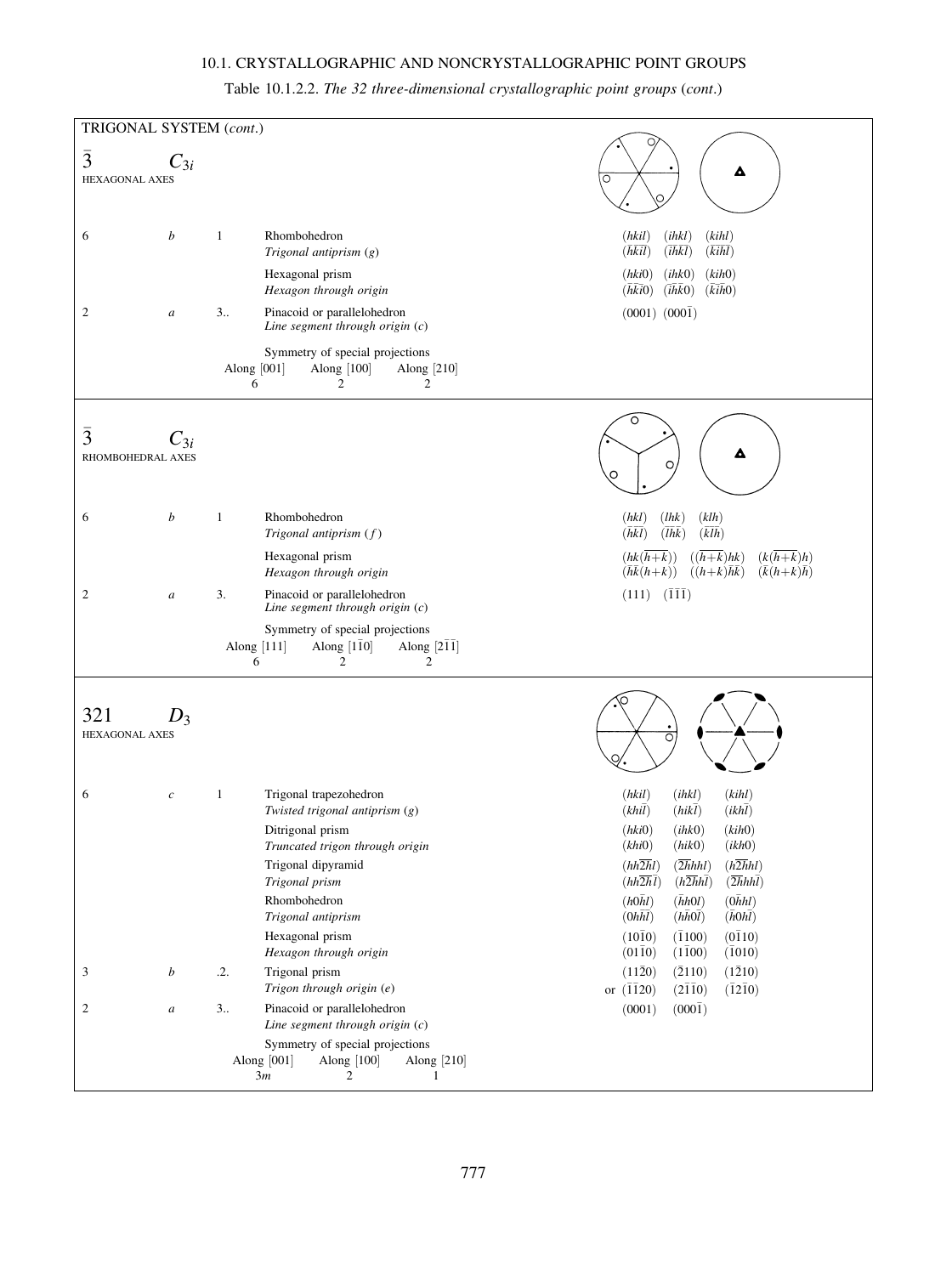| TRIGONAL SYSTEM (cont.)      |                  |            |                                                                                                                                                                                                                                              |                                                                                                                                                                                                                                                                                                                                                                                                                                                                                                                                                                                                                                                                                                                       |
|------------------------------|------------------|------------|----------------------------------------------------------------------------------------------------------------------------------------------------------------------------------------------------------------------------------------------|-----------------------------------------------------------------------------------------------------------------------------------------------------------------------------------------------------------------------------------------------------------------------------------------------------------------------------------------------------------------------------------------------------------------------------------------------------------------------------------------------------------------------------------------------------------------------------------------------------------------------------------------------------------------------------------------------------------------------|
| 312<br><b>HEXAGONAL AXES</b> | $D_3$            |            |                                                                                                                                                                                                                                              | O                                                                                                                                                                                                                                                                                                                                                                                                                                                                                                                                                                                                                                                                                                                     |
| 6                            | $\boldsymbol{c}$ | 1          | Trigonal trapezohedron<br>Twisted trigonal antiprism (l)<br>Ditrigonal prism<br>Truncated trigon through origin<br>Trigonal dipyramid<br>Trigonal prism<br>Rhombohedron<br>Trigonal antiprism<br>Hexagonal prism<br>Hexagon through origin   | (hkil)<br>(ihkl)<br>(kihl)<br>$(\bar{k}\bar{h}\bar{i}\bar{l})$<br>$(\overline{hikl})$<br>$(\overline{ikh}\overline{l})$<br>(hki0)<br>(ihk0)<br>(kih0)<br>$(\overline{i}\overline{k}\overline{h}0)$<br>$(\bar{k}\bar{h}\bar{i}0)$<br>$(\bar{h}\bar{i}\bar{k}0)$<br>$(0\bar{h}hl)$<br>$(h0\bar{h}l)$<br>$(\bar{h}h0l)$<br>$(0\bar{h}h\bar{l})$<br>$(h0\overline{hl})$<br>(hh0l)<br>$(h\overline{2h}hl)$<br>$(hh\overline{2h}l)$<br>$\left( \overline{2hhh}l\right)$<br>$(\bar{h}\bar{h}2h\bar{l})$<br>$(2h\bar{h}\bar{h}\bar{l})$<br>$(\bar{h}2h\bar{h}\bar{l})$<br>$(1\bar{2}10)$<br>$(11\bar{2}0)$<br>(2110)<br>$(2\bar{1}10)$<br>$(\bar{1}\bar{1}20)$<br>$(\bar{1}2\bar{1}0)$                                        |
| 3                            | b                | $\cdot$ .2 | Trigonal prism<br>Trigon through origin $(j)$                                                                                                                                                                                                | (0110)<br>$(10\bar{1}0)$<br>$(\bar{1}100)$<br>or $(\bar{1}010)$<br>$(01\bar{1}0)$<br>$(1\bar{1}00)$                                                                                                                                                                                                                                                                                                                                                                                                                                                                                                                                                                                                                   |
| $\overline{2}$               | $\boldsymbol{a}$ | 3          | Pinacoid or parallelohedron<br>Line segment through origin (g)<br>Symmetry of special projections<br>Along [001]<br>Along [100]<br>Along [210]<br>3m<br>$\overline{2}$<br>-1                                                                 | (0001)<br>$(000\bar{1})$                                                                                                                                                                                                                                                                                                                                                                                                                                                                                                                                                                                                                                                                                              |
| 32<br>RHOMBOHEDRAL AXES      | $D_3$            |            |                                                                                                                                                                                                                                              | О<br>O<br>O                                                                                                                                                                                                                                                                                                                                                                                                                                                                                                                                                                                                                                                                                                           |
| 6                            | $\boldsymbol{c}$ | 1          | Trigonal trapezohedron<br>Twisted trigonal antiprism $(f)$<br>Ditrigonal prism<br>Truncated trigon through origin<br>Trigonal dipyramid<br>Trigonal prism<br>Rhombohedron<br>Trigonal antiprism<br>Hexagonal prism<br>Hexagon through origin | (lhk)<br>(hkl)<br>(klh)<br>$(\overline{lk}\overline{h})$<br>$(\bar{k}\bar{h}\bar{l})$<br>$(\overline{h}\overline{l}\overline{k})$<br>$(hk(\overline{h+k}))$<br>$(k(\overline{h+k})h)$<br>$(\overline{(h+k)}hk)$<br>$((h+k)\overline{k}\overline{h})$<br>$(\bar{k}\bar{h}(h+k))$<br>$(\bar{h}(h+k)\bar{k})$<br>$(k(2k-h)h)$<br>$(hk(2k-h))$<br>$((2k-h)hk)$<br>$(\bar{k}\bar{h}(h-2k))$<br>$(\bar{h}(h-2k)\bar{k})$<br>$((h-2k)\overline{k}\overline{h})$<br>(lhh)<br>(hhl)<br>(hlh)<br>$(\bar{h}\bar{h}\bar{l})$<br>$(\overline{hlh})$<br>$(\overline{lh}\overline{h})$<br>(211)<br>$(1\bar{2}1)$<br>$(11\bar{2})$<br>$(\overline{1}\overline{1}2)$<br>$(\overline{1}2\overline{1})$<br>$(2\overline{1}\overline{1})$ |
| 3                            | b                | $\cdot$ .2 | Trigonal prism<br>Trigon through origin (d)                                                                                                                                                                                                  | $(\overline{1}01)$<br>(110)<br>$(01\bar{1})$<br>or $(0\bar{1}1)$<br>$(10\bar{1})$<br>$(\bar{1}10)$                                                                                                                                                                                                                                                                                                                                                                                                                                                                                                                                                                                                                    |
| $\overline{c}$               | $\boldsymbol{a}$ | 3.         | Pinacoid or parallelohedron<br>Line segment through origin $(c)$<br>Symmetry of special projections<br>Along $[1\bar{1}0]$<br>Along [111]<br>Along $[2\overline{1}$<br>3m<br>2<br>1                                                          | $(111)$ $(\bar{1}\bar{1}\bar{1})$                                                                                                                                                                                                                                                                                                                                                                                                                                                                                                                                                                                                                                                                                     |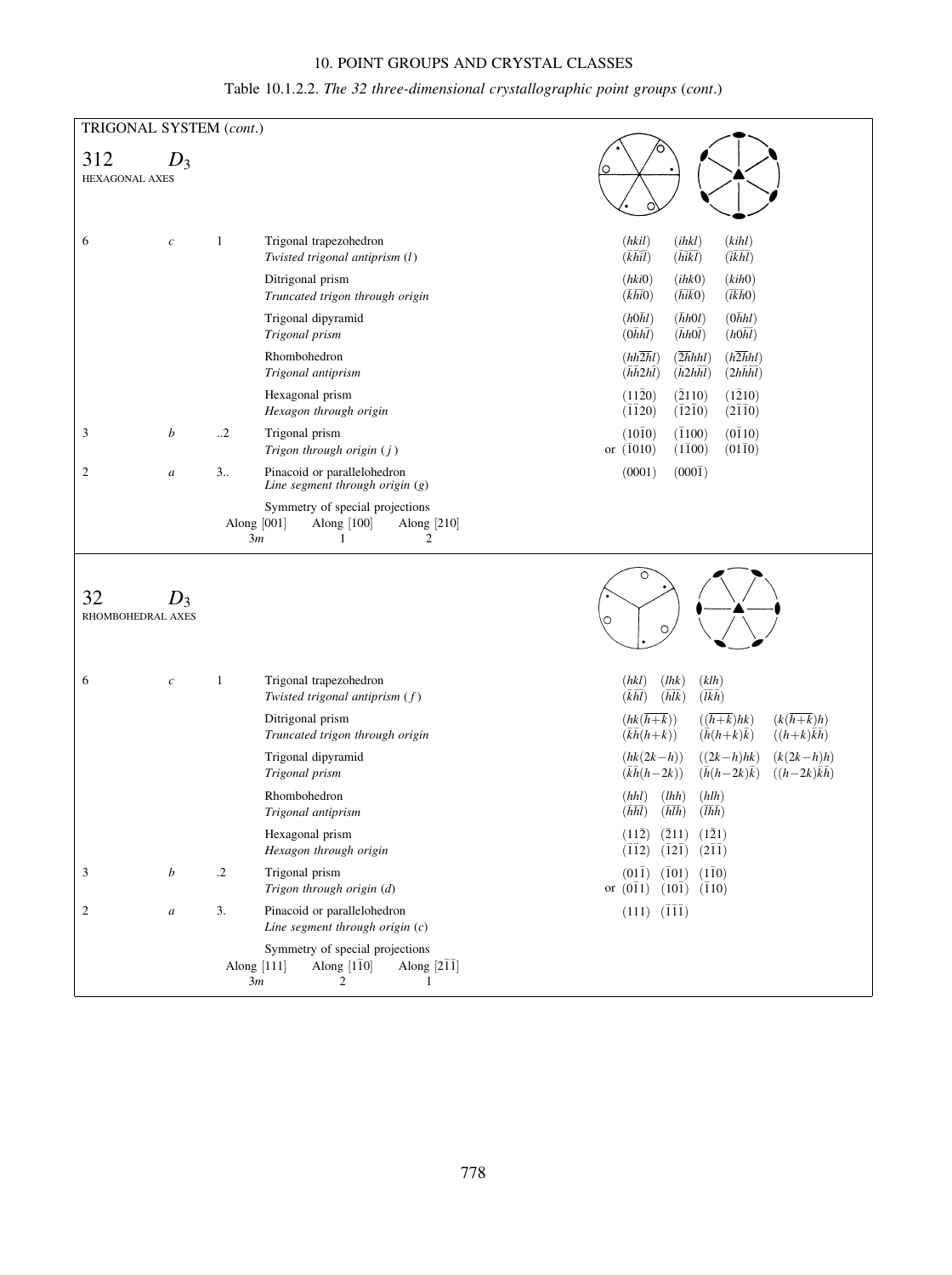| TRIGONAL SYSTEM (cont.)      |                  |            |                                                                                                             |                                                                                                                                                                                                                                       |
|------------------------------|------------------|------------|-------------------------------------------------------------------------------------------------------------|---------------------------------------------------------------------------------------------------------------------------------------------------------------------------------------------------------------------------------------|
| 3m1<br><b>HEXAGONAL AXES</b> | $C_{3v}$         |            |                                                                                                             |                                                                                                                                                                                                                                       |
| 6                            | $\boldsymbol{c}$ | 1          | Ditrigonal pyramid<br>Truncated trigon (e)<br>Ditrigonal prism<br>Truncated trigon through origin           | (kihl)<br>(hkil)<br>(ihkl)<br>$(\bar{i}\bar{k}\bar{h}l)$<br>$(\bar{k}\bar{h}\bar{i}l)$<br>$(\bar{h}\bar{i}\bar{k}l)$<br>(kih0)<br>(hki0)<br>(ihk0)<br>$(\bar{i}\bar{k}\bar{h}0)$<br>$(\bar{k}\bar{h}0)$<br>$(\bar{h}\bar{i}\bar{k}0)$ |
|                              |                  |            | Hexagonal pyramid<br>Hexagon                                                                                | $(h\overline{2h}hl)$<br>$(\overline{2h}hhl)$<br>$(hh\overline{2hl})$<br>$(\bar{h}\bar{h}2hl)$<br>$(\bar{h}2h\bar{h}l)$<br>$(2h\bar{h}\bar{h}l)$                                                                                       |
|                              |                  |            | Hexagonal prism<br>Hexagon through origin                                                                   | (2110)<br>$(1\bar{2}10)$<br>$(11\bar{2}0)$<br>$(\bar{1}2\bar{1}0)$<br>$(2\bar{1}10)$<br>$(\bar{1}\bar{1}20)$                                                                                                                          |
| 3                            | $\boldsymbol{b}$ | .m.        | Trigonal pyramid<br>Trigon (d)                                                                              | $(0\bar{h}hl)$<br>$(h0\bar{h}l)$<br>$(\bar{h}h0l)$                                                                                                                                                                                    |
|                              |                  |            | Trigonal prism<br>Trigon through origin                                                                     | $(10\bar{1}0)$<br>(1100)<br>(0110)<br>or $(\bar{1}010)$<br>$(01\bar{1}0)$<br>$(1\bar{1}00)$                                                                                                                                           |
| 1                            | $\boldsymbol{a}$ | $3m$ .     | Pedion or monohedron<br>Single point (a)                                                                    | $(0001)$ or $(000\bar{1})$                                                                                                                                                                                                            |
|                              |                  |            | Symmetry of special projections<br>Along [001]<br>Along [100]<br>Along [210]<br>3m<br>1<br>$\boldsymbol{m}$ |                                                                                                                                                                                                                                       |
| 31m<br><b>HEXAGONAL AXES</b> | $C_{3v}$         |            |                                                                                                             |                                                                                                                                                                                                                                       |
| 6                            | $\boldsymbol{c}$ | 1          | Ditrigonal pyramid<br>Truncated trigon (d)                                                                  | (hkil)<br>(ihkl)<br>(kihl)<br>(khil)<br>(hikl)<br>(ikhl)                                                                                                                                                                              |
|                              |                  |            | Ditrigonal prism<br>Truncated trigon through origin                                                         | (hki0)<br>(ihk0)<br>(kih0)<br>(ikh0)<br>(khi0)<br>(hik0)                                                                                                                                                                              |
|                              |                  |            | Hexagonal pyramid<br>Hexagon                                                                                | $(h0\bar{h}l)$ $(\bar{h}h0l)$<br>$(0\bar{h}hl)$<br>$(0h\bar{h}l)$ $(h\bar{h}0l)$ $(\bar{h}0hl)$                                                                                                                                       |
|                              |                  |            | Hexagonal prism<br>Hexagon through origin                                                                   | $(10\bar{1}0)$ $(\bar{1}100)$ $(0\bar{1}10)$<br>$(01\bar{1}0)$ $(1\bar{1}00)$ $(\bar{1}010)$                                                                                                                                          |
| 3                            | $\boldsymbol{b}$ | $\ldots$ m | Trigonal pyramid<br>Trigon (c)                                                                              | $(hh\overline{2h}l)(\overline{2h}hhl)(h\overline{2h}hl)$                                                                                                                                                                              |
|                              |                  |            | Trigonal prism<br>Trigon through origin                                                                     | $(11\bar{2}0)$ $(\bar{2}110)$ $(1\bar{2}10)$<br>or $(\bar{1}\bar{1}20)$ $(2\bar{1}\bar{1}0)$ $(\bar{1}2\bar{1}0)$                                                                                                                     |
| 1                            | $\boldsymbol{a}$ | 3.m        | Pedion or monohedron<br>Single point (a)                                                                    | $(0001)$ or $(000\bar{1})$                                                                                                                                                                                                            |
|                              |                  |            | Symmetry of special projections<br>Along [001]<br>Along [100]<br>Along [210]<br>3m<br>1<br>$\,m$            |                                                                                                                                                                                                                                       |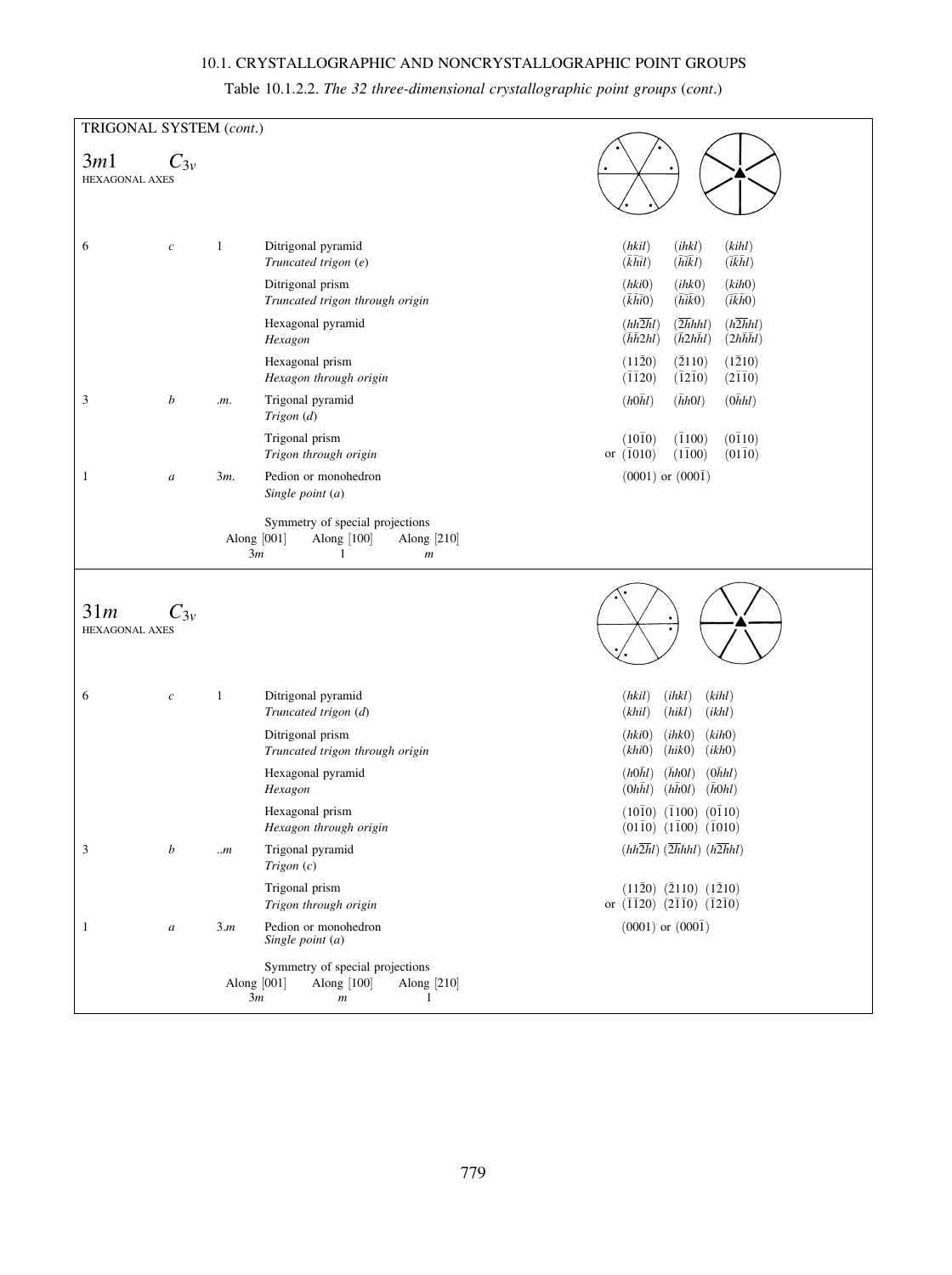| TRIGONAL SYSTEM (cont.)                                                         |                  |                  |                                                                                                                                                                                                               |                                                                                                                                                                                                                                                                                                                                                                                                                                                                                                                                                                                                                                                                                                                                                                                                                |
|---------------------------------------------------------------------------------|------------------|------------------|---------------------------------------------------------------------------------------------------------------------------------------------------------------------------------------------------------------|----------------------------------------------------------------------------------------------------------------------------------------------------------------------------------------------------------------------------------------------------------------------------------------------------------------------------------------------------------------------------------------------------------------------------------------------------------------------------------------------------------------------------------------------------------------------------------------------------------------------------------------------------------------------------------------------------------------------------------------------------------------------------------------------------------------|
| 3m<br>RHOMBOHEDRAL AXES                                                         | $C_{3v}$         |                  |                                                                                                                                                                                                               |                                                                                                                                                                                                                                                                                                                                                                                                                                                                                                                                                                                                                                                                                                                                                                                                                |
| 6                                                                               | $\boldsymbol{c}$ | $\mathbf{1}$     | Ditrigonal pyramid<br>Truncated trigon (c)<br>Ditrigonal prism<br>Truncated trigon through origin<br>Hexagonal pyramid<br>Hexagon<br>Hexagonal prism<br>Hexagon through origin                                | (hkl)<br>(lhk)<br>(klh)<br>(hlk)<br>(lkh)<br>(khl)<br>$(hk(\overline{h+k}))$<br>$((\overline{h+k})hk)$<br>$(k(\overline{h+k})h)$<br>$(kh(\overline{h+k}))$<br>$(h(\overline{h+k})k)$<br>$(\overline{(h+k)}kh)$<br>$((2k-h)hk)$ $(k(2k-h)h)$<br>$(hk(2k-h))$<br>$(kh(2k-h))$<br>$(h(2k-h)k)$ $((2k-h)kh)$<br>$(01\bar{1})$<br>$(\bar{1}01)$<br>$(1\bar{1}0)$<br>$(\bar{1}10)$<br>(011)<br>(101)                                                                                                                                                                                                                                                                                                                                                                                                                 |
| 3                                                                               | $\boldsymbol{b}$ | $\boldsymbol{m}$ | Trigonal pyramid<br>Trigon (b)<br>Trigonal prism<br>Trigon through origin                                                                                                                                     | (hhl)<br>(lhh)<br>(hlh)<br>$(11\bar{2})$<br>$(211)$ $(121)$<br>or $(\bar{1}\bar{1}2)$ $(2\bar{1}\bar{1})$ $(\bar{1}2\bar{1})$                                                                                                                                                                                                                                                                                                                                                                                                                                                                                                                                                                                                                                                                                  |
| $\mathbf{1}$                                                                    | $\boldsymbol{a}$ | $3m$ .           | Pedion or monohedron<br>Single point (a)<br>Symmetry of special projections<br>Along [111]<br>Along $[1\bar{1}0]$<br>Along $[2\overline{1}\overline{1}]$<br>3m<br>1<br>$\boldsymbol{m}$                       | $(111)$ or $(\bar{1}\bar{1}\bar{1})$                                                                                                                                                                                                                                                                                                                                                                                                                                                                                                                                                                                                                                                                                                                                                                           |
| $\overline{3}m1$<br>$\bar{3}^2$ -1<br>$\boldsymbol{m}$<br><b>HEXAGONAL AXES</b> | $D_{3d}$         |                  |                                                                                                                                                                                                               | $\overline{\circ}$<br>$\overline{\circ}$                                                                                                                                                                                                                                                                                                                                                                                                                                                                                                                                                                                                                                                                                                                                                                       |
| 12                                                                              | $\boldsymbol{d}$ | $\mathbf{1}$     | Ditrigonal scalenohedron or<br>hexagonal scalenohedron<br>Trigonal antiprism sliced off by<br>pinacoid (j)<br>Dihexagonal prism<br>Truncated hexagon through origin<br>Hexagonal dipyramid<br>Hexagonal prism | (kihl)<br>(hkil)<br>(ihkl)<br>$(ikh\bar{l})$<br>(khil)<br>(hikl)<br>$(\bar{k}\bar{i}\bar{h}\bar{l})$<br>$(\bar{h}\bar{k}\bar{i}\bar{l})$<br>$(\overline{i}\overline{h}\overline{k}\overline{l})$<br>$(\bar{i}\bar{k}\bar{h}l)$<br>$(\bar{k}\bar{h}\bar{l})$<br>$(\bar{h}\bar{i}\bar{k}l)$<br>(hki0)<br>(ihk0)<br>(kih0)<br>(khi0)<br>(hik0)<br>(ikh0)<br>$(\bar{h}\bar{k}i0)$<br>$(\bar{k}i\bar{h}0)$<br>$(\overline{i}\overline{h}\overline{k}0)$<br>$(\bar{i}\bar{k}\bar{h}0)$<br>$(\bar{k}\bar{h}\bar{i}0)$<br>$(\bar{h}\bar{i}\bar{k}0)$<br>$(h\overline{2h}hl)$<br>$(hh\overline{2h}l)$<br>(2hhhl)<br>$\left( \overline{2h}hh\overline{l}\right)$<br>$(hh\overline{2h}\overline{l})$<br>$(h\overline{2hhl})$<br>$(\bar{h}\bar{h}2h\bar{l})$<br>$(2h\bar{h}\bar{h}\bar{l})$<br>$(\bar{h}2h\bar{h}\bar{l})$ |
| 6                                                                               | $\boldsymbol{c}$ | .m.              | Rhombohedron<br>Trigonal antiprism (i)<br>Hexagonal prism                                                                                                                                                     | $(2h\bar{h}\bar{h}l)$<br>$(\bar{h}\bar{h}2hl)$<br>$(\bar{h}2h\bar{h}l)$<br>$(0\bar{h}hl)$<br>$(h0\bar{h}l)$<br>$(\bar{h}h0l)$<br>$(\bar{h}0h\bar{l})$<br>$(0h\overline{h}\overline{l})$<br>$(h\bar{h}0\bar{l})$<br>(0110)<br>$(10\bar{1}0)$<br>$(\bar{1}100)$                                                                                                                                                                                                                                                                                                                                                                                                                                                                                                                                                  |
| 6                                                                               | $\boldsymbol{b}$ | .2.              | Hexagon through origin<br>Hexagonal prism<br>Hexagon through origin (g)                                                                                                                                       | (1010)<br>$(01\bar{1}0)$<br>$(1\bar{1}00)$<br>$(1\bar{2}10)$<br>$(11\bar{2}0)$<br>(2110)<br>$(2\bar{1}1\bar{1}0)$<br>$(\bar{1}\bar{1}20)$<br>$(\bar{1}2\bar{1}0)$                                                                                                                                                                                                                                                                                                                                                                                                                                                                                                                                                                                                                                              |
| $\boldsymbol{2}$                                                                | $\boldsymbol{a}$ | $3m$ .           | Pinacoid or parallelohedron<br>Line segment through origin $(c)$<br>Symmetry of special projections<br>Along [001]<br>Along [100]<br>Along [210]<br>6mm<br>2<br>2mm                                           | $(000\bar{1})$<br>(0001)                                                                                                                                                                                                                                                                                                                                                                                                                                                                                                                                                                                                                                                                                                                                                                                       |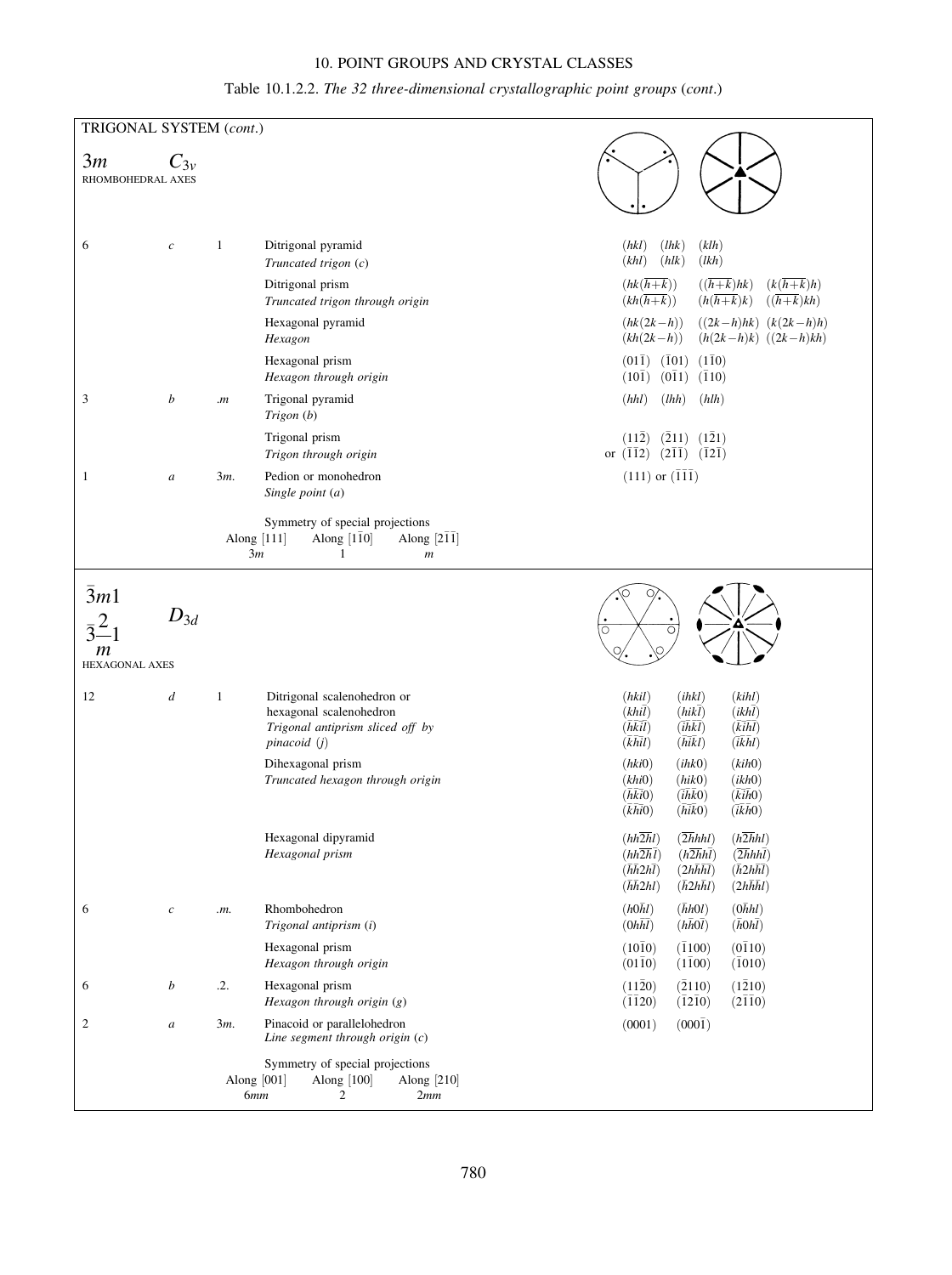| TRIGONAL SYSTEM (cont.)                 |                  |              |                                                                              |                                                                                                                                                                                                                                                        |
|-----------------------------------------|------------------|--------------|------------------------------------------------------------------------------|--------------------------------------------------------------------------------------------------------------------------------------------------------------------------------------------------------------------------------------------------------|
| $\overline{3}1m$                        | $D_{3d}$         |              |                                                                              |                                                                                                                                                                                                                                                        |
| $\bar{3}1^{\underline{2}}$              |                  |              |                                                                              | $\frac{1}{10}$<br>$O^{O}$                                                                                                                                                                                                                              |
| $\mathfrak{m}$<br><b>HEXAGONAL AXES</b> |                  |              |                                                                              |                                                                                                                                                                                                                                                        |
| 12                                      | $\boldsymbol{d}$ | $\mathbf{1}$ | Ditrigonal scalenohedron or hexagonal<br>scalenohedron                       | (hkil)<br>(ihkl)<br>(kihl)<br>$(\overline{i}\overline{k}\overline{h}\overline{l})$<br>$(\overline{khil})$<br>$(\overline{h\overline{ik}l})$                                                                                                            |
|                                         |                  |              | Trigonal antiprism sliced off by pinacoid (l)                                | $(\bar{k}\bar{i}\bar{h}\bar{l})$<br>$(\bar{h}\bar{k}\bar{i}\bar{l})$<br>$(\overline{i}\overline{h}\overline{k}\overline{l})$<br>(khil)<br>(hikl)<br>(ikhl)                                                                                             |
|                                         |                  |              | Dihexagonal prism                                                            | (hki0)<br>(ihk0)<br>(kih0)                                                                                                                                                                                                                             |
|                                         |                  |              | Truncated hexagon through origin                                             | $(\bar{h}\bar{i}\bar{k}0)$<br>$(\overline{i}\overline{k}\overline{h}0)$<br>$(\bar{k}\bar{h}\bar{i}0)$<br>$(\overline{i}\overline{h}\overline{k}0)$<br>$(\bar{k} \bar{i} \bar{h} 0)$<br>$(\bar{h}\bar{k}\bar{i}0)$<br>(ikh0)<br>(khi0)<br>(hik0)        |
|                                         |                  |              | Hexagonal dipyramid<br>Hexagonal prism                                       | $(0\bar{h}hl)$<br>$(h0\bar{h}l)$<br>$(\bar{h}h0l)$<br>$(0\bar{h}h\bar{l})$<br>$(\bar{h}h0\bar{l})$<br>$(h0\overline{hl})$<br>$(\bar{h}0h\bar{l})$<br>$(h\bar{h}0\bar{l})$<br>$(0h\overline{hl})$<br>$(0h\bar{h}l)$<br>$(h\bar{h}0l)$<br>$(\bar{h}0hl)$ |
| 6                                       | $\boldsymbol{c}$ | $\ldots$ m   | Rhombohedron<br>Trigonal antiprism $(k)$                                     | $(h\overline{2h}hl)$<br>$(hh\overline{2hl})$<br>$\left( \overline{2hhh}l\right)$<br>$(\bar{h}\bar{h}2h\bar{l})$<br>$(\bar{h}2h\bar{h}\bar{l})$<br>$(2h\bar{h}\bar{h}\bar{l})$                                                                          |
|                                         |                  |              | Hexagonal prism<br>Hexagon through origin                                    | (2110)<br>$(1\bar{2}10)$<br>$(11\bar{2}0)$<br>$(\bar{1}2\bar{1}0)$<br>$(2\bar{1}10)$<br>$(\bar{1}\bar{1}20)$                                                                                                                                           |
| 6                                       | b                | $\cdot$ .2   | Hexagonal prism<br>Hexagon through origin (i)                                | (0110)<br>$(10\bar{1}0)$<br>$(\bar{1}100)$<br>$(01\bar{1}0)$<br>(1010)<br>$(1\bar{1}00)$                                                                                                                                                               |
| $\mathbf{2}$                            | a                | 3.m          | Pinacoid or parallelohedron<br>Line segment through origin (e)               | $(000\bar{1})$<br>(0001)                                                                                                                                                                                                                               |
|                                         |                  |              | Symmetry of special projections<br>Along [001]<br>Along [100]<br>Along [210] |                                                                                                                                                                                                                                                        |
|                                         |                  |              | 2<br>6mm<br>2mm                                                              |                                                                                                                                                                                                                                                        |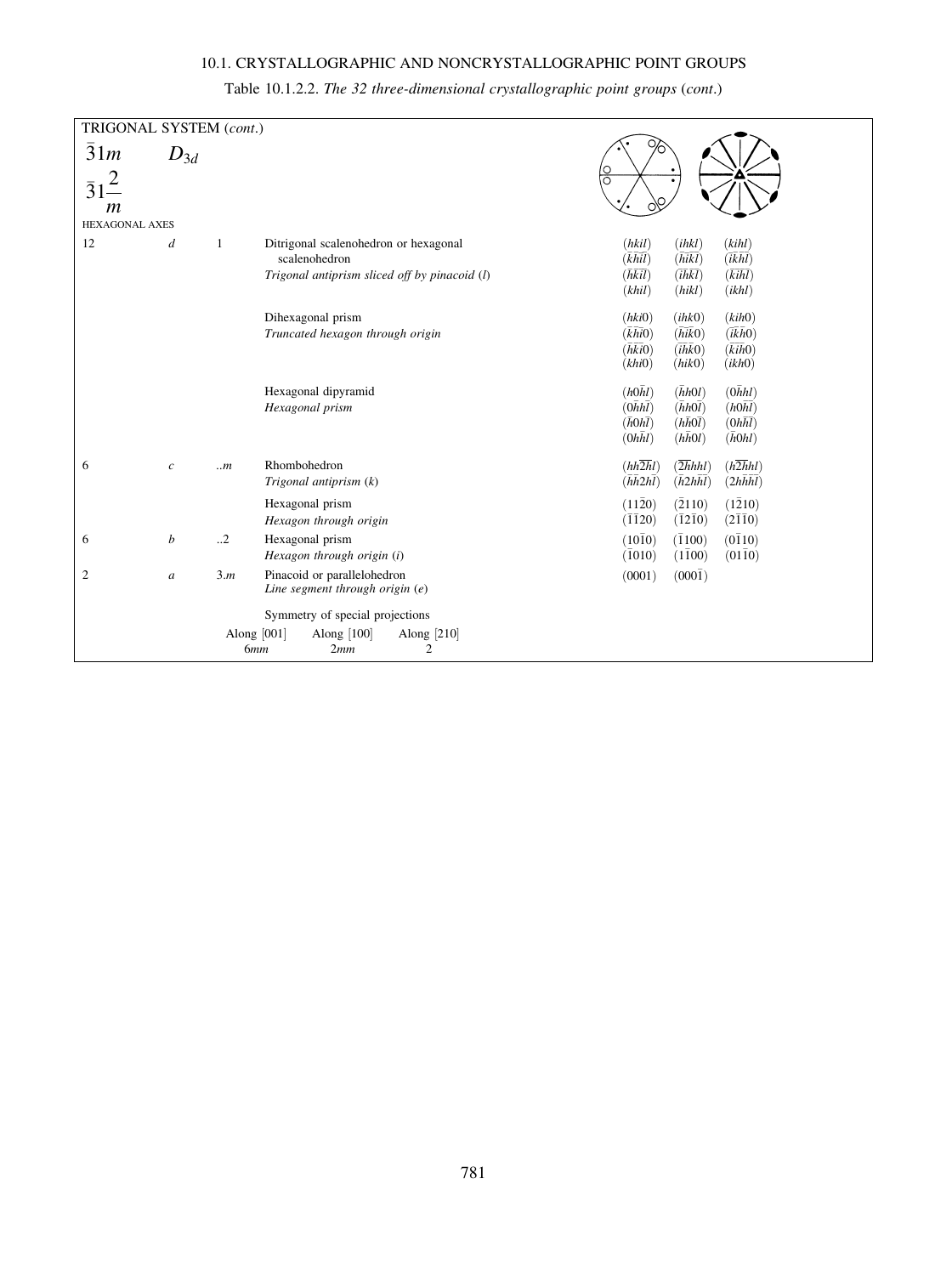| TRIGONAL SYSTEM (cont.)               |                  |                    |                                                                                                                        | ŌО                                                                                                                                                                                                                                                                                                                                  |
|---------------------------------------|------------------|--------------------|------------------------------------------------------------------------------------------------------------------------|-------------------------------------------------------------------------------------------------------------------------------------------------------------------------------------------------------------------------------------------------------------------------------------------------------------------------------------|
| $\bar{3}m$                            | $D_{3d}$         |                    |                                                                                                                        |                                                                                                                                                                                                                                                                                                                                     |
|                                       |                  |                    |                                                                                                                        |                                                                                                                                                                                                                                                                                                                                     |
| $\bar{3}^2$                           |                  |                    |                                                                                                                        | $\frac{Q'}{Q'}$<br>$\dot{\circ}$                                                                                                                                                                                                                                                                                                    |
| $\boldsymbol{m}$<br>RHOMBOHEDRAL AXES |                  |                    |                                                                                                                        |                                                                                                                                                                                                                                                                                                                                     |
| 12                                    | $\boldsymbol{d}$ | $\mathbf{1}$       | Ditrigonal scalenohedron or hexagonal<br>scalenohedron<br>Trigonal antiprism sliced off by pinacoid (i)                | (lhk)<br>(klh)<br>(hkl)<br>$(\overline{h}\overline{l}\overline{k})$<br>$(\overline{lk}\overline{h})$<br>$(\bar{k}\bar{h}\bar{l})$<br>$(\bar{h}\bar{k}\bar{l})$<br>$(\overline{lhk})$<br>$(\overline{klh})$                                                                                                                          |
|                                       |                  |                    |                                                                                                                        | (khl)<br>(lkh)<br>(hlk)                                                                                                                                                                                                                                                                                                             |
|                                       |                  |                    | Dihexagonal prism<br>Truncated hexagon through origin                                                                  | $(hk(\overline{h+k}))$<br>$((\overline{h+k})hk)$<br>$(k(\overline{h+k})h)$<br>$(\bar{k}\bar{h}(h+k))$<br>$(\bar{h}(h+k)\bar{k})$<br>$((h+k)\overline{k}\overline{h})$<br>$((h+k)\overline{h}\overline{k})$<br>$(\bar{k}(h+k)\bar{h})$<br>$(\bar{h}\bar{k}(h+k))$<br>$(\overline{(h+k)}kh)$<br>$(kh(\overline{h+k}))$<br>$(h(h+k)k)$ |
|                                       |                  |                    | Hexagonal dipyramid<br>Hexagonal prism                                                                                 | $(hk(2k-h))$<br>$(k(2k-h)h)$<br>$((2k-h)hk)$<br>$((h-2k)\overline{k}\overline{h})$<br>$(\bar{k}\bar{h}(h-2k))$<br>$(\bar{h}(h-2k)\bar{k})$<br>$(\bar{h}\bar{k}(h-2k))$<br>$((h-2k)\overline{h}\overline{k})$<br>$(\bar{k}(h-2k)\bar{h})$<br>$(kh(2k-h))$<br>$(h(2k-h)k)$<br>$((2k-h)kh)$                                            |
| 6                                     | $\boldsymbol{c}$ | $\cdot$ <i>m</i>   | Rhombohedron<br>Trigonal antiprism (h)                                                                                 | (hhl)<br>(lhh)<br>(hlh)<br>$(\bar{l}\bar{h}\bar{h})$<br>$(\bar{h}\bar{h}\bar{l})$<br>$(\bar{h}\bar{l}\bar{h})$                                                                                                                                                                                                                      |
|                                       |                  |                    | Hexagonal prism<br>Hexagon through origin                                                                              | $(11\bar{2})$<br>(211)<br>$(1\bar{2}1)$<br>$(\overline{1}2\overline{1})$<br>$(\overline{1}\overline{1}2)$<br>$(2\overline{1}\overline{1})$                                                                                                                                                                                          |
| 6                                     | $\boldsymbol{b}$ | $\cdot$ .2         | Hexagonal prism<br>Hexagon through origin $(f)$                                                                        | $(01\bar{1})$<br>$(\bar{1}01)$<br>$(1\bar{1}0)$<br>$(0\bar{1}1)$<br>$(10\bar{1})$<br>$(\bar{1}10)$                                                                                                                                                                                                                                  |
| $\overline{c}$                        | $\boldsymbol{a}$ | 3m                 | Pinacoid or parallelohedron<br>Line segment through origin $(c)$                                                       | $(111)$ $(\bar{1}\bar{1}\bar{1})$                                                                                                                                                                                                                                                                                                   |
|                                       |                  | Along [111]<br>6mm | Symmetry of special projections<br>Along $[1\bar{1}0]$<br>Along $[2\overline{1}\overline{1}]$<br>$\overline{2}$<br>2mm |                                                                                                                                                                                                                                                                                                                                     |
| <b>HEXAGONAL SYSTEM</b>               |                  |                    |                                                                                                                        |                                                                                                                                                                                                                                                                                                                                     |
| 6                                     | $C_6$            |                    |                                                                                                                        |                                                                                                                                                                                                                                                                                                                                     |
| 6                                     | b                | 1                  | Hexagonal pyramid<br>Hexagon $(d)$                                                                                     | (hkil)<br>(ihkl)<br>(kihl)<br>(hkil)<br>(ihkl)<br>(kihl)                                                                                                                                                                                                                                                                            |
|                                       |                  |                    | Hexagonal prism<br>Hexagon through origin                                                                              | $(\bar{h}\bar{k}\bar{i}0)$<br>$(\bar{i}\bar{h}\bar{k}0)$ $(\bar{k}\bar{i}\bar{h}0)$<br>$(hki0)$ $(ihk0)$ $(kih0)$                                                                                                                                                                                                                   |
| $\mathbf{1}$                          | $\boldsymbol{a}$ | 6                  | Pedion or monohedron<br>Single point (a)                                                                               | $(0001)$ or $(000\bar{1})$                                                                                                                                                                                                                                                                                                          |
|                                       |                  |                    | Symmetry of special projections<br>Along [001]<br>Along [100]<br>Along [210]<br>6<br>$\,m$<br>$\boldsymbol{m}$         |                                                                                                                                                                                                                                                                                                                                     |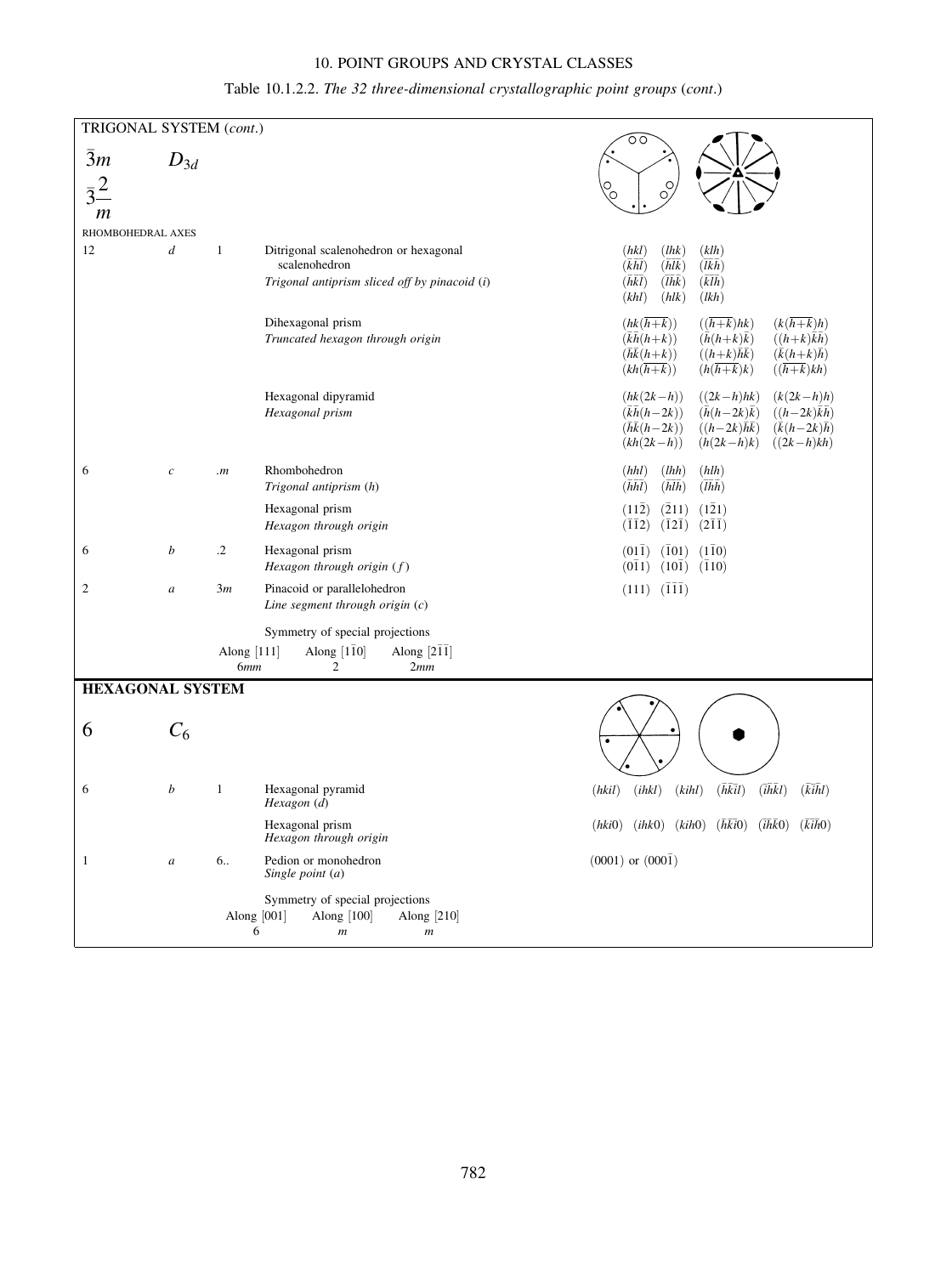| HEXAGONAL SYSTEM (cont.) |                  |              |                                                                                                                           |                                                                                                                                                                                                                                                                                                                                                             |
|--------------------------|------------------|--------------|---------------------------------------------------------------------------------------------------------------------------|-------------------------------------------------------------------------------------------------------------------------------------------------------------------------------------------------------------------------------------------------------------------------------------------------------------------------------------------------------------|
| $\overline{6}$           | $C_{3h}$         |              |                                                                                                                           | $\bullet$<br>۵                                                                                                                                                                                                                                                                                                                                              |
| 6                        | $\boldsymbol{c}$ | 1            | Trigonal dipyramid<br>Trigonal prism (l)                                                                                  | (hkil)<br>(ihkl)<br>(kihl)<br>$(hki\bar{l})$<br>$(ihk\overline{l})$<br>$(kih\bar{l})$                                                                                                                                                                                                                                                                       |
| 3                        | b                | m            | Trigonal prism<br>Trigon through origin (j)                                                                               | (hki0)<br>(ihk0)<br>(kih0)                                                                                                                                                                                                                                                                                                                                  |
| $\overline{c}$           | $\boldsymbol{a}$ | 3            | Pinacoid or parallelohedron<br>Line segment through origin $(g)$                                                          | $(0001)$ $(000\bar{1})$                                                                                                                                                                                                                                                                                                                                     |
|                          |                  |              | Symmetry of special projections<br>Along [001]<br>Along [100]<br>Along [210]<br>3<br>$\boldsymbol{m}$<br>$\boldsymbol{m}$ |                                                                                                                                                                                                                                                                                                                                                             |
| 6/m                      | $C_{6h}$         |              |                                                                                                                           | $\circledcirc$<br>۵                                                                                                                                                                                                                                                                                                                                         |
| 12                       | $\boldsymbol{c}$ | 1            | Hexagonal dipyramid<br>Hexagonal prism (l)                                                                                | $(\bar{h}\bar{k}\bar{i}l)$<br>$(\overline{i}\overline{h}\overline{k}l)$<br>(ihkl)<br>$(\bar{k} \bar{i} \bar{h} l)$<br>(hkil)<br>(kihl)<br>$(hki\bar{l})$<br>$(ihk\bar{l})$<br>$(kih\bar{l})$<br>$(\bar{h}\bar{k}\bar{i}\bar{l})$<br>$(i\bar{h}\bar{k}\bar{l})$<br>$(\overline{kihl})$                                                                       |
| 6                        | b                | m            | Hexagonal prism<br>Hexagon through origin $(j)$                                                                           | $(\bar{h}\bar{k}\bar{i}0)$<br>$(\overline{i}\overline{h}\overline{k}0)$<br>$(\bar{k}i\bar{h}0)$<br>(hki0)<br>(ihk0)<br>(kih0)                                                                                                                                                                                                                               |
| $\overline{c}$           | $\boldsymbol{a}$ | 6.           | Pinacoid or parallelohedron<br>Line segment through origin (e)                                                            | $(0001)$ $(000\bar{1})$                                                                                                                                                                                                                                                                                                                                     |
|                          |                  |              | Symmetry of special projections<br>Along [100]<br>Along [001]<br>Along [210]<br>6<br>2mm<br>2mm                           |                                                                                                                                                                                                                                                                                                                                                             |
| 622                      | $D_6$            |              |                                                                                                                           | O<br>ত                                                                                                                                                                                                                                                                                                                                                      |
| 12                       | d                | $\mathbf{1}$ | Hexagonal trapezohedron<br>Twisted hexagonal antiprism (n)                                                                | $(\overline{kih}l)$<br>$(\bar{h}\bar{k}\bar{i}l)$<br>$(\bar{i}\bar{h}\bar{k}l)$<br>(hkil)<br>(ihkl)<br>(kihl)<br>(khil)<br>(hikl)<br>(ikhl)<br>(khil)<br>$(\overline{hikl})$<br>(ikhl)                                                                                                                                                                      |
|                          |                  |              | Dihexagonal prism<br>Truncated hexagon through origin                                                                     | $(\overline{k}\overline{i}\overline{h}0)$<br>$(\bar{h}\bar{k}\bar{i}0)$<br>$(\bar{i}\bar{h}\bar{k}0)$<br>(ihk0)<br>(hki0)<br>(kih0)<br>$(\bar{i}\bar{k}\bar{h}0)$<br>(khi0)<br>(hik0)<br>$(\bar{k}\bar{h}\bar{i}0)$<br>$(\bar{h}\bar{i}\bar{k}0)$<br>(ikh0)                                                                                                 |
|                          |                  |              | Hexagonal dipyramid<br>Hexagonal prism                                                                                    | $(0h\bar{h}l)$<br>$(h0\bar{h}l)$<br>$(\bar{h}h0l)$<br>$(0\bar{h}hl)$<br>$(h\bar{h}0l)$<br>$(\bar{h}0hl)$<br>$(0\bar{h}h\bar{l})$<br>$(h0\overline{hl})$<br>$(0h\overline{h}\overline{l})$<br>$(h\bar{h}0\bar{l})$<br>$(\bar{h}0h\bar{l})$<br>$(\bar{h}h0\bar{l})$                                                                                           |
|                          |                  |              | Hexagonal dipyramid<br>Hexagonal prism                                                                                    | $\left( \overline{2\hbar}hhl\right)$<br>$(hh\overline{2hl})$<br>$(h\overline{2h}hl)$<br>$(\bar{h}\bar{h}2hl)$<br>$(\bar{h}2h\bar{h}l)$<br>$(2h\bar{h}\bar{h}l)$<br>$(hh\overline{2hl})$<br>$(h\overline{2hhl})$<br>$(\bar{h}\bar{h}2h\bar{l})$<br>$\left( \overline{2h}hh\overline{l}\right)$<br>$(\bar{h}2h\bar{h}\bar{l})$<br>$(2h\bar{h}\bar{h}\bar{l})$ |
| 6                        | $\boldsymbol{c}$ | $\cdot$ .2   | Hexagonal prism<br>Hexagon through origin (l)                                                                             | (1100)<br>(0110)<br>$(01\bar{1}0)$<br>$(10\bar{1}0)$<br>(1010)<br>$(1\bar{1}00)$                                                                                                                                                                                                                                                                            |
| 6                        | b                | .2.          | Hexagonal prism<br>Hexagon through origin $(j)$                                                                           | (2110)<br>$(1\bar{2}10)$<br>$(\bar{1}\bar{1}20)$<br>$(2\bar{1}10)$<br>$(\bar{1}2\bar{1}0)$<br>$(11\bar{2}0)$                                                                                                                                                                                                                                                |
| 2                        | a                | 6.           | Pinacoid or parallelohedron<br>Line segment through origin (e)                                                            | $(000\bar{1})$<br>(0001)                                                                                                                                                                                                                                                                                                                                    |
|                          |                  |              | Symmetry of special projections<br>Along [001]<br>Along $[100]$<br>Along [210]<br>6mm<br>2mm<br>2mm                       |                                                                                                                                                                                                                                                                                                                                                             |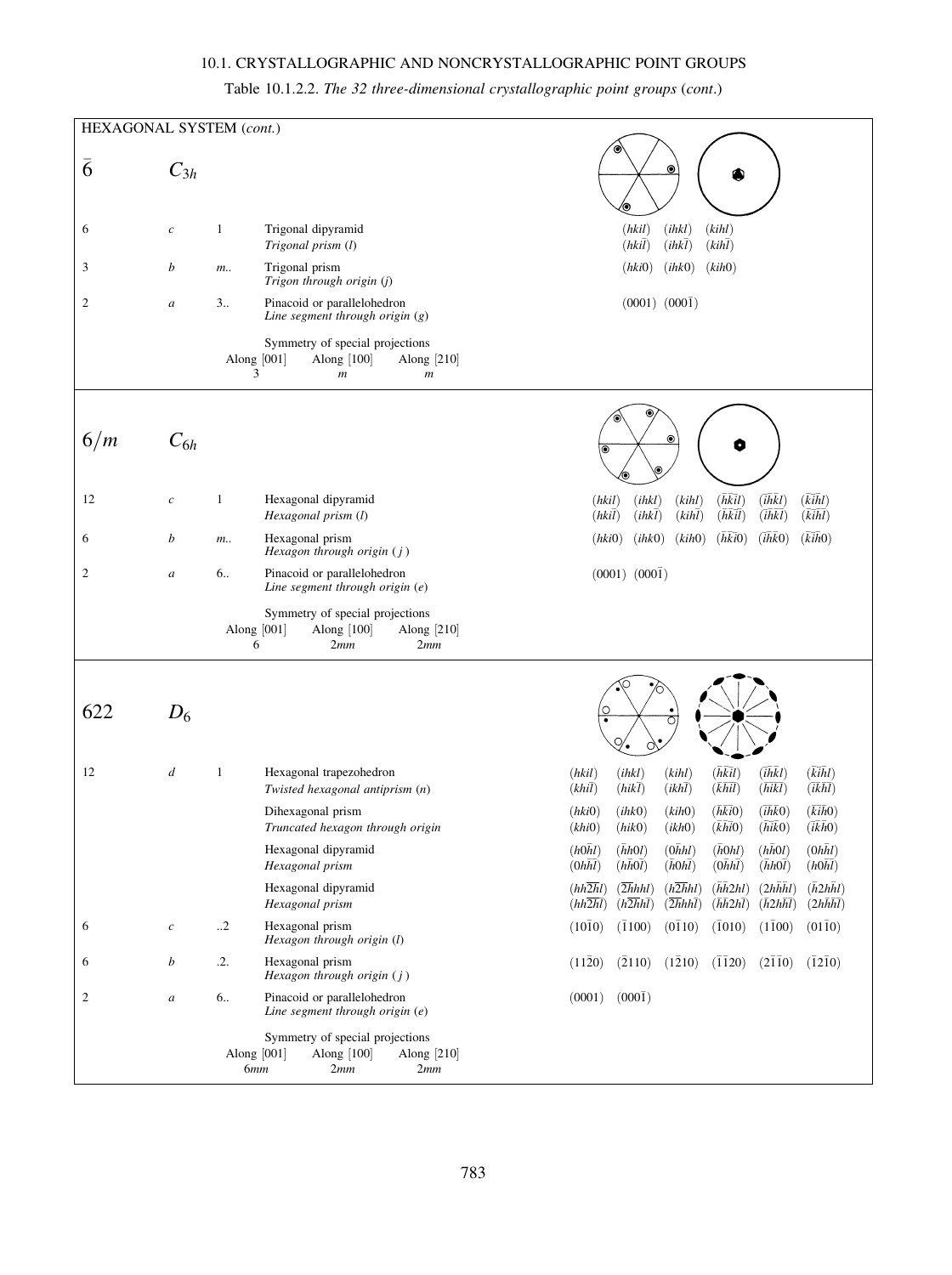| HEXAGONAL SYSTEM (cont.) |                  |            |                                                                                                                  |                                                                                                                                                                                                                                                                                                                                                      |
|--------------------------|------------------|------------|------------------------------------------------------------------------------------------------------------------|------------------------------------------------------------------------------------------------------------------------------------------------------------------------------------------------------------------------------------------------------------------------------------------------------------------------------------------------------|
| 6 <i>mm</i>              | $C_{6v}$         |            |                                                                                                                  | $\overline{\bullet}$                                                                                                                                                                                                                                                                                                                                 |
| 12                       | $\boldsymbol{d}$ | 1          | Dihexagonal pyramid<br>Truncated hexagon $(f)$                                                                   | $(\bar{k}\bar{i}\bar{h}l)$<br>(ihkl)<br>$(\bar{h}\bar{k}\bar{i}l)$<br>$(\overline{i}\overline{h}\overline{k}l)$<br>(hkil)<br>(kihl)<br>$(\overline{i}\overline{k}\overline{h}l)$<br>(hikl)<br>(ikhl)<br>$(\bar{k}\bar{h}\bar{i}l)$<br>$(\bar{h}\bar{i}\bar{k}l)$<br>(khil)                                                                           |
|                          |                  |            | Dihexagonal prism<br>Truncated hexagon through origin                                                            | $(\overline{kih}0)$<br>$(\bar{i}\bar{h}\bar{k}0)$<br>$(\bar{h}\bar{k}\bar{i}0)$<br>(hki0)<br>(ihk0)<br>(kih0)<br>$(\overline{i}\overline{k}\overline{h}0)$<br>$(\bar{k}\bar{h}\bar{i}0)$<br>$(\bar{h}\bar{i}\bar{k}0)$<br>(khi0)<br>(hik0)<br>(ikh0)                                                                                                 |
| 6                        | $\boldsymbol{c}$ | .m.        | Hexagonal pyramid<br>Hexagon(e)                                                                                  | $(0h\bar{h}l)$<br>$(h0\bar{h}l)$<br>$(\bar{h}h0l)$<br>$(0\bar{h}hl)$<br>$(\bar{h}0hl)$<br>$(h\bar{h}0l)$                                                                                                                                                                                                                                             |
|                          |                  |            | Hexagonal prism<br>Hexagon through origin                                                                        | $(10\bar{1}0)$<br>(0110)<br>(1010)<br>$(01\bar{1}0)$<br>(1100)<br>$(1\bar{1}00)$                                                                                                                                                                                                                                                                     |
| 6                        | $\boldsymbol{b}$ | $\ldots$ m | Hexagonal pyramid<br>Hexagon (d)                                                                                 | $(hh\overline{2h}l)$<br>$(h\overline{2h}hl)$<br>$(\bar{h}\bar{h}2hl)$<br>$(\bar{h}2h\bar{h}l)$<br>$\left( \overline{2h}hhl\right)$<br>$(2h\bar{h}\bar{h}l)$                                                                                                                                                                                          |
|                          |                  |            | Hexagonal prism<br>Hexagon through origin                                                                        | $(11\bar{2}0)$<br>(2110)<br>$(1\bar{2}10)$<br>$(\bar{1}\bar{1}20)$<br>$(2\bar{1}10)$<br>$(\bar{1}2\bar{1}0)$                                                                                                                                                                                                                                         |
| $\mathbf{1}$             | $\boldsymbol{a}$ | бтт        | Pedion or monohedron<br>Single point $(a)$                                                                       | $(0001)$ or $(000\bar{1})$                                                                                                                                                                                                                                                                                                                           |
|                          |                  |            | Symmetry of special projections<br>Along [001]<br>Along [100]<br>Along [210]<br>6mm<br>$\boldsymbol{m}$<br>$\,m$ |                                                                                                                                                                                                                                                                                                                                                      |
| $\bar{6}m2$              | $D_{3h}$         |            |                                                                                                                  | ⊚<br>$\bullet$<br>$\bullet$                                                                                                                                                                                                                                                                                                                          |
| 12                       | $\boldsymbol{e}$ | 1          | Ditrigonal dipyramid<br>Edge-truncated trigonal prism (o)                                                        | (hkil)<br>(ihkl)<br>(kihl)<br>$(hki\overline{l})$<br>$(ihk\overline{l})$<br>$(kih\bar{l})$<br>$(i\bar{k}\bar{h}l)$<br>$(\bar{k}\bar{h}\bar{i}l)$<br>$(\bar{h}\bar{i}\bar{k}l)$<br>$(\overline{ikh}\overline{l})$<br>(khil)<br>$(h\bar{t}kl)$                                                                                                         |
|                          |                  |            | Hexagonal dipyramid<br>Hexagonal prism                                                                           | $(\overline{2hhh}$<br>$(h\overline{2h}hl)$<br>$(hh\overline{2h}l)$<br>$\left( \overline{2hhh}\overline{l}\right)$<br>$(h\overline{2hhl})$<br>$(hh\overline{2h}\overline{l})$<br>$(\bar{h}\bar{h}2hl)$<br>$(\bar{h}2h\bar{h}l)$<br>$(2h\bar{h}\bar{h}l)$<br>$(\bar{h}\bar{h}2h\bar{l})$<br>$(\bar{h}2h\bar{h}\bar{l})$<br>$(2h\bar{h}\bar{h}\bar{l})$ |
| 6                        | $\boldsymbol{d}$ | $m$        | Ditrigonal prism<br>Truncated trigon through origin (l)                                                          | (hki0)<br>(kih0)<br>(ihk0)<br>$(\bar{h}\bar{i}\bar{k}0)$<br>$(\bar{i}\bar{k}\bar{h}0)$<br>$(\bar{k}\bar{h}\bar{i}0)$                                                                                                                                                                                                                                 |
|                          |                  |            | Hexagonal prism<br>Hexagon through origin                                                                        | $(1\bar{2}10)$<br>$(11\bar{2}0)$<br>(2110)<br>$(\bar{1}2\bar{1}0)$<br>$(2\bar{1}\bar{1}0)$<br>$(\bar{1}\bar{1}20)$                                                                                                                                                                                                                                   |
| 6                        | $\boldsymbol{c}$ | .т.        | Trigonal dipyramid<br>Trigonal prism (n)                                                                         | $(0\bar{h}hl)$<br>$(h0\bar{h}l)$<br>$(\bar{h}h0l)$<br>$(\bar{h}h0\bar{l})$<br>$(0\bar{h}h\bar{l})$<br>$(h0\overline{h}\overline{l})$                                                                                                                                                                                                                 |
| 3                        | $\boldsymbol{b}$ | mm2        | Trigonal prism<br>Trigon through origin (j)                                                                      | $(10\bar{1}0)$<br>(1100)<br>(0110)<br>$(01\bar{1}0)$<br>or $(\overline{1}010)$<br>$(1\bar{1}00)$                                                                                                                                                                                                                                                     |
| $\overline{c}$           | $\boldsymbol{a}$ | 3m.        | Pinacoid or parallelohedron<br>Line segment through origin (g)                                                   | (0001)<br>$(000\bar{1})$                                                                                                                                                                                                                                                                                                                             |
|                          |                  |            | Symmetry of special projections<br>Along [100]<br>Along [001]<br>Along [210]<br>3m<br>2mm<br>$\,m$               |                                                                                                                                                                                                                                                                                                                                                      |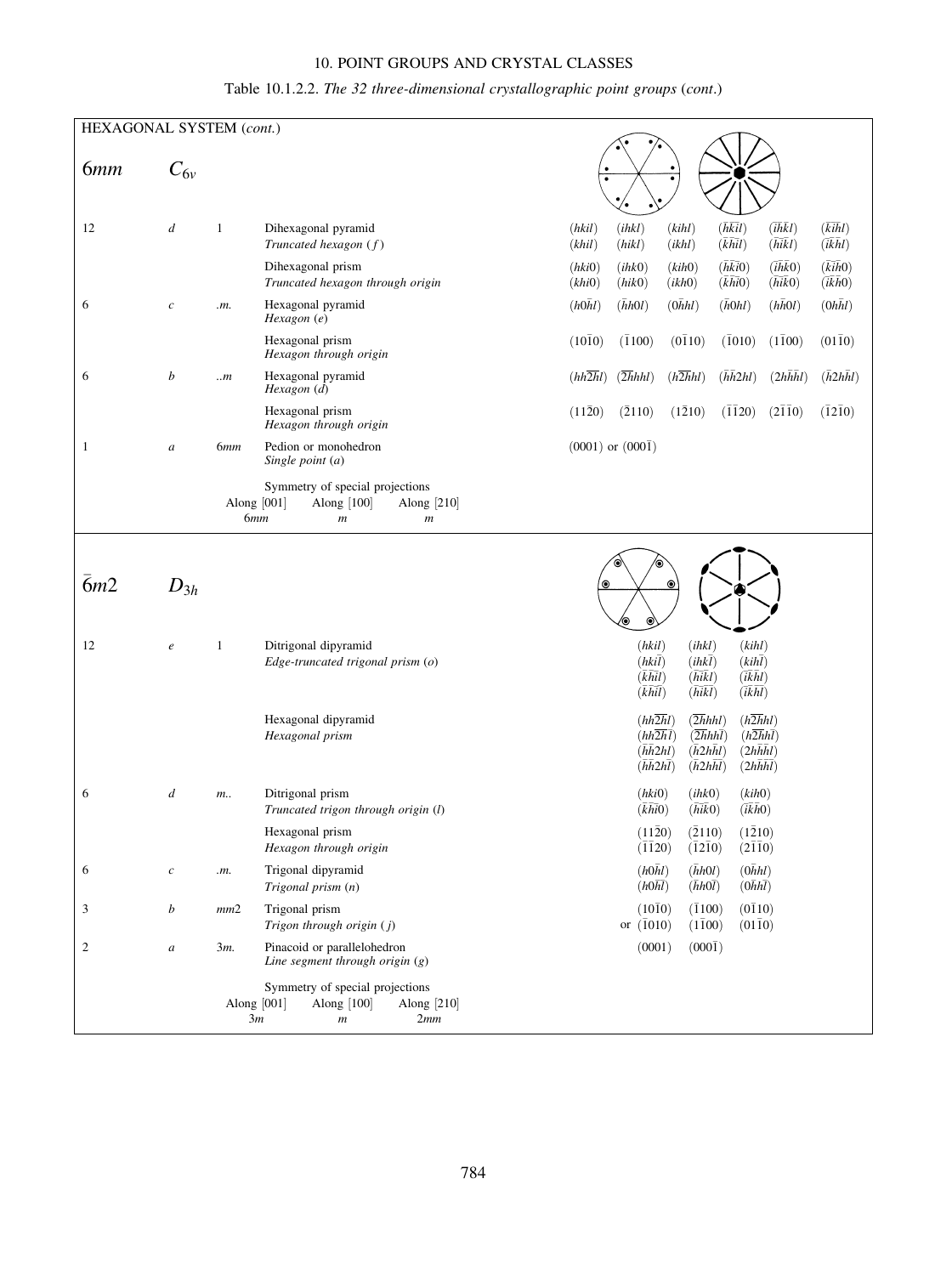| HEXAGONAL SYSTEM (cont.) |                  |     |                                                                                                     |                                                                                            |                                                                                                                     |                                                                                  |                                                                                                              |                                                                                                   |                                                                                                                     |
|--------------------------|------------------|-----|-----------------------------------------------------------------------------------------------------|--------------------------------------------------------------------------------------------|---------------------------------------------------------------------------------------------------------------------|----------------------------------------------------------------------------------|--------------------------------------------------------------------------------------------------------------|---------------------------------------------------------------------------------------------------|---------------------------------------------------------------------------------------------------------------------|
| $\overline{6}2m$         | $D_{3h}$         |     |                                                                                                     |                                                                                            | $\circledcirc$<br>$\mathcal{O}_{\!\!\!\!\!\bigcirc\!}$                                                              | $\frac{\circ}{\circ}$                                                            |                                                                                                              |                                                                                                   |                                                                                                                     |
| 12                       | $\boldsymbol{e}$ | 1   | Ditrigonal dipyramid<br>Edge-truncated trigonal prism (l)                                           |                                                                                            | (hkil)<br>$(hki\overline{l})$<br>$(khi\bar{l})$<br>(khil)                                                           | (ihkl)<br>$(ihk\overline{l})$<br>$(hik\overline{l})$<br>(hikl)                   | (kihl)<br>$(kih\bar{l})$<br>$(ikh\bar{l})$<br>(ikhl)                                                         |                                                                                                   |                                                                                                                     |
|                          |                  |     | Hexagonal dipyramid<br>Hexagonal prism                                                              |                                                                                            | $(h0\bar{h}l)$<br>$(h0\overline{hl})$<br>$(0h\overline{hl})$<br>$(0h\bar{h}l)$                                      | $(\bar{h}h0l)$<br>$(\bar{h}h0\bar{l})$<br>$(h\bar{h}0\bar{l})$<br>$(h\bar{h}0l)$ | $(0\bar{h}hl)$<br>$(0\bar{h}h\bar{l})$<br>$(\bar{h}0h\bar{l})$<br>(h0hl)                                     |                                                                                                   |                                                                                                                     |
| 6                        | $\boldsymbol{d}$ | m   | Ditrigonal prism<br>Truncated trigon through origin $(j)$                                           |                                                                                            | (hki0)<br>(khi0)                                                                                                    | (ihk0)<br>(hik0)                                                                 | (kih0)<br>(ikh0)                                                                                             |                                                                                                   |                                                                                                                     |
|                          |                  |     | Hexagonal prism<br>Hexagon through origin                                                           |                                                                                            | (1010)<br>$(01\bar{1}0)$                                                                                            | $(\bar{1}100)$<br>$(1\bar{1}00)$                                                 | (0110)<br>(1010)                                                                                             |                                                                                                   |                                                                                                                     |
| 6                        | $\boldsymbol{c}$ | m   | Trigonal dipyramid<br>Trigonal prism (i)                                                            |                                                                                            | $(hh\overline{2h}l)$<br>$(hh\overline{2h}\overline{l})$                                                             |                                                                                  | $(\overline{2h}hhl)$ $(h\overline{2h}hl)$<br>$(\overline{2h}hh\overline{l})$ $(h\overline{2h}h\overline{l})$ |                                                                                                   |                                                                                                                     |
| 3                        | b                | m2m | Trigonal prism<br>Trigon through origin $(f)$                                                       |                                                                                            | $(11\bar{2}0)$<br>or $(\overline{1}\overline{1}20)$                                                                 | $(2110)$ $(1210)$<br>$(2\bar{1}10)$                                              | $(\bar{1}2\bar{1}0)$                                                                                         |                                                                                                   |                                                                                                                     |
| 2                        | $\boldsymbol{a}$ | 3.m | Pinacoid or parallelohedron<br>Line segment through origin $(e)$                                    |                                                                                            | (0001)                                                                                                              | $(000\bar{1})$                                                                   |                                                                                                              |                                                                                                   |                                                                                                                     |
|                          |                  |     | Symmetry of special projections<br>Along [001]<br>Along [100]<br>Along [210]<br>3m<br>2mm<br>$\,m$  |                                                                                            |                                                                                                                     |                                                                                  |                                                                                                              |                                                                                                   |                                                                                                                     |
| 6/mmm                    | $D_{6h}$         |     |                                                                                                     |                                                                                            |                                                                                                                     |                                                                                  |                                                                                                              |                                                                                                   |                                                                                                                     |
| 622                      |                  |     |                                                                                                     | $\overline{\bullet}$                                                                       |                                                                                                                     | $\bullet$                                                                        |                                                                                                              |                                                                                                   |                                                                                                                     |
| m m m                    |                  |     |                                                                                                     |                                                                                            | Θ.                                                                                                                  |                                                                                  |                                                                                                              |                                                                                                   |                                                                                                                     |
| 24                       | g                | 1   | Dihexagonal dipyramid<br>Edge-truncated hexagonal prism (r)                                         | (hkil)<br>$(khi\bar{l})$<br>$(\bar{h}\bar{k}\bar{i}\bar{l})$<br>$(\bar{k}\bar{h}\bar{i}l)$ | (ihkl)<br>$(hik\overline{l})$<br>$(\overline{i}\overline{h}\overline{k}\overline{l})$<br>$(\bar{h}\bar{i}\bar{k}l)$ | (kihl)<br>$(ikh\bar{l})$<br>$(\bar{k}i\bar{h}\bar{l})$<br>$(i\bar{k}\bar{h}l)$   | $(\bar{h}\bar{k}\bar{i}l)$<br>$(\bar{k}\bar{h}\bar{i}\bar{l})$<br>$(hki\overline{l})$<br>(khil)              | $(\overline{i}\overline{h}\overline{k}l)$<br>$(\bar{h}\bar{i}\bar{k}\bar{l})$<br>(ihkl)<br>(hikl) | $(\bar{k}\bar{i}\bar{h}l)$<br>$(\overline{i}\overline{k}\overline{h}\overline{l})$<br>$(kih\overline{l})$<br>(ikhl) |
| 12                       | $\boldsymbol{f}$ | $m$ | Dihexagonal prism<br>Truncated hexagon through origin $(p)$                                         | (hki0)<br>(khi0)                                                                           | (ihk0)<br>(hik0)                                                                                                    | (kih0)<br>(ikh0)                                                                 | $(\bar{h}\bar{k}\bar{i}0)$<br>$(\bar{k}\bar{h}\bar{i}0)$                                                     | $(\bar{i}\bar{h}\bar{k}0)$<br>$(h\bar{ik}0)$                                                      | $(\bar{k}i\bar{h}0)$<br>$(\bar{i}\bar{k}\bar{h}0)$                                                                  |
| 12                       | $\boldsymbol{e}$ | .m. | Hexagonal dipyramid<br>Hexagonal prism (o)                                                          | $(h0\bar{h}l)$<br>(0hhl)                                                                   | $(\bar{h}h0l)$<br>$(h\bar{h}0\bar{l})$                                                                              | $(0\bar{h}hl)$<br>$(\bar{h}0h\bar{l})$                                           | $(\bar{h}0hl)$<br>$(0\bar{h}h\bar{l})$                                                                       | $(h\bar{h}0l)$<br>$(\bar{h}h0\bar{l})$                                                            | $(0h\bar{h}l)$<br>$(h0\bar{h}\bar{l})$                                                                              |
| 12                       | $\boldsymbol{d}$ | m   | Hexagonal dipyramid<br>Hexagonal prism $(n)$                                                        | $(hh\overline{2h}l)$<br>$(hh\overline{2hl})$                                               | (2hhhl)<br>$(h\overline{2hh}\overline{l})$                                                                          | $(h\overline{2h}hl)$<br>$(\overline{2h}hh\overline{l})$                          | $(\bar{h}\bar{h}2hl)$<br>$(\bar{h}\bar{h}2h\bar{l})$                                                         | $(2h\bar{h}\bar{h}l)$<br>$(\bar{h}2h\bar{h}\bar{l})$                                              | $(\bar{h}2h\bar{h}l)$<br>$(2h\bar{h}\bar{h}\bar{l})$                                                                |
| 6                        | $\boldsymbol{c}$ | mm2 | Hexagonal prism<br>Hexagon through origin (l)                                                       | $(10\bar{1}0)$                                                                             | (1100)                                                                                                              | (0110)                                                                           | (1010)                                                                                                       | $(1\bar{1}00)$                                                                                    | $(01\bar{1}0)$                                                                                                      |
| 6                        | b                | m2m | Hexagonal prism<br>Hexagon through origin (j)                                                       | $(11\bar{2}0)$                                                                             | (2110)                                                                                                              | $(1\bar{2}10)$                                                                   | $(\bar{1}\bar{1}20)$                                                                                         | $(2\bar{1}10)$                                                                                    | $(\bar{1}2\bar{1}0)$                                                                                                |
| $\overline{c}$           | $\boldsymbol{a}$ | 6mm | Pinacoid or parallelohedron<br>Line segment through origin (e)                                      | (0001)                                                                                     | $(000\bar{1})$                                                                                                      |                                                                                  |                                                                                                              |                                                                                                   |                                                                                                                     |
|                          |                  |     | Symmetry of special projections<br>Along [001]<br>Along $[100]$<br>Along [210]<br>6mm<br>2mm<br>2mm |                                                                                            |                                                                                                                     |                                                                                  |                                                                                                              |                                                                                                   |                                                                                                                     |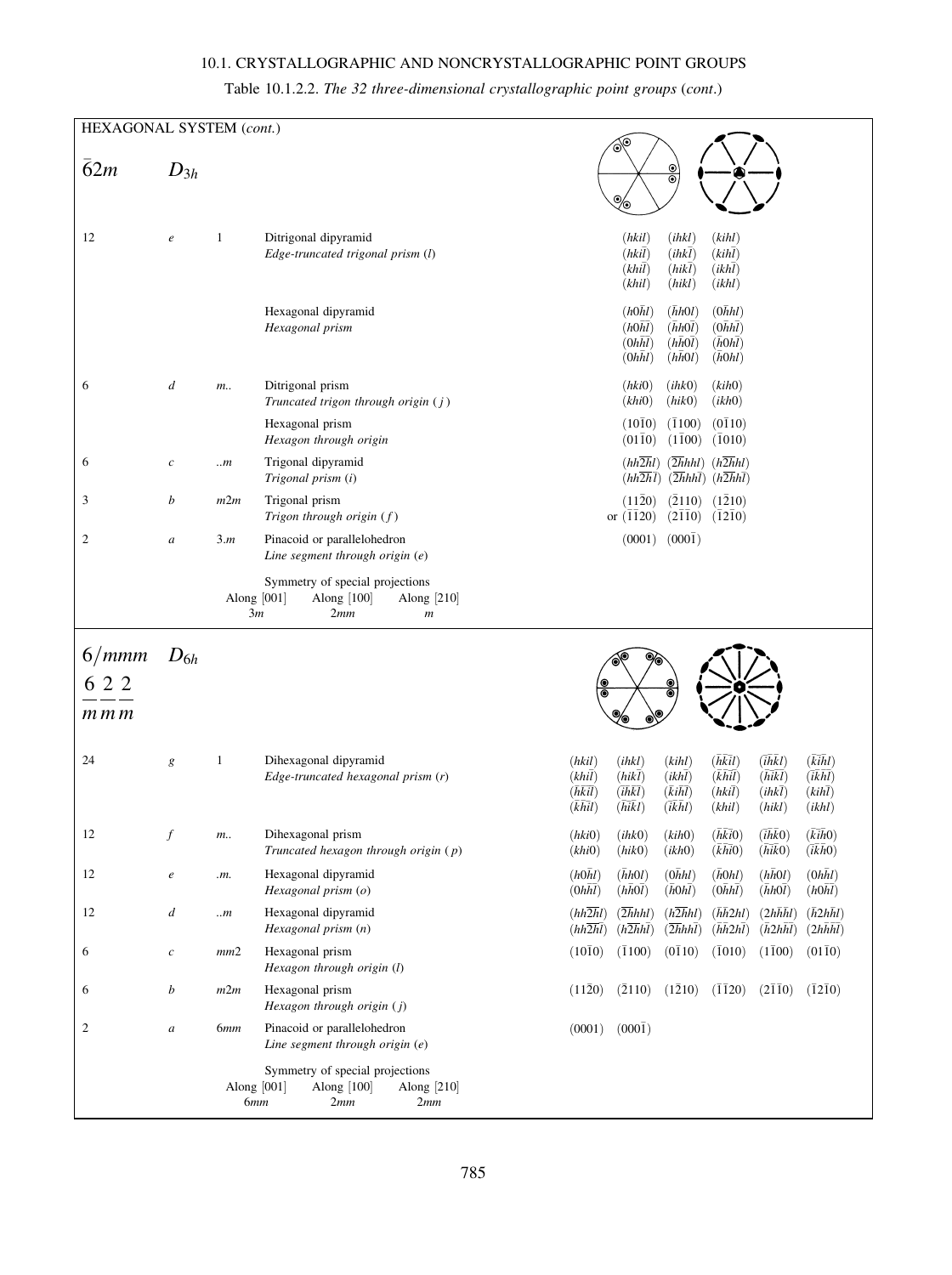| Table 10.1.2.2. The 32 three-dimensional crystallographic point groups (cont.) |  |  |  |  |  |  |  |
|--------------------------------------------------------------------------------|--|--|--|--|--|--|--|
|--------------------------------------------------------------------------------|--|--|--|--|--|--|--|

| <b>CUBIC SYSTEM</b> |                  |                    |                                                                                                                                                                                                                                                               |                                       |                                                                   |                                                                |                                                                                                 |
|---------------------|------------------|--------------------|---------------------------------------------------------------------------------------------------------------------------------------------------------------------------------------------------------------------------------------------------------------|---------------------------------------|-------------------------------------------------------------------|----------------------------------------------------------------|-------------------------------------------------------------------------------------------------|
| 23                  | T                |                    |                                                                                                                                                                                                                                                               |                                       |                                                                   |                                                                |                                                                                                 |
| 12                  | $\boldsymbol{c}$ | $\mathbf{1}$       | Pentagon-tritetrahedron or tetartoid<br>or tetrahedral pentagon-dodecahedron<br>Snub tetrahedron $(=$ pentagon-tritetra-<br>hedron + two tetrahedra) $(j)$                                                                                                    | (hkl)<br>(lhk)<br>(klh)               | $(\bar{h}\bar{k}l)$<br>$(l\bar{h}\bar{k})$<br>$(\bar{k}l\bar{h})$ | $(\bar{h}k\bar{l})$<br>$(\overline{lhk})$<br>$(k\bar{lh})$     | $(h\overline{k}\overline{l})$<br>$(\overline{l}h\overline{k})$<br>$(\overline{k}l)$             |
|                     |                  |                    | Trigon-tritetrahedron<br>or tristetrahedron (for $ h  <  l $ )<br>Tetrahedron truncated by tetrahedron<br>(for  x  <  z )<br>Tetragon-tritetrahedron or deltohedron<br>or deltoid-dodecahedron (for $ h  >  l $ )<br>Cube & two tetrahedra (for $ x  >  z $ ) | (hhl)<br>(lhh)<br>(hlh)               | $(\bar{h}\bar{h}l)$<br>$(l\bar{h}\bar{h})$<br>(hlh)               | $(\bar{h}h\bar{l})$<br>$(\bar{lhh})$<br>(hlh)                  | $(h\overline{hl})$<br>$(\bar{l}h\bar{h})$<br>(hlh)                                              |
|                     |                  |                    | Pentagon-dodecahedron<br>or dihexahedron or pyritohedron<br>Irregular icosahedron<br>$(= pentagon-dodecahedron + octahedron)$                                                                                                                                 | (0kl)<br>(l0k)<br>(kl0)               | $(0\bar{k}l)$<br>$(l0\bar{k})$<br>$(\bar{k}l0)$                   | $(0k\overline{l})$<br>$(\overline{l}0k)$<br>$(k\overline{l}0)$ | $(0\overline{k}\overline{l})$<br>$(\overline{l}0\overline{k})$<br>$(\overline{k1}0)$            |
|                     |                  |                    | Rhomb-dodecahedron<br>Cuboctahedron                                                                                                                                                                                                                           | (011)<br>(101)<br>(110)               | $(0\bar{1}1)$<br>$(10\overline{1})$<br>(110)                      | $(01\bar{1})$<br>$(\overline{1}01)$<br>(110)                   | $(0\overline{1}\overline{1})$<br>$(\overline{1}0\overline{1})$<br>$(\overline{1}\overline{1}0)$ |
| 6                   | $\boldsymbol{b}$ | 2                  | Cube or hexahedron<br>Octahedron $(f)$                                                                                                                                                                                                                        | (100)<br>(010)<br>(001)               | $(\bar{1}00)$<br>$(0\bar{1}0)$<br>$(00\bar{1})$                   |                                                                |                                                                                                 |
| 4                   | $\boldsymbol{a}$ | .3.                | Tetrahedron<br>Tetrahedron $(e)$                                                                                                                                                                                                                              | (111)<br>or $(\bar{1}\bar{1}\bar{1})$ | $(\bar{1}\bar{1}1)$<br>(111)                                      | (111)<br>(111)                                                 | $(1\overline{1}\overline{1})$<br>(111)                                                          |
|                     |                  | Along [001]<br>2mm | Symmetry of special projections<br>Along [111]<br>Along [110]<br>3<br>$\boldsymbol{m}$                                                                                                                                                                        |                                       |                                                                   |                                                                |                                                                                                 |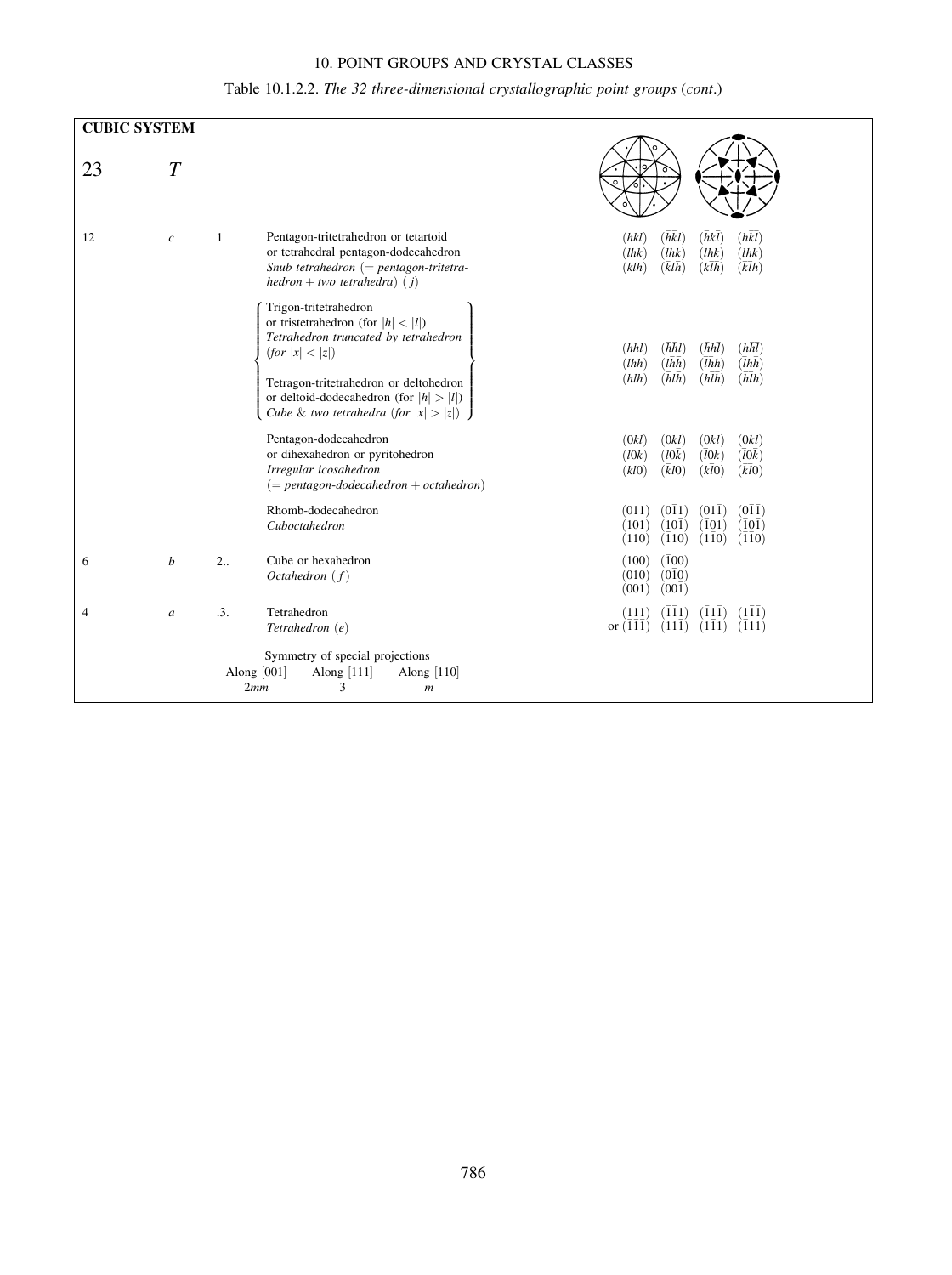| CUBIC SYSTEM (cont.)            |                  |              |                                                                                                                                                                                                                                                                                    |                                                                                                  |                                                                                                                                     |                                                                                                                    |                                                                                                                                            |
|---------------------------------|------------------|--------------|------------------------------------------------------------------------------------------------------------------------------------------------------------------------------------------------------------------------------------------------------------------------------------|--------------------------------------------------------------------------------------------------|-------------------------------------------------------------------------------------------------------------------------------------|--------------------------------------------------------------------------------------------------------------------|--------------------------------------------------------------------------------------------------------------------------------------------|
| $m\overline{3}$                 | $T_h$            |              |                                                                                                                                                                                                                                                                                    |                                                                                                  |                                                                                                                                     |                                                                                                                    |                                                                                                                                            |
| $\frac{2}{3}$<br>$\mathfrak{m}$ |                  |              |                                                                                                                                                                                                                                                                                    | ര                                                                                                |                                                                                                                                     |                                                                                                                    |                                                                                                                                            |
| 24                              | $\boldsymbol{d}$ | $\mathbf{1}$ | Didodecahedron or diploid<br>or dyakisdodecahedron<br>Cube & octahedron &<br>$pentagon-dodecahedron (l)$                                                                                                                                                                           | (hkl)<br>(lhk)<br>(klh)<br>$(\bar{h}\bar{k}\bar{l})$<br>$(\overline{lhk})$<br>$(\overline{klh})$ | $(\bar{h}\bar{k}l)$<br>$(l\bar{h}\bar{k})$<br>$(\bar{k}l\bar{h})$<br>$(hk\overline{l})$<br>$(\overline{lhk})$<br>$(k\overline{l}h)$ | $(\bar{h}k\bar{l})$<br>$(\bar{lhk})$<br>$(k\overline{l}\overline{h})$<br>$(h\bar kl)$<br>$(lh\bar{k})$<br>(klh)    | $(h\overline{k}\overline{l})$<br>$(\overline{lhk})$<br>$(\overline{k} \overline{l} h)$<br>$(\bar{h}kl)$<br>$(l\bar{h}k)$<br>$(kl\bar{h})$  |
|                                 |                  |              | Tetragon-trioctahedron or trapezohedron '<br>or deltoid-icositetrahedron<br>(for $ h  <  l $ )<br>Cube & octahedron & rhomb-<br>dodecahedron<br>(for  x  <  z )<br>Trigon-trioctahedron or trisoctahedron<br>(for $ h  <  l $ )<br>Cube truncated by octahedron<br>(for  x  >  z ) | (hhl)<br>(lhh)<br>(hlh)<br>$(\bar{h}\bar{h}\bar{l})$<br>$(\overline{lhh})$<br>$(\overline{hlh})$ | $(\bar{h}\bar{h}l)$<br>$(l\bar{h}\bar{h})$<br>$(\bar{h}l\bar{h})$<br>$(hh\bar{l})$<br>$(\overline{l}hh)$<br>$(h\bar{I}h)$           | $(\bar{h}h\bar{l})$<br>$(\overline{lh}h)$<br>$(h\overline{lh})$<br>$(h\bar{h}l)$<br>$(lh\bar{h})$<br>$(\bar{h}lh)$ | $(h\overline{h}\overline{l})$<br>$(\overline{l}h\overline{h})$<br>$(\bar{h}\bar{l}h)$<br>$(\bar{h}hl)$<br>$(l\bar{h}h)$<br>$(h l \bar{h})$ |
| 12                              | $\boldsymbol{c}$ | $m$ .        | Pentagon-dodecahedron<br>or dihexahedron or pyritohedron<br>Irregular icosahedron<br>$(= pentagon-dodecahedron + octahedron)$ $(j)$                                                                                                                                                | (0kl)<br>(l0k)<br>(kl0)                                                                          | $(0\bar{k}l)$<br>$(l0\bar{k})$<br>$(\bar{k}l0)$                                                                                     | $(0k\overline{l})$<br>(l0k)<br>$(k\overline{l}0)$                                                                  | $(0\overline{k}\overline{l})$<br>$(\overline{l}0\overline{k})$<br>$(\overline{k1}0)$                                                       |
|                                 |                  |              | Rhomb-dodecahedron<br>Cuboctahedron                                                                                                                                                                                                                                                | (011)<br>(101)<br>(110)                                                                          | $(0\bar{1}1)$<br>(101)<br>$(\bar{1}10)$                                                                                             | $(01\bar{1})$<br>$(\bar{1}01)$<br>(110)                                                                            | $(0\overline{1}\overline{1})$<br>$(\overline{1}0\overline{1})$<br>$(\overline{1}\overline{1}0)$                                            |
| 8                               | b                | .3.          | Octahedron<br>Cube(i)                                                                                                                                                                                                                                                              | (111)<br>$(\overline{1}\overline{1}\overline{1})$                                                | $(\bar{1}\bar{1}1)$<br>$(11\bar{1})$                                                                                                | $(\overline{1}1\overline{1})$<br>$(1\bar{1}1)$                                                                     | $(1\overline{1}\overline{1})$<br>$(\bar{1}11)$                                                                                             |
| 6                               | $\boldsymbol{a}$ | 2mm.         | Cube or hexahedron<br>Octahedron $(e)$                                                                                                                                                                                                                                             | (100)<br>(010)<br>(001)                                                                          | (100)<br>(010)<br>$(00\bar{1})$                                                                                                     |                                                                                                                    |                                                                                                                                            |
|                                 |                  |              | Symmetry of special projections<br>Along $[001]$<br>Along $[111]$<br>Along $[110]$<br>2mm<br>6<br>2mm                                                                                                                                                                              |                                                                                                  |                                                                                                                                     |                                                                                                                    |                                                                                                                                            |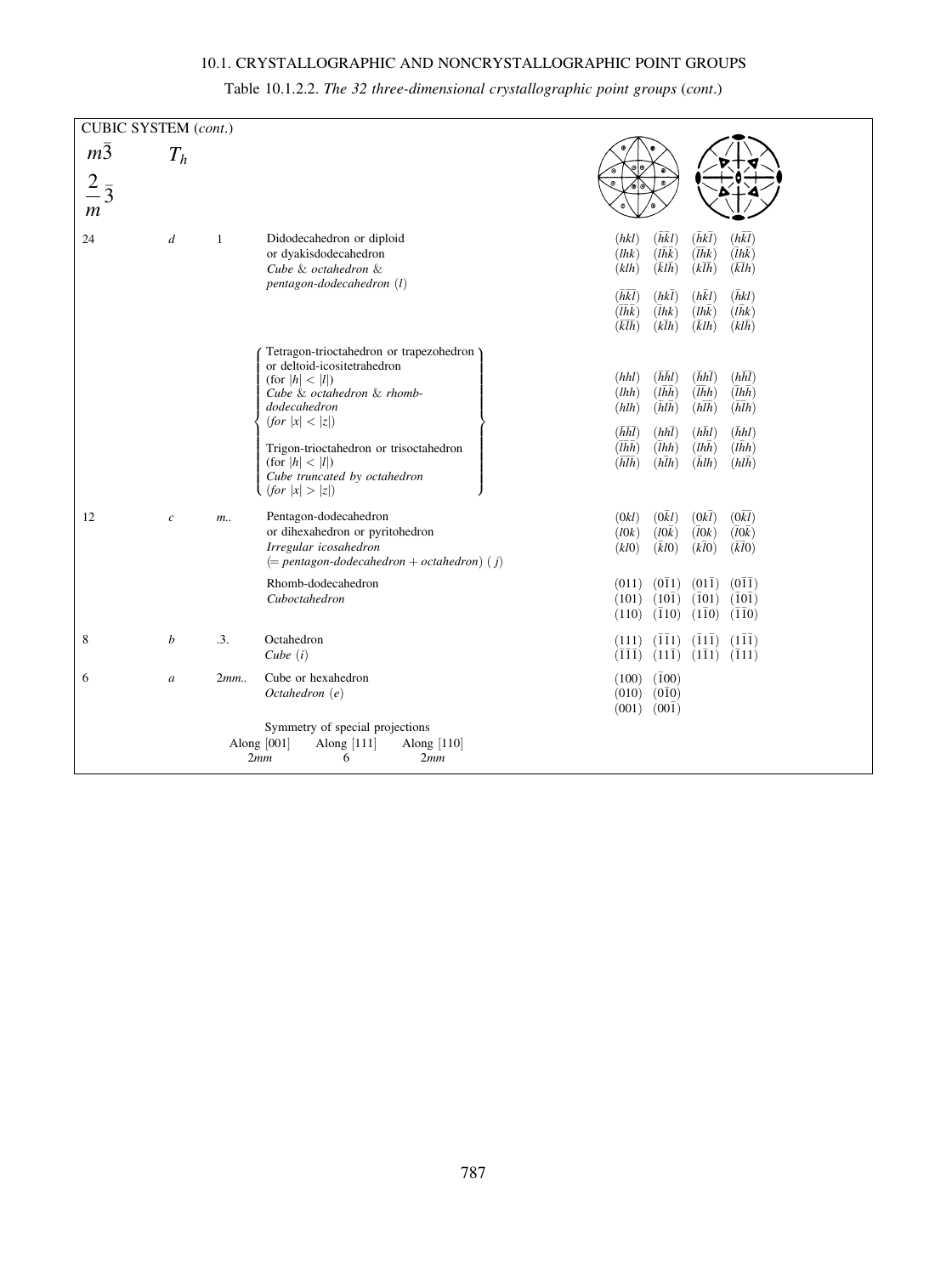| CUBIC SYSTEM (cont.) |                  |                    |                                                                                                                                                                                                                                                                                             |                                                                                                                                                                                                                                                                                                                                                                                                                                                                                                            |
|----------------------|------------------|--------------------|---------------------------------------------------------------------------------------------------------------------------------------------------------------------------------------------------------------------------------------------------------------------------------------------|------------------------------------------------------------------------------------------------------------------------------------------------------------------------------------------------------------------------------------------------------------------------------------------------------------------------------------------------------------------------------------------------------------------------------------------------------------------------------------------------------------|
| 432                  | O                |                    |                                                                                                                                                                                                                                                                                             |                                                                                                                                                                                                                                                                                                                                                                                                                                                                                                            |
| 24                   | $\boldsymbol{d}$ | 1                  | Pentagon-trioctahedron<br>or gyroid<br>or pentagon-icositetrahedron<br>Snub cube $(= cube +$<br>$octahedron + pentagon -$<br>trioctahedron $(k)$                                                                                                                                            | $(\bar{h}k\bar{l})$<br>$(h\overline{k}\overline{l})$<br>$(kh\bar{l})$<br>$(k\bar{h}l)$<br>$(\bar{h}\bar{k}l)$<br>$(\bar{k}\bar{h}\bar{l})$<br>$(\bar{k}hl)$<br>(hkl)<br>$(l\bar{h}\bar{k})$<br>$(\bar{lhk})$<br>$(\overline{l}h\overline{k})$<br>$(\bar{lk}h)$<br>$(\overline{lk}\overline{h})$<br>$(lk\bar{h})$<br>$(l\bar kh)$<br>(lhk)<br>$(h\bar{l}k)$<br>$(\overline{h}\overline{l}\overline{k})$<br>$(\bar{h}$ lk)<br>(klh)<br>$(\bar{k}l\bar{h})$<br>(klh)<br>$(\overline{k}lh)$<br>$(h l \bar{k})$ |
|                      |                  |                    | Tetragon-trioctahedron<br>or trapezohedron<br>or deltoid-icositetrahedron<br>(for $ h  \, < \,  l $ )<br>Cube & octahedron &<br>rhomb-dodecahedron<br>(for  x  <  z )<br>Trigon-trioctahedron<br>or trisoctahedron<br>(for $ h  >  l $ )<br>Cube truncated by octahedron<br>(for  x  <  z ) | $(\bar{h}\bar{h}l)$<br>$(\bar{h}h\bar{l})$<br>$(h\bar{h}l)$<br>$(\bar{h}hl)$<br>(hhl)<br>$(h\overline{hl})$<br>$(hh\bar{l})$<br>$(\bar{h}\bar{h}\bar{l})$<br>(lhh)<br>$(l\bar{h}\bar{h})$<br>$(\bar{lh}h)$<br>$(\bar{l}h\bar{h})$<br>$(\bar{l}hh)$<br>$(\bar{lh}\bar{h})$<br>$(lh\bar{h})$<br>$(l\bar{h}h)$<br>$(\bar{h}l\bar{h})$<br>$(h\bar{I}h)$<br>$(\bar{h}lh)$<br>(hlh)<br>$(h\bar{lh})$<br>$(\bar{h} \bar{l} h)$<br>$(\bar{h}\bar{l}\bar{h})$<br>$(h l \bar{h})$                                    |
|                      |                  |                    | Tetrahexahedron<br>or tetrakishexahedron<br>Octahedron truncated by cube                                                                                                                                                                                                                    | $(0\bar{k}l)$<br>$(0k\overline{l})$<br>$(0\overline{k}\overline{l})$<br>$(k0\bar{l})$<br>$(\bar{k}0\bar{l})$<br>(k0l)<br>$(\bar{k}0l)$<br>(0kl)<br>(l0k)<br>$(l0\bar{k})$<br>$(\overline{l}0k)$<br>$(\overline{l}0\overline{k})$<br>$(\bar{lk}0)$<br>(lk0)<br>$(l\bar{k}0)$<br>$(\overline{lk}0)$<br>(kl0)<br>$(\bar{k}l0)$<br>$(k\overline{l}0)$<br>$(\overline{k10})$<br>$(0\overline{I}k)$<br>$(0\overline{lk})$<br>$(0$ lk $)$<br>$(0 l\bar{k})$                                                       |
| 12                   | $\boldsymbol{c}$ | $\cdot$ .2         | Rhomb-dodecahedron<br>Cuboctahedron (i)                                                                                                                                                                                                                                                     | (011)<br>$(01\bar{1})$<br>$(0\overline{1}\overline{1})$<br>(011)<br>(101)<br>$(\bar{1}01)$<br>$(\overline{1}0\overline{1})$<br>(101)<br>(110)<br>$(\bar{1}10)$<br>$(1\bar{1}0)$<br>$(\overline{1}\overline{1}0)$                                                                                                                                                                                                                                                                                           |
| 8                    | b                | .3.                | Octahedron<br>Cube $(g)$                                                                                                                                                                                                                                                                    | $(\bar{1}1\bar{1})$ $(1\bar{1}\bar{1})$<br>$(\overline{1}\overline{1}1)$<br>(111)<br>$(\overline{1}\overline{1}\overline{1})$<br>$(1\bar{1}1)$ $(\bar{1}11)$<br>$(11\bar{1})$                                                                                                                                                                                                                                                                                                                              |
| 6                    | $\boldsymbol{a}$ | 4                  | Cube or hexahedron<br>Octahedron (e)                                                                                                                                                                                                                                                        | $(\bar{1}00)$<br>(100)<br>(010)<br>(010)<br>$(00\bar{1})$<br>(001)                                                                                                                                                                                                                                                                                                                                                                                                                                         |
|                      |                  | Along [001]<br>4mm | Symmetry of special projections<br>Along $[111]$<br>Along [110]<br>3m<br>2mm                                                                                                                                                                                                                |                                                                                                                                                                                                                                                                                                                                                                                                                                                                                                            |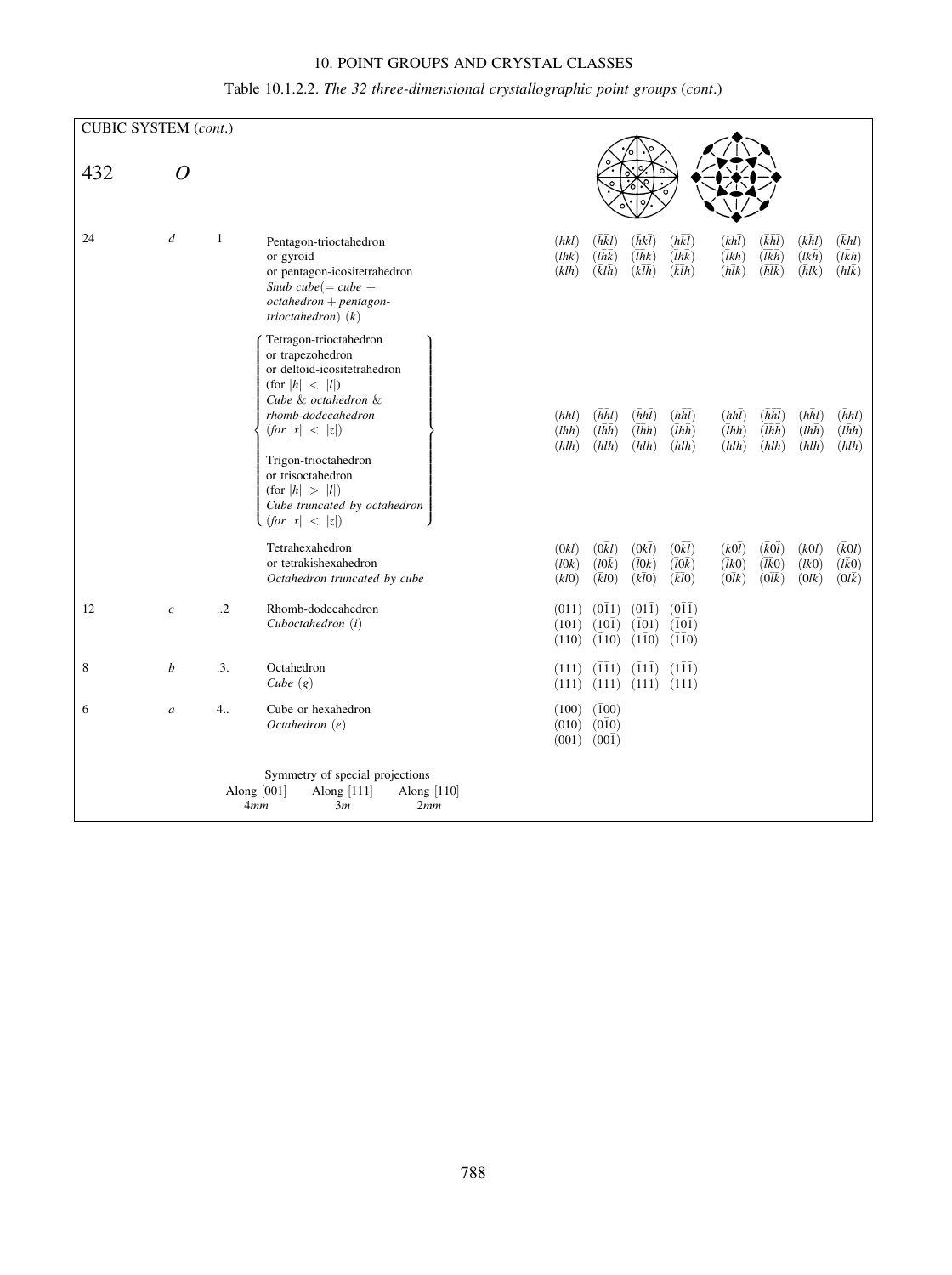| CUBIC SYSTEM (cont.) |                  |                  |                                                                                                                                                                                                                                                                                   |                                       |                                                                                       |                                                                |                                                                                      |                               |                                                                     |                                                                              |                                                            |
|----------------------|------------------|------------------|-----------------------------------------------------------------------------------------------------------------------------------------------------------------------------------------------------------------------------------------------------------------------------------|---------------------------------------|---------------------------------------------------------------------------------------|----------------------------------------------------------------|--------------------------------------------------------------------------------------|-------------------------------|---------------------------------------------------------------------|------------------------------------------------------------------------------|------------------------------------------------------------|
| $\overline{4}3m$     | $T_d$            |                  |                                                                                                                                                                                                                                                                                   |                                       |                                                                                       |                                                                |                                                                                      |                               |                                                                     |                                                                              |                                                            |
| 24                   | $\boldsymbol{d}$ | $\mathbf{1}$     | Hexatetrahedron<br>or hexakistetrahedron<br>Cube truncated by<br>two tetrahedra $(j)$                                                                                                                                                                                             | (hkl)<br>(lhk)<br>(klh)               | $(\bar{h}\bar{k}l)$<br>$(l\bar{h}\bar{k})$<br>$(\bar{k}l\bar{h})$                     | $(\bar{h}k\bar{l})$<br>$(\bar{lhk})$<br>$(k\bar{l}\bar{h})$    | $(h\overline{k}\overline{l})$<br>$(\overline{l}h\overline{k})$<br>$(\bar{k}lh)$      | (khl)<br>(lkh)<br>(hlk)       | $(\bar{k}\bar{h}l)$<br>$(l\bar{k}\bar{h})$<br>$(\bar{h} l \bar{k})$ | $(k\overline{hl})$<br>$(\bar{lk}\bar{h})$<br>$(\overline{h} \overline{l} k)$ | $(\bar{k}h\bar{l})$<br>$(\bar{lk}h)$<br>$(h\overline{lk})$ |
|                      |                  |                  | Tetrahexahedron<br>or tetrakishexahedron<br>Octahedron truncated by cube                                                                                                                                                                                                          | (0kl)<br>(l0k)<br>(kl0)               | $(0\bar{k}l)$<br>$(l0\bar{k})$<br>$(\bar{k}l0)$                                       | $(0k\overline{l})$<br>$(\overline{l}0k)$<br>$(k\overline{l}0)$ | $(0\overline{k}\overline{l})$<br>$(\overline{l}0\overline{k})$<br>$(\overline{k10})$ | (k0l)<br>(lk0)<br>$(0$ lk $)$ | $(\bar{k}0l)$<br>$(l\bar{k}0)$<br>$(0 l\bar{k})$                    | $(k0\bar{l})$<br>$(\bar{lk}0)$<br>$(0\overline{lk})$                         | $(\bar{k}0\bar{l})$<br>$(\bar{lk}0)$<br>$(0\overline{lk})$ |
| 12                   | $\mathbf c$      | $\cdot$ <i>m</i> | Trigon-tritetrahedron<br>or tristetrahedron<br>(for $ h  <  l $ )<br>Tetrahedron truncated<br>by tetrahedron (i)<br>(for  x  <  z )<br>Tetragon-tritetrahedron<br>or deltohedron<br>or deltoid-dodecahedron<br>(for $ h  >  l $ )<br>Cube & two tetrahedra (i)<br>(for  x  >  z ) | (hhl)<br>(lhh)<br>(hlh)               | $(\bar{h}\bar{h}l)$<br>$(l\bar{h}\bar{h})$<br>$(\bar{h} l \bar{h})$                   | $(\bar{h}h\bar{l})$<br>$(\bar{lh}h)$<br>$(h\bar{l}\bar{h})$    | $(h\bar{h}\bar{l})$<br>$(\bar{l}h\bar{h})$<br>$(\bar{h}\bar{l}h)$                    |                               |                                                                     |                                                                              |                                                            |
|                      |                  |                  | Rhomb-dodecahedron<br>Cuboctahedron                                                                                                                                                                                                                                               | (110)<br>(011)<br>(101)               | $(\bar{1}\bar{1}0)$<br>$(0\overline{1}\overline{1})$<br>$(\overline{1}0\overline{1})$ | $(\bar{1}10)$<br>(011)<br>(101)                                | $(1\bar{1}0)$<br>$(01\bar{1})$<br>(101)                                              |                               |                                                                     |                                                                              |                                                            |
| 6                    | b                | 2.mm             | Cube or hexahedron<br>Octahedron $(f)$                                                                                                                                                                                                                                            | (100)<br>(010)<br>(001)               | $(\bar{1}00)$<br>$(0\bar{1}0)$<br>(001)                                               |                                                                |                                                                                      |                               |                                                                     |                                                                              |                                                            |
| 4                    | $\boldsymbol{a}$ | .3m              | Tetrahedron<br>Tetrahedron $(e)$                                                                                                                                                                                                                                                  | (111)<br>or $(\bar{1}\bar{1}\bar{1})$ | $(\overline{1}\overline{1}1)$<br>$(11\bar{1})$                                        | $(\overline{1}1\overline{1})$<br>(111)                         | $(1\overline{1}\overline{1})$<br>$(\bar{1}11)$                                       |                               |                                                                     |                                                                              |                                                            |
|                      |                  |                  | Symmetry of special projections<br>Along [001]<br>Along [111]<br>Along [110]<br>3m<br>4mm<br>$\boldsymbol{m}$                                                                                                                                                                     |                                       |                                                                                       |                                                                |                                                                                      |                               |                                                                     |                                                                              |                                                            |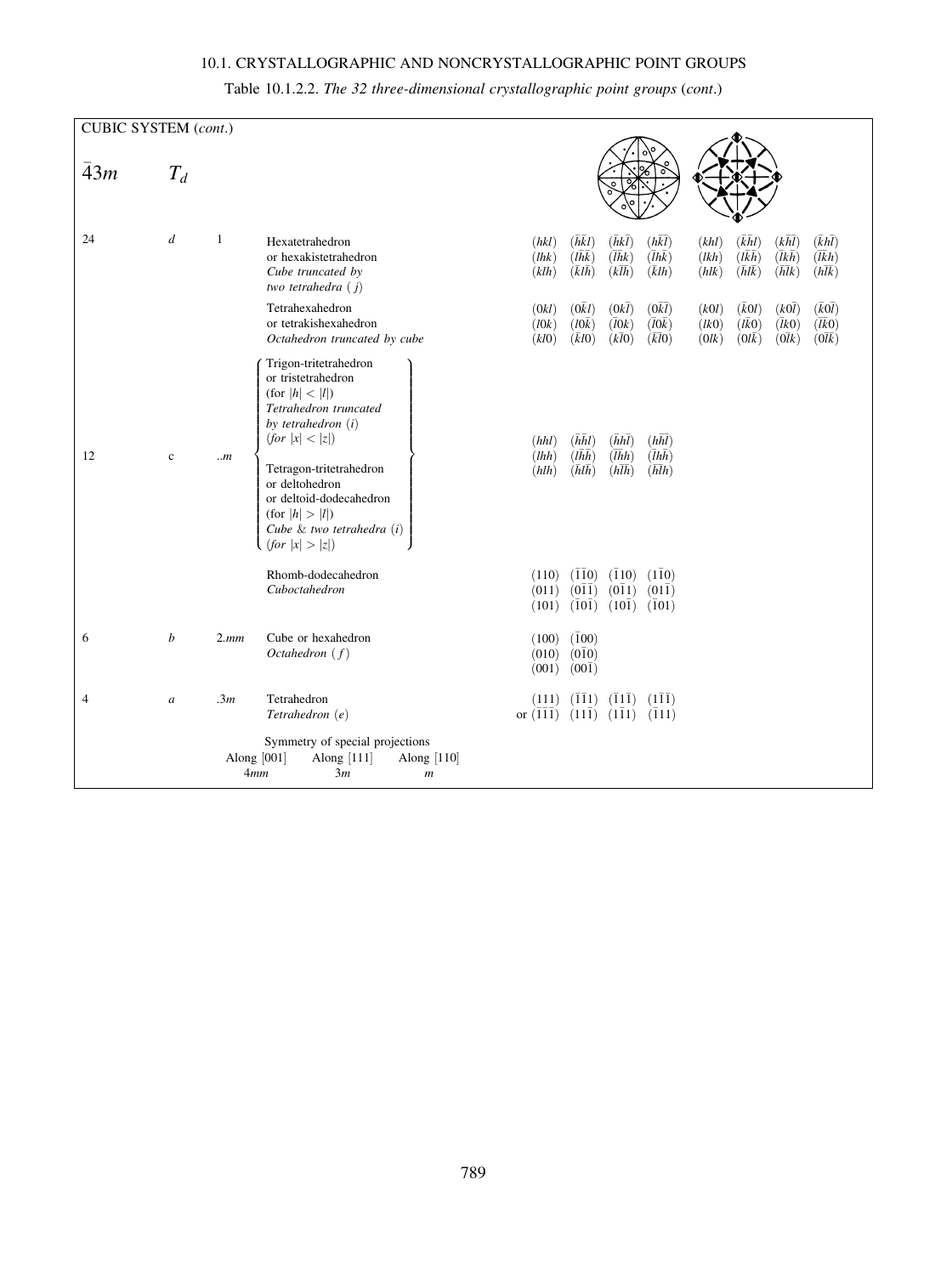| Table 10.1.2.2. The 32 three-dimensional crystallographic point groups (cont.) |  |  |  |
|--------------------------------------------------------------------------------|--|--|--|
|--------------------------------------------------------------------------------|--|--|--|

| CUBIC SYSTEM (cont.)                                                                           |                   |       |                                                                                                                                                                                                                                                                                                 |                                                                                                           |                                                                                                                                     |                                                                                                            |                                                                                                       |                                                                                                             |                                                                                                         |                                                                                                        |                                                                                                                                |
|------------------------------------------------------------------------------------------------|-------------------|-------|-------------------------------------------------------------------------------------------------------------------------------------------------------------------------------------------------------------------------------------------------------------------------------------------------|-----------------------------------------------------------------------------------------------------------|-------------------------------------------------------------------------------------------------------------------------------------|------------------------------------------------------------------------------------------------------------|-------------------------------------------------------------------------------------------------------|-------------------------------------------------------------------------------------------------------------|---------------------------------------------------------------------------------------------------------|--------------------------------------------------------------------------------------------------------|--------------------------------------------------------------------------------------------------------------------------------|
| $m\overline{3}m$<br>$4 -$<br>$\frac{4}{3}$ $\frac{2}{7}$<br>$\mathfrak{m}$<br>$\boldsymbol{m}$ | $O_h$             |       |                                                                                                                                                                                                                                                                                                 |                                                                                                           |                                                                                                                                     |                                                                                                            |                                                                                                       |                                                                                                             |                                                                                                         |                                                                                                        |                                                                                                                                |
| 48                                                                                             | $\mathcal{f}$     | l     | Hexaoctahedron<br>or hexakisoctahedron<br>Cube truncated by<br>octahedron and by rhomb-<br>dodecahedron (n)                                                                                                                                                                                     | (hkl)<br>(lhk)<br>(klh)<br>$(\bar{h}\bar{k}\bar{l})$<br>(lhk)<br>$(\overline{k}\overline{l}\overline{h})$ | $(\bar{h}\bar{k}l)$<br>$(l\bar{h}\bar{k})$<br>$(\bar{k}l\bar{h})$<br>$(hk\overline{l})$<br>$(\overline{l}hk)$<br>$(k\overline{l}h)$ | $(\bar{h}k\bar{l})$<br>$(\bar{lhk})$<br>$(k\overline{lh})$<br>$(h\overline{k}l)$<br>(lhk)<br>$(\bar{k}lh)$ | $(h\overline{k}\overline{l})$<br>$(\bar{lh}\bar{k})$<br>$(\overline{k}l$ h<br>(hkl)<br>(lhk)<br>(klh) | $(kh\bar{l})$<br>$(\bar{lk}h)$<br>$(h\overline{I}k)$<br>$(\bar{k}\bar{h}l)$<br>(lkh)<br>$(\bar{h}l\bar{k})$ | $(\bar{k}\bar{h}\bar{l})$<br>$(\overline{lkh})$<br>$(\bar{h}\bar{l}\bar{k})$<br>(khl)<br>(lkh)<br>(hlk) | $(k\bar{h}l)$<br>$(lk\bar{h})$<br>$(\bar{h}$ lk)<br>$(\bar{k}h\bar{l})$<br>(lkh)<br>$(h\overline{lk})$ | $(\bar{k}hl)$<br>$(l\bar kh)$<br>$(h l \bar{k})$<br>$(k\overline{hl})$<br>$(\bar{lk}\bar{h})$<br>$(\overline{h}\overline{l}k)$ |
| 24                                                                                             | $\boldsymbol{e}$  | $m$   | Tetragon-trioctahedron<br>or trapezohedron<br>or deltoid-icositetrahedron<br>(for $ h  <  l $ )<br>Cube & octahedron & rhomb-<br>dodecahedron(m)<br>(for  x  <  z )<br>Trigon-trioctahedron<br>or trisoctahedron<br>(for $ h  >  l $ )<br>Cube truncated by<br>octahedron(m)<br>(for  x  <  z ) | (hhl)<br>(lhh)<br>(hlh)                                                                                   | $(\bar{h}\bar{h}l)$<br>$(l\bar{h}\bar{h})$<br>(hlh)                                                                                 | $(\bar{h}h\bar{l})$<br>$(\bar{lh}h)$<br>(hlh)                                                              | $(h\overline{hl})$<br>$(\bar{l}h\bar{h})$<br>(hlh)                                                    | $(hh\bar{l})$<br>(lhh)<br>(hlh)                                                                             | $(\bar{h}\bar{h}\bar{l})$<br>$(\overline{lhh})$<br>(hlh)                                                | $(h\bar{h}l)$<br>$(lh\bar{h})$<br>(hlh)                                                                | $(\bar{h}hl)$<br>$(l\bar{h}h)$<br>(hlh)                                                                                        |
| 24                                                                                             | $\boldsymbol{d}$  | $m$ . | Tetrahexahedron<br>or tetrakishexahedron<br>Octahedron truncated<br>by cube $(k)$                                                                                                                                                                                                               | (0kl)<br>(l0k)<br>(kl0)                                                                                   | $(0\bar{k}l)$<br>$(l0\bar{k})$<br>$(\bar{k}l0)$                                                                                     | $(0k\bar{l})$<br>$(\overline{l}0k)$<br>$(k\overline{l}0)$                                                  | $(0\overline{k_1})$<br>$(\overline{l}0\overline{k})$<br>$(\overline{k10})$                            | (k0l)<br>$(\bar{I}k0)$<br>$(0\bar{1}k)$                                                                     | $(\overline{k}0\overline{l})$<br>$(\bar{lk}0)$<br>$(0\overline{lk})$                                    | (k0l)<br>(lk0)<br>$(0$ lk $)$                                                                          | $(\bar{k}0l)$<br>$(l\bar{k}0)$<br>$(0 l\bar{k})$                                                                               |
| 12                                                                                             | $\mathcal{C}_{0}$ | m.m2  | Rhomb-dodecahedron<br>Cuboctahedron (i)                                                                                                                                                                                                                                                         | (011)<br>(101)<br>(110)                                                                                   | (011)<br>(101)<br>(110)                                                                                                             | $(01\bar{1})$<br>$(\bar{1}01)$<br>(110)                                                                    | $(0\overline{1}\overline{1})$<br>$(\overline{1}0\overline{1})$<br>(110)                               |                                                                                                             |                                                                                                         |                                                                                                        |                                                                                                                                |
| 8                                                                                              | $\boldsymbol{b}$  | .3m   | Octahedron<br>Cube $(g)$                                                                                                                                                                                                                                                                        | (111)                                                                                                     |                                                                                                                                     | $(\bar{1}\bar{1}1)$ $(\bar{1}1\bar{1})$ $(1\bar{1}\bar{1})$                                                |                                                                                                       |                                                                                                             | $(11\bar{1})$ $(\bar{1}\bar{1}\bar{1})$ $(1\bar{1}1)$ $(\bar{1}11)$                                     |                                                                                                        |                                                                                                                                |
| 6                                                                                              | $\boldsymbol{a}$  | 4m.m  | Cube or hexahedron<br>Octahedron $(e)$                                                                                                                                                                                                                                                          | (100)<br>(010)<br>(001)                                                                                   | (100)<br>(010)<br>$(00\bar{1})$                                                                                                     |                                                                                                            |                                                                                                       |                                                                                                             |                                                                                                         |                                                                                                        |                                                                                                                                |
|                                                                                                |                   |       | Symmetry of special projections<br>Along [001]<br>Along [111]<br>Along [110]<br>4mm<br>6mm<br>2mm                                                                                                                                                                                               |                                                                                                           |                                                                                                                                     |                                                                                                            |                                                                                                       |                                                                                                             |                                                                                                         |                                                                                                        |                                                                                                                                |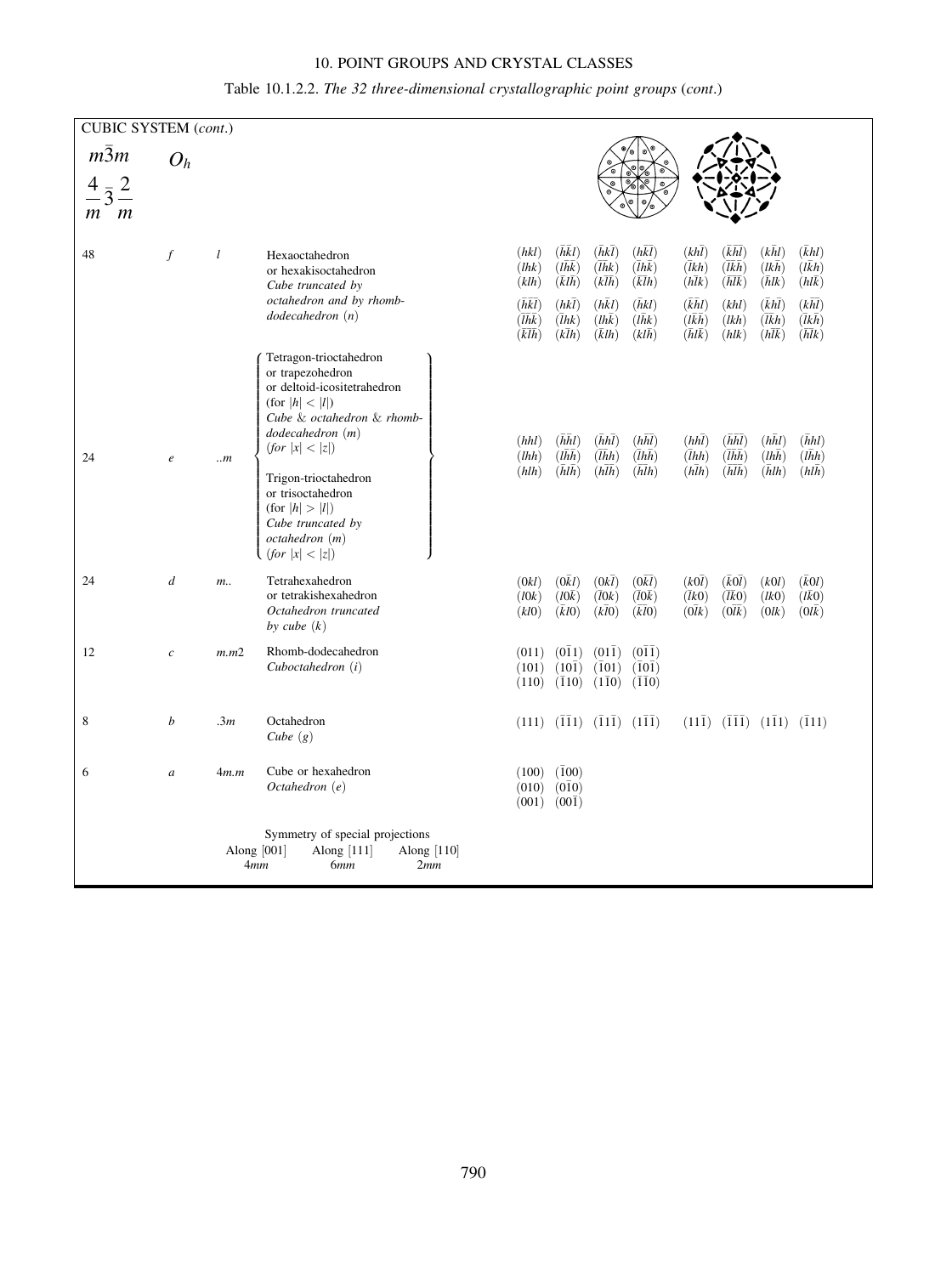#### Table 10.1.2.3. *The 47 crystallographic face and point forms, their names, eigensymmetries, and their occurrence in the crystallographic point groups (generating point groups)*

The oriented face (site) symmetries of the forms are given in parentheses after the Hermann–Mauguin symbol (column 6); a symbol such as  $mm2(m, m, n)$ indicates that the form occurs in point group *mm*2 twice, with face (site) symmetries *.m.* and *m...* Basic (general and special) forms are printed in bold face, limiting (general and special) forms in normal type. The various settings of point groups 32,  $3m$ ,  $\overline{3}m$ ,  $\overline{4}2m$  and  $\overline{6}m2$  are connected by braces.

| No.          | Crystal form                                          | Point form                                       | Number of<br>faces or<br>points | Eigensymmetry                               | Generating point groups with oriented face (site)<br>symmetries between parentheses                                                                                                                                                                                                                                                                                                                                                                                                                                                                                  |
|--------------|-------------------------------------------------------|--------------------------------------------------|---------------------------------|---------------------------------------------|----------------------------------------------------------------------------------------------------------------------------------------------------------------------------------------------------------------------------------------------------------------------------------------------------------------------------------------------------------------------------------------------------------------------------------------------------------------------------------------------------------------------------------------------------------------------|
| $\mathbf{1}$ | Pedion or monohedron                                  | Single point                                     | 1                               | $\infty$ m                                  | 1(1); 2(2); m(m); 3(3); 4(4);<br>6(6); mm2(mm2); 4mm(4mm);<br>$3m(3m)$ ; $6mm(6mm)$                                                                                                                                                                                                                                                                                                                                                                                                                                                                                  |
| 2            | Pinacoid or<br>parallelohedron                        | Line segment through<br>origin                   | 2                               | $\frac{\infty}{m}$<br>$\boldsymbol{m}$      | $\overline{1}(1); 2(1); m(1); \frac{2}{m}(2,m); 222(2,2,2);$<br>$mm2(m, m.); mmm(2mm, m2m, mm2);$<br>$\frac{4}{m}\left(2 \right); \frac{4}{m}\left(4 \right); \frac{422(4)}{3}\left\{\frac{32m(2mm)}{4m2(2mm)}\right\}$<br>$\frac{4}{m}\left(4mm \right); \frac{3}{3}\left(3 \right); \left\{\begin{array}{l} 321(3) \\ 312(3) \\ 32 (3) \end{array}\right\} \frac{3m1(3m)}{3m1(3m)}$<br>$\overline{6}(3)$ ; $\frac{6}{m}(6)$ ; 622(6);<br>$\left\{\n \begin{array}{l}\n \overline{6}m2(3m, ) \\  \overline{6}2m(3.m);\n \end{array}\n \right.\n \frac{6}{m}mm(6mm)$ |
| 3            | Sphenoid, dome, or<br>dihedron                        | Line segment                                     | $\overline{c}$                  | mm2                                         | 2(1); m(1); mm2(m, m, m)                                                                                                                                                                                                                                                                                                                                                                                                                                                                                                                                             |
| 4            | Rhombic disphenoid<br>or rhombic<br>tetrahedron       | Rhombic tetrahedron                              | $\overline{4}$                  | 222                                         | 222(1)                                                                                                                                                                                                                                                                                                                                                                                                                                                                                                                                                               |
| 5            | Rhombic pyramid                                       | Rectangle                                        | $\overline{4}$                  | mm2                                         | mm2(1)                                                                                                                                                                                                                                                                                                                                                                                                                                                                                                                                                               |
| 6            | Rhombic prism                                         | Rectangle through<br>origin                      | 4                               | mmm                                         | $2/m(1)$ ; 222(1)*; mm2(1); mmm(m,m.,.m)                                                                                                                                                                                                                                                                                                                                                                                                                                                                                                                             |
| 7            | Rhombic dipyramid                                     | Quad                                             | 8                               | mmm                                         | mmm(1)                                                                                                                                                                                                                                                                                                                                                                                                                                                                                                                                                               |
| 8            | Tetragonal pyramid                                    | Square                                           | 4                               | 4mm                                         | 4(1); 4mm(mm.)                                                                                                                                                                                                                                                                                                                                                                                                                                                                                                                                                       |
| 9            | Tetragonal disphenoid<br>or tetragonal<br>tetrahedron | Tetragonal<br>tetrahedron                        | $\overline{4}$                  | $\overline{4}2m$                            | $\overline{4}(1); \ \ \{\frac{\overline{4}2m(m)}{\overline{4}m2(m)}$                                                                                                                                                                                                                                                                                                                                                                                                                                                                                                 |
| 10           | Tetragonal prism                                      | Square through origin                            | $\overline{4}$                  | $\frac{4}{2}$ mm<br>$\boldsymbol{m}$        | 4(1); $\overline{4}(1)$ ; $\frac{4}{m}(m)$ ; 422(2, .2.); 4mm(m, .m.);<br>$+\left\{\frac{\overline{4}2m(.2.)\ \&\ \overline{4}2m(m)}{\overline{4}m2(.2)\ \&\ \overline{4}m2()},\right\}$<br>$\frac{4}{2}mm(m.m2,m2m.)$<br>‴                                                                                                                                                                                                                                                                                                                                          |
| 11           | Tetragonal<br>trapezohedron                           | Twisted tetragonal<br>antiprism                  | 8                               | 422                                         | 422(1)                                                                                                                                                                                                                                                                                                                                                                                                                                                                                                                                                               |
| 12           | Ditetragonal pyramid                                  | Truncated square                                 | 8                               | 4mm                                         | 4mm(1)                                                                                                                                                                                                                                                                                                                                                                                                                                                                                                                                                               |
| 13           | Tetragonal<br>scalenohedron                           | Tetragonal<br>tetrahedron cut off<br>by pinacoid | 8                               | $\overline{4}2m$                            | $\overline{4}2m(1)$<br>$\overline{4}m2(1)$                                                                                                                                                                                                                                                                                                                                                                                                                                                                                                                           |
| 14           | Tetragonal dipyramid                                  | Tetragonal prism                                 | 8                               | $\overline{4}$<br>$-mm$<br>$\boldsymbol{m}$ | $\frac{4}{m}(1); 422(1)$ <sup>*</sup> ; $\frac{4}{4}\left\{\frac{\overline{4}2m(1)}{\overline{4}m2(1)};\frac{4}{m}mm(m,m) \right\}$                                                                                                                                                                                                                                                                                                                                                                                                                                  |
| 15           | Ditetragonal prism                                    | Truncated square<br>through origin               | 8                               | $\frac{4}{2}$ mm<br>$\boldsymbol{m}$        | 422(1); $4mm(1)$ ; $\begin{cases} \frac{1}{4}2m(1) \\ \frac{1}{4}m(1) \end{cases}$ ; $\frac{4}{m}mn(m.)$                                                                                                                                                                                                                                                                                                                                                                                                                                                             |
| 16           | Ditetragonal dipyramid                                | Edge-truncated<br>tetragonal prism               | 16                              | $\overline{\mathcal{A}}$<br>$-mm$<br>m      | $\frac{4}{2}$ mm $(1)$                                                                                                                                                                                                                                                                                                                                                                                                                                                                                                                                               |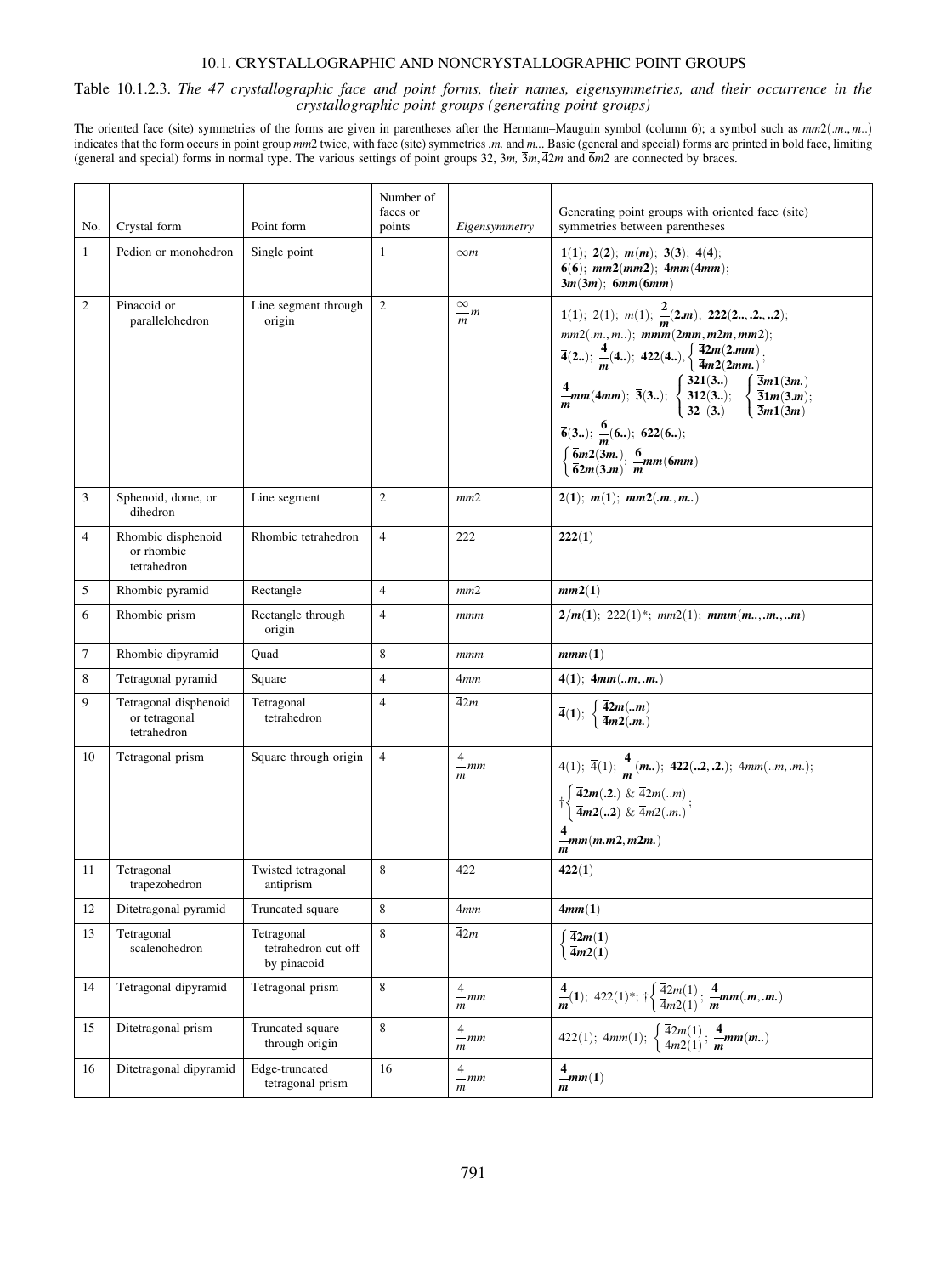|                                                                 |  | Table 10.1.2.3. The 47 crystallographic face and point forms, their names, eigensymmetries, and their occurrence in the |  |  |  |  |  |  |  |  |  |  |
|-----------------------------------------------------------------|--|-------------------------------------------------------------------------------------------------------------------------|--|--|--|--|--|--|--|--|--|--|
| crystallographic point groups (generating point groups) (cont.) |  |                                                                                                                         |  |  |  |  |  |  |  |  |  |  |

| No. | Crystal form                                                 | Point form                                      | Number of<br>faces or<br>points | Eigensymmetry                      | Generating point groups with oriented face (site)<br>symmetries between parentheses                                                                                                                                                                                                                                                                                                                                      |
|-----|--------------------------------------------------------------|-------------------------------------------------|---------------------------------|------------------------------------|--------------------------------------------------------------------------------------------------------------------------------------------------------------------------------------------------------------------------------------------------------------------------------------------------------------------------------------------------------------------------------------------------------------------------|
| 17  | Trigonal pyramid                                             | Trigon                                          | 3                               | 3m                                 | 3m1(m.)<br>3(1);<br>31m(m)<br>$3m$ $(m)$                                                                                                                                                                                                                                                                                                                                                                                 |
| 18  | Trigonal prism                                               | Trigon through origin                           | 3                               | $\overline{6}2m$                   | 3m1(m.)<br>321(.2.)<br>312(2); $\langle$<br>31m(m);<br>3(1);<br>32 $(.2)$<br>$3m$ $(m)$<br>$\overline{6}m2(mm2)$<br>$\overline{\mathbf{6}}(\mathbf{m});$<br>$\overline{6}2m(m2m)$                                                                                                                                                                                                                                        |
| 19  | Trigonal<br>trapezohedron                                    | Twisted trigonal<br>antiprism                   | 6                               | 32                                 | 321(1)<br>312(1)<br>32 $(1)$                                                                                                                                                                                                                                                                                                                                                                                             |
| 20  | Ditrigonal pyramid                                           | Truncated trigon                                | $\sqrt{6}$                      | 3m                                 | 3m(1)                                                                                                                                                                                                                                                                                                                                                                                                                    |
| 21  | Rhombohedron                                                 | Trigonal antiprism                              | 6                               | $\overline{3}m$                    | $\overline{3}m1(m.)$<br>321(1)<br>$\overline{3}(1); \{ 312(1); \{$<br>$\overline{3}1m(m)$<br>32(1)<br>$\sqrt{3}m$ (.m)                                                                                                                                                                                                                                                                                                   |
| 22  | Ditrigonal prism                                             | Truncated trigon<br>through origin              | 6                               | $\overline{6}2m$                   | 3m1(1)<br>321(1)<br>$312(1); \{ 31m(1);$<br>32(1)<br>3m(1)<br>$\overline{6}m2(m.)$<br>$\overline{6}2m(m.)$                                                                                                                                                                                                                                                                                                               |
| 23  | Hexagonal pyramid                                            | Hexagon                                         | 6                               | 6 <sub>mm</sub>                    | 3m1(1)<br>$31m(1);$ 6(1); 6mm(m, .m.)<br>3m(1)                                                                                                                                                                                                                                                                                                                                                                           |
| 24  | Trigonal dipyramid                                           | Trigonal prism                                  | 6                               | $\overline{6}2m$                   | 321(1)<br>$\overline{6}m2(m.)$<br>$312(1); \overline{6}(1);$<br>$\overline{6}2m(m)$<br>32 $(1)$                                                                                                                                                                                                                                                                                                                          |
| 25  | Hexagonal prism                                              | Hexagon through<br>origin                       | 6                               | $rac{6}{2}$ mm<br>$\boldsymbol{m}$ | 321(1)<br>3m1(1)<br>312(1);<br>$\overline{3}(1);$<br>31m(1)<br>32(1)<br>3m(1)<br>$\overline{3}m1(.2.) \& \overline{3}m1(.m.)$<br>$\dagger \left\{ \frac{\overline{3}1m(.2)}{\overline{3}m(.2)} \& \frac{\overline{3}1m(.m)}{\overline{3}m(.2)} \right\}$<br>6(1); $\frac{6}{m}(m)$ ; 622(.2., 2);<br>$\begin{cases} \overline{6}m2(m) \\ \overline{6}2m(m) \end{cases}$<br>6mm(m, .m.);<br>$6$ <sub>-mm</sub> (m2m, mm2) |
| 26  | Ditrigonal<br>scalenohedron or<br>hexagonal<br>scalenohedron | Trigonal antiprism<br>sliced off by<br>pinacoid | 12                              | $\overline{3}m$                    | $\overline{3}m1(1)$<br>$\overline{3}1m(1)$<br>$\overline{3}m(1)$                                                                                                                                                                                                                                                                                                                                                         |
| 27  | Hexagonal<br>trapezohedron                                   | Twisted hexagonal<br>antiprism                  | 12                              | 622                                | 622(1)                                                                                                                                                                                                                                                                                                                                                                                                                   |
| 28  | Dihexagonal pyramid                                          | Truncated hexagon                               | 12                              | 6 <i>mm</i>                        | 6mm(1)                                                                                                                                                                                                                                                                                                                                                                                                                   |
| 29  | Ditrigonal dipyramid                                         | Edge-truncated<br>trigonal prism                | 12                              | $\overline{6}2m$                   | $\overline{6}m2(1)$<br>$\overline{6}2m(1)$                                                                                                                                                                                                                                                                                                                                                                               |
| 30  | Dihexagonal prism                                            | Truncated hexagon                               | 12                              | 6<br>$-mm$<br>$\boldsymbol{m}$     | $\overline{3}m1(1)$<br>$\overline{31m(1)}$ ; 622(1); 6mm(1);<br>$\overline{3}m(1)$<br>$\frac{6}{m}mm(m.)$                                                                                                                                                                                                                                                                                                                |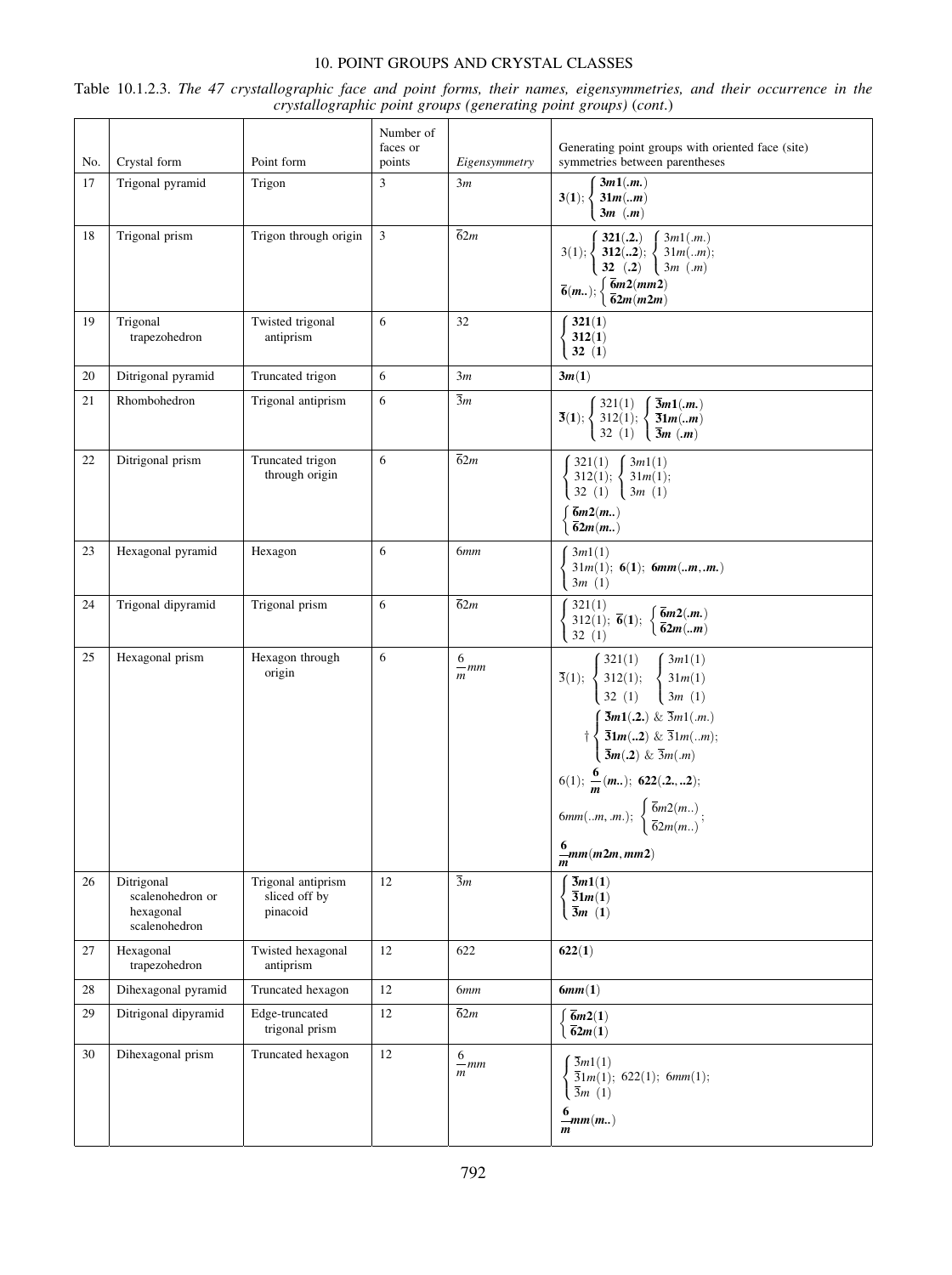|                                                                 |  |  |  |  |  |  |  |  |  |  | Table 10.1.2.3. The 47 crystallographic face and point forms, their names, eigensymmetries, and their occurrence in the |  |  |  |  |  |
|-----------------------------------------------------------------|--|--|--|--|--|--|--|--|--|--|-------------------------------------------------------------------------------------------------------------------------|--|--|--|--|--|
| crystallographic point groups (generating point groups) (cont.) |  |  |  |  |  |  |  |  |  |  |                                                                                                                         |  |  |  |  |  |

| No. | Crystal form                                                                               | Point form                                                                    | Number of<br>faces or<br>points | Eigensymmetry                  | Generating point groups with oriented face (site)<br>symmetries between parentheses                                                                                                |
|-----|--------------------------------------------------------------------------------------------|-------------------------------------------------------------------------------|---------------------------------|--------------------------------|------------------------------------------------------------------------------------------------------------------------------------------------------------------------------------|
| 31  | Hexagonal dipyramid                                                                        | Hexagonal prism                                                               | 12                              | 6<br>$-mm$<br>$\boldsymbol{m}$ | $\overline{3}m1(1)$<br>$rac{5m(1)}{31m(1)}$ ; $rac{6}{m}(1)$ ; 622(1) <sup>*</sup> ;<br>$\overline{3}m(1)$<br>$\frac{\overline{6}m2(1)}{\overline{6}2m(1)}$ ; $\frac{6}{m}mm(mm.)$ |
| 32  | Dihexagonal<br>dipyramid                                                                   | Edge-truncated<br>hexagonal prism                                             | 24                              | 6<br>$-mm$<br>$\boldsymbol{m}$ | 6<br>$\frac{m}{m}$ mm $(1)$                                                                                                                                                        |
| 33  | Tetrahedron                                                                                | Tetrahedron                                                                   | $\overline{4}$                  | $\overline{4}3m$               | $23(.3.); \overline{4}3m(.3m)$                                                                                                                                                     |
| 34  | Cube or hexahedron                                                                         | Octahedron                                                                    | 6                               | $m\overline{3}m$               | 23(2); $m\overline{3}(2mm)$ ;<br>432(4); $\overline{4}3m(2,mm)$ ; $m\overline{3}m(4m,m)$                                                                                           |
| 35  | Octahedron                                                                                 | Cube                                                                          | $\,8\,$                         | $m\overline{3}m$               | $m\overline{3}(.3.); 432(.3.); m\overline{3}m(.3m)$                                                                                                                                |
| 36  | Pentagon-<br>tritetrahedron or<br>tetartoid or<br>tetrahedral<br>pentagon-<br>dodecahedron | Snub tetrahedron<br>$( = pentagon - )$<br>tritetrahedron +<br>two tetrahedra) | 12                              | 23                             | 23(1)                                                                                                                                                                              |
| 37  | Pentagon-<br>dodecahedron or<br>dihexahedron or<br>pyritohedron                            | Irregular icosahedron<br>$(=$ pentagon-<br>dodecahedron +<br>octahedron)      | 12                              | $m\overline{3}$                | 23(1); $m\overline{3}(m.)$                                                                                                                                                         |
| 38  | Tetragon-tritetrahedron<br>or deltohedron or<br>deltoid-<br>dodecahedron                   | Cube and two<br>tetrahedra                                                    | 12                              | $\overline{4}3m$               | 23(1); $\overline{4}3m(.m)$                                                                                                                                                        |
| 39  | Trigon-tritetrahedron<br>or tristetrahedron                                                | Tetrahedron truncated<br>by tetrahedron                                       | 12                              | $\overline{4}3m$               | $23(1); \overline{4}3m(m)$                                                                                                                                                         |
| 40  | Rhomb-dodecahedron                                                                         | Cuboctahedron                                                                 | 12                              | $m\overline{3}m$               | 23(1); $m\overline{3}(m.)$ ; 432(2);<br>$\overline{4}3m(m); m\overline{3}m(m.m2)$                                                                                                  |
| 41  | Didodecahedron or<br>diploid or<br>dyakisdodecahedron                                      | Cube & octahedron<br>& pentagon-<br>dodecahedron                              | 24                              | $m\overline{3}$                | $m\overline{3}(1)$                                                                                                                                                                 |
| 42  | Trigon-trioctahedron<br>or trisoctahedron                                                  | Cube truncated by<br>octahedron                                               | 24                              | $m\overline{3}m$               | $\overline{m\overline{3}(1)}$ ; 432(1); $m\overline{3}m(m)$                                                                                                                        |
| 43  | Tetragon-trioctahedron<br>or trapezohedron or<br>deltoid-<br>icositetrahedron              | Cube & octahedron<br>$&$ rhomb-<br>dodecahedron                               | 24                              | $m\overline{3}m$               | $m\overline{3}(1); 432(1); m\overline{3}m(m)$                                                                                                                                      |
| 44  | Pentagon-trioctahedron<br>or gyroid                                                        | Cube + octahedron +<br>pentagon-<br>trioctahedron                             | 24                              | 432                            | 432(1)                                                                                                                                                                             |
| 45  | Hexatetrahedron or<br>hexakistetrahedron                                                   | Cube truncated by<br>two tetrahedra                                           | 24                              | $\overline{4}3m$               | $\overline{4}3m(1)$                                                                                                                                                                |
| 46  | Tetrahexahedron or<br>tetrakishexahedron                                                   | Octahedron truncated<br>by cube                                               | 24                              | $m\overline{3}m$               | 432(1); $\overline{4}3m(1)$ ; $m\overline{3}m(m.)$                                                                                                                                 |
| 47  | Hexaoctahedron or<br>hexakisoctahedron                                                     | Cube truncated by<br>octahedron and by<br>rhomb-<br>dodecahedron              | 48                              | $m\overline{3}m$               | $m\overline{3}m(1)$                                                                                                                                                                |

\* These limiting forms occur in three or two non-equivalent orientations (different types of limiting forms); *cf.* Table 10.1.2.2.

† In point groups 42*m* and 3*m*, the tetragonal prism and the hexagonal prism occur twice, as a 'basic special form' and as a 'limiting special form'. In these cases, the point groups are listed twice, as  $42m(.2.)$  &  $42m(..m)$  and as  $3m1(.2.)$  &  $3m1(m.)$ .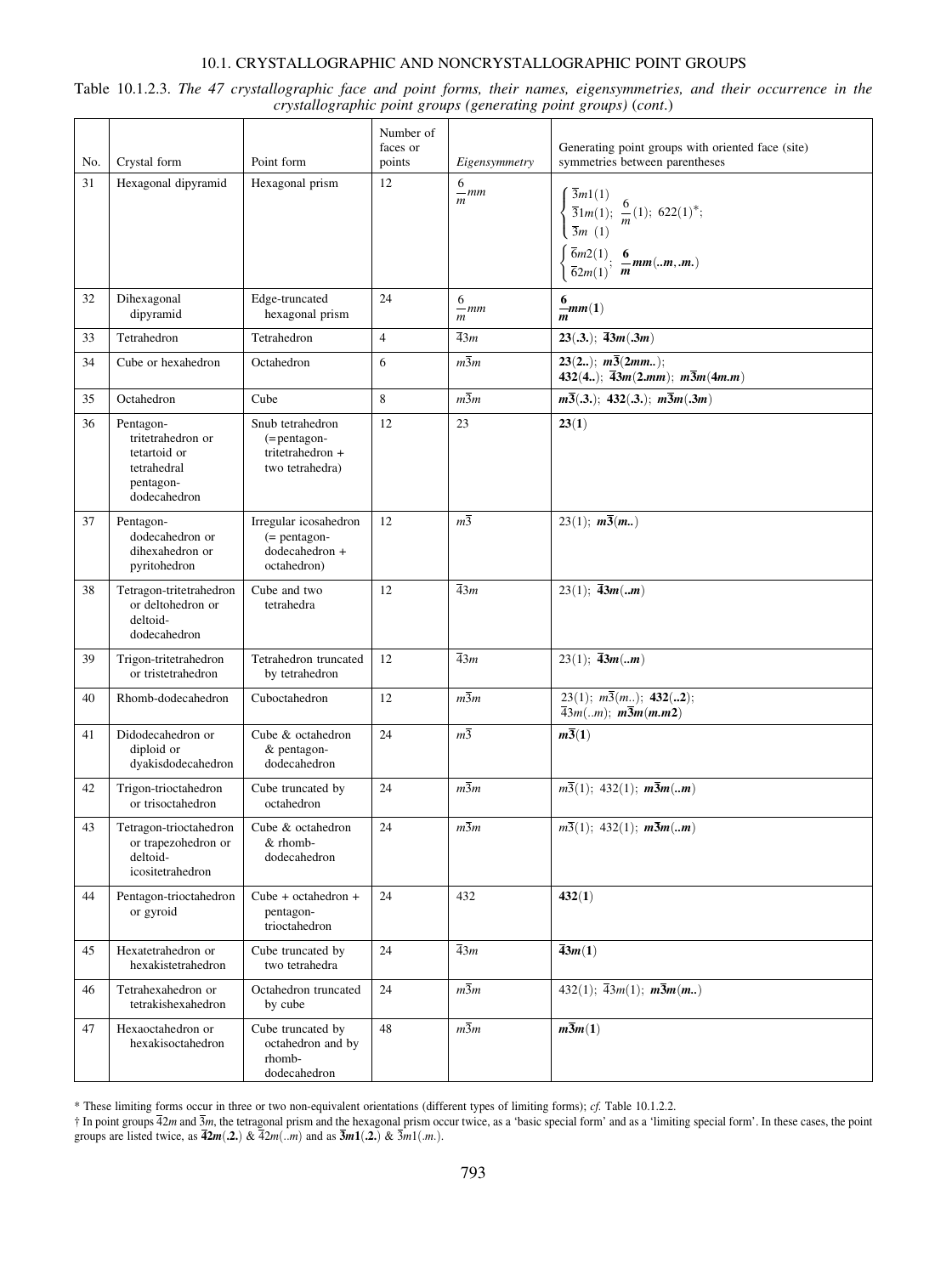# Table 10.1.2.4. *Names and symbols of the 32 crystal classes*

|                | Point group                                |                                               |                     |                                                           |                                          |                        |  |  |  |  |  |
|----------------|--------------------------------------------|-----------------------------------------------|---------------------|-----------------------------------------------------------|------------------------------------------|------------------------|--|--|--|--|--|
| System used in | International symbol                       |                                               | Schoenflies         | Class names                                               |                                          |                        |  |  |  |  |  |
| this volume    | Short                                      | Full                                          | symbol              | Groth (1921)                                              | Friedel (1926)                           |                        |  |  |  |  |  |
| Triclinic      | 1<br>1<br>$\overline{1}$<br>$\overline{1}$ |                                               | $C_1$<br>$C_i(S_2)$ | Pedial (asymmetric)<br>Pinacoidal                         | Hemihedry<br>Holohedry                   |                        |  |  |  |  |  |
| Monoclinic     | $\sqrt{2}$                                 | $\overline{2}$                                | $C_2$               | Sphenoidal                                                | Holoaxial hemihedry                      |                        |  |  |  |  |  |
|                | $\,m$                                      | $\boldsymbol{m}$<br>2                         | $C_s(C_{1h})$       | Domatic                                                   | Antihemihedry                            |                        |  |  |  |  |  |
|                | 2/m                                        | $\boldsymbol{m}$                              | $C_{2h}$            | Prismatic                                                 | Holohedry                                |                        |  |  |  |  |  |
| Orthorhombic   | 222                                        | 222                                           | $D_2(V)$            | Disphenoidal                                              | Holoaxial hemihedry                      |                        |  |  |  |  |  |
|                | mm2                                        | mm2<br>222                                    | $C_{2v}$            | Pyramidal                                                 | Antihemihedry                            |                        |  |  |  |  |  |
|                | mmm                                        | m m m                                         | $D_{2h}(V_h)$       | Dipyramidal                                               | Holohedry                                |                        |  |  |  |  |  |
| Tetragonal     | 4                                          | $\overline{4}$                                | $C_4$               | Pyramidal                                                 | Tetartohedry with 4-axis                 |                        |  |  |  |  |  |
|                | $\overline{4}$                             | $\overline{4}$<br>4                           | $S_4$               | Disphenoidal                                              | Sphenohedral tetartohedry                |                        |  |  |  |  |  |
|                | 4/m                                        | $\boldsymbol{m}$                              | $C_{4h}$            | Dipyramidal                                               | Parahemihedry                            |                        |  |  |  |  |  |
|                | 422                                        | 422                                           | $D_4$               | Trapezohedral                                             | Holoaxial hemihedry                      |                        |  |  |  |  |  |
|                | 4mm<br>4mm                                 |                                               | $C_{4v}$            | Ditetragonal-pyramidal                                    | Antihemihedry with 4-axis                |                        |  |  |  |  |  |
|                | $\overline{4}2m$<br>$\overline{4}2m$       |                                               | $D_{2d}(V_d)$       | Scalenohedral                                             | Sphenohedral antihemihedry               |                        |  |  |  |  |  |
|                | 4/mmm                                      | 4 2 2<br>m m m                                | $D_{4h}$            | Ditetragonal-dipyramidal                                  | Holohedry                                |                        |  |  |  |  |  |
|                |                                            |                                               |                     |                                                           | Hexagonal                                | Rhombohedral           |  |  |  |  |  |
| Trigonal       | 3                                          | 3                                             | $C_3$               | Pyramidal                                                 | Ogdohedry                                | Tetartohedry           |  |  |  |  |  |
|                | $\overline{3}$                             | $\overline{3}$                                | $C_{3i}(S_6)$       | Rhombohedral                                              | Paratetartohedry                         | Parahemihedry          |  |  |  |  |  |
|                | 32                                         | 32                                            | $D_3$               | Trapezohedral                                             | Holoaxial<br>tetartohedry<br>with 3-axis | Holoaxial<br>hemihedry |  |  |  |  |  |
|                | 3m                                         | 3m                                            | $C_{3v}$            | Ditrigonal-pyramidal                                      | Hemimorphic<br>antitetartohedry          | Antihemihedry          |  |  |  |  |  |
|                | $\overline{3}m$                            | $\bar{3}^{\underline{2}}$<br>$\boldsymbol{m}$ | $D_{3d}$            | Ditrigonal-scalenohedral                                  | Parahemihedry<br>with 3-axis             | Holohedry              |  |  |  |  |  |
| Hexagonal      | 6                                          | 6                                             | $C_6$               | Pyramidal                                                 | Tetartohedry with 6-axis                 |                        |  |  |  |  |  |
|                | $\overline{6}$                             | $\overline{6}$                                | $C_{3h}$            | Trigonal-dipyramidal                                      | Trigonohedral antitetartohedry           |                        |  |  |  |  |  |
|                | 6<br>6/m<br>$C_{6h}$<br>m                  |                                               |                     | Dipyramidal                                               | Parahemihedry with 6-axis                |                        |  |  |  |  |  |
|                | 622<br>622                                 |                                               | $D_6$               | Trapezohedral                                             | Holoaxial hemihedry                      |                        |  |  |  |  |  |
|                | 6mm                                        | 6 <sub>mm</sub>                               | $C_{6v}$            | Dihexagonal-pyramidal                                     | Antihemihedry with 6-axis                |                        |  |  |  |  |  |
|                | $\overline{6}2m$                           | $\overline{6}2m$                              | $D_{3h}$            | Ditrigonal-dipyramidal                                    | Trigonohedral antihemihedry              |                        |  |  |  |  |  |
|                | 6/mmm                                      | 6 2 2<br>$m\,m\,m$                            | $D_{6h}$            | Dihexagonal-dipyramidal                                   | Holohedry                                |                        |  |  |  |  |  |
| Cubic          | 23                                         | 23                                            | $\overline{T}$      | Tetrahedral-pentagondodecahedral<br>$($ = tetartoidal $)$ | Tetartohedry                             |                        |  |  |  |  |  |
|                | $m\overline{3}$                            | $\frac{2}{3}$<br>$T_h$<br>$\boldsymbol{m}$    |                     | Disdodecahedral<br>$($ = diploidal $)$                    | Parahemihedry                            |                        |  |  |  |  |  |
|                | 432                                        | 432                                           | 0                   | Pentagon-icositetrahedral<br>$($ = gyroidal $)$           | Holoaxial hemihedry                      |                        |  |  |  |  |  |
|                | $\overline{4}3m$                           | $\overline{4}3m$                              | $T_d$               | Hexakistetrahedral<br>$($ = hextetrahedral $)$            | Antihemihedry                            |                        |  |  |  |  |  |
|                | $m\overline{3}m$                           | $\frac{4}{3}$ $\frac{2}{3}$<br>$m$ $m$        | ${\mathcal O}_h$    | Hexakisoctahedral<br>$($ = hexoctahedral $)$              | Holohedry                                |                        |  |  |  |  |  |